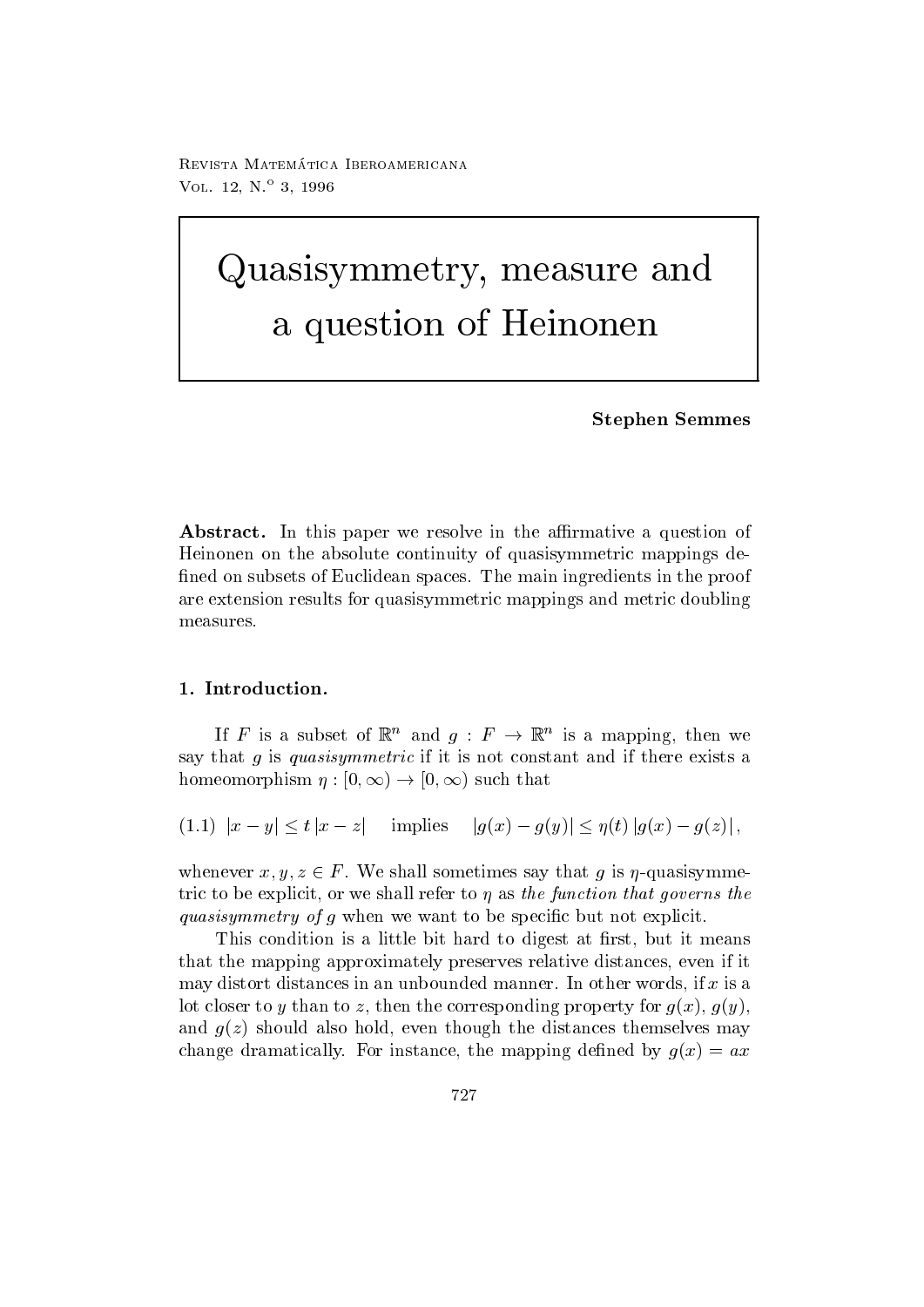is  $\eta$ -quasisymmetric with  $\eta(t) \equiv t$  for all positive numbers a, but this mapping distorts distances strongly when  $\alpha$  is very large or very small.

See [TV] for basic facts about quasisymmetric mappings.

In the case of mappings dened on all of <sup>R</sup><sup>n</sup> the quasisymmetry condition is equivalent to the more famous quasiconformal condition which is an infinitesimal version of the same idea. It turns out that quasisymmetric mappings on <sup>R</sup><sup>n</sup> send sets of measure zero to sets of measure zero when  $n > 1$ , see [V1]. This is not true when  $n = 1$ . because of an example in  $|BA|$ .

**Problem 1.2.** (Juna Heinonen.) If is a compact subset of  $\mathbb{R}$ ,  $n > 1$ , and  $g: F \to \mathbb{K}^n$  is quasisymmetric, is it true that  $g(F)$  has Lebesque measure zero if F has Lebesgue measure zero?

We shall see that the answer is yes. The proof will not give a new approach to the result for global quasisymmetric mappings, instead it will work by reducing to a method of Gehring [G] for the global case. Note however that quasisymmetric maps defined on subsets of  $\mathbb{R}^n$  need not extend to global quasisymmetric mappings, so that the most obvious path to reducing to the global case is not available to us

It will be more convenient to use the following reformulation of this problem

**THEOLEM I.S.** Let  $\Gamma$  be a compact subset of  $\mathbb{R}^n$ ,  $n > 1$ , and suppose that  $q: F \to \mathbb{K}^n$  is quasisymmetric. Then  $q(F)$  has positive Lebesque measure if  $F$  has positive Lebesgue measure.

Let us check that this resolves Problem 1.2.

**Lemma 1.4.** If  $g: F \to \mathbb{K}^n$  is quasisymmetric, then  $g^{-1}: g(F) \to \mathbb{K}^n$ makes sense and is quasisymmetric.

This is well-known and easy, but let us go quickly through the proof for the sake of completeness. Our mapping  $g$  is injective if it is  $\mathbf{u}$  is a so that its inverse is well-denoted From  $\mathbf{v}$  . The inverse is well-denoted From  $\mathbf{v}$ that

(1.5)  $\eta(t) |g(x) - g(z)| < |g(x) - g(y)|$  implies  $t |x - z| < |x - y|$ .

One can sort this out to see that  $q$  – is quasisymmetric, but with  $\eta(t)$ replaced by  $(\eta \mid \neg(1/t))$  - This proves the lemma.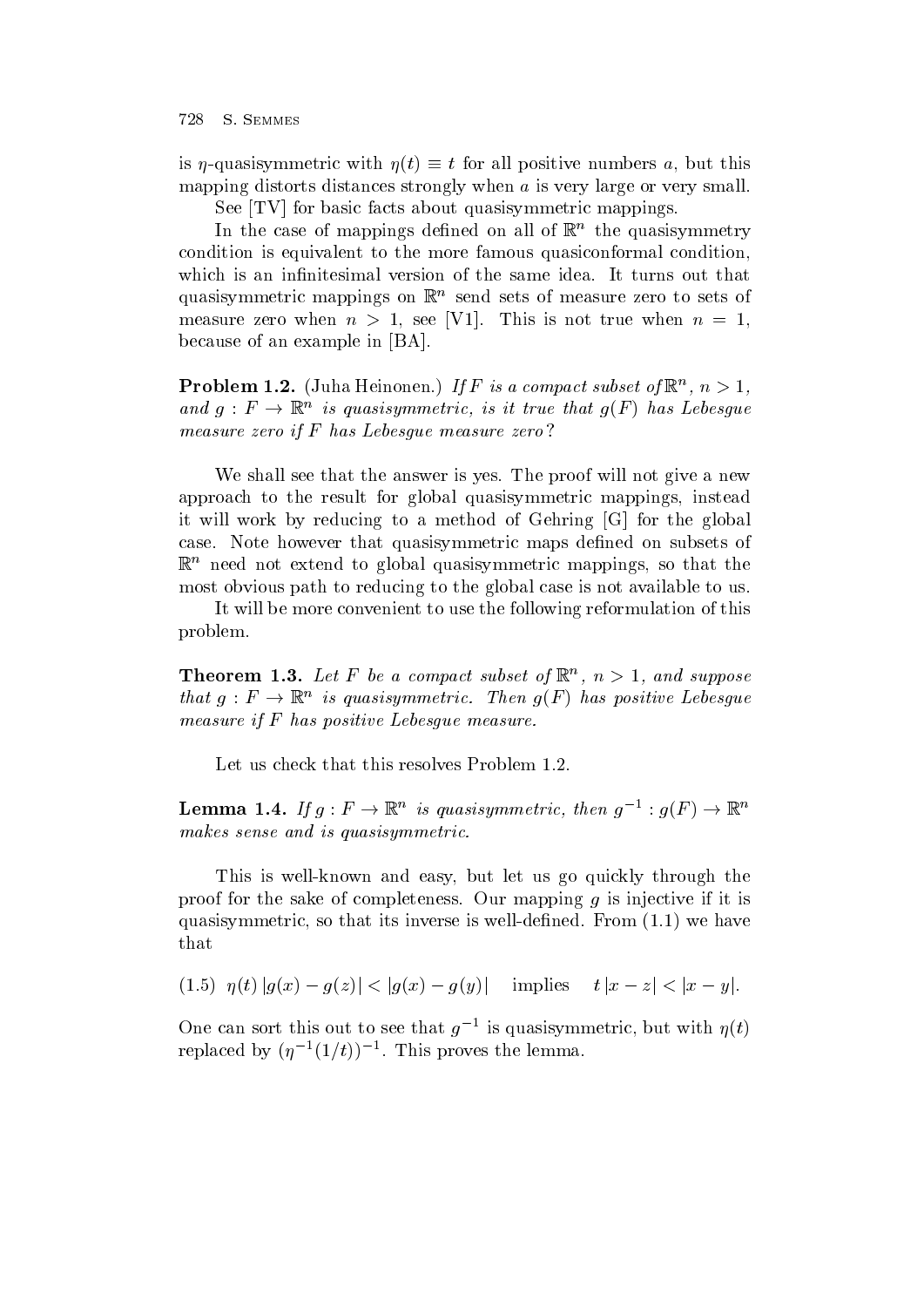To see that Theorem 1.3 implies a positive answer to Problem 1.2 one need only switch from g to  $g^{-1}$  using the lemma.

In order to prove Theorem 1.3 we shall make some modifications to q and  $F$ . It would be simpler if we could just extend q to a mapping on all of <sup>R</sup><sup>n</sup> but this is not possible in general Our plan willbe to replace  $g$  with a map which lives on a thick set, and then to show that the pull-back of Lebesgue measure under this mapping behaves well.

The modifications of q will proceed in steps. Basically we want to progressively thicken the domain  $F$  of  $g$ . We begin with a definition.

**Definition 1.6.** Let  $F_0$ , F be subsets of  $\mathbb{R}^n$ , with  $F_0 \subseteq F$ . We shall say that F-1 is a serious subset of  $\mathcal{S}$  is a constant  $\mathcal{S}$  is a constant C in the constant C  $\mathcal{S}$ that if  $x \in F_0$  and  $0 < t <$  diam  $F_0$ , then there is a point  $y \in F$  such that

$$
(1.7) \tC^{-1} t \le |x - y| \le t.
$$

We say that  $F$  is serious if it is serious as a subset of itself.

This is a mild nondegeneracy condition which forbids isolated is lands in a quantitative and uniform way. This is useful for the quasisymmetry condition  $\mathbb{R}^n$  . The condition only above relative relative relative relative relative relative relative relative relative relative relative relative relative relative relative relative relative relative relat distances.

The property of a set being serious has been considered before under various names under the author under the author under the author unit is a too later the such as too lat as "uniformly perfect" and "homogeneously dense", and it is a special case of the thickness conditions discussed in [VVW]. It may be that the relative property for subsets was not considered before

We are going to be working with serious sets, and it would be nice if we could find a serious set of positive measure inside any given set of positive measure. Unfortunately this turns out not to be true, Pertti Mattila tells me that there are counterexamples The following simple observation will support the central support of the central support of the central support of the central support of the central support of the central support of the central support of the central support of the central s

**Lemma 1.8.** Let  $r$  be a compact subset of  $\mathbb{R}^n$  with positive measure. Then for each  $\epsilon$  , we come is a compact subset F-  $\eta$  -  $\tau$  such that F-  $\eta$  is a compact that  $\tau$ a serious subset of F and  $|F_0|>|F|-\varepsilon$ .

We do not give bounds on the seriousness constant here.

To prove this we use points of density and Egoroff's theorem. From Lebesgue's theorem we know that almost every element of  $F$  is a point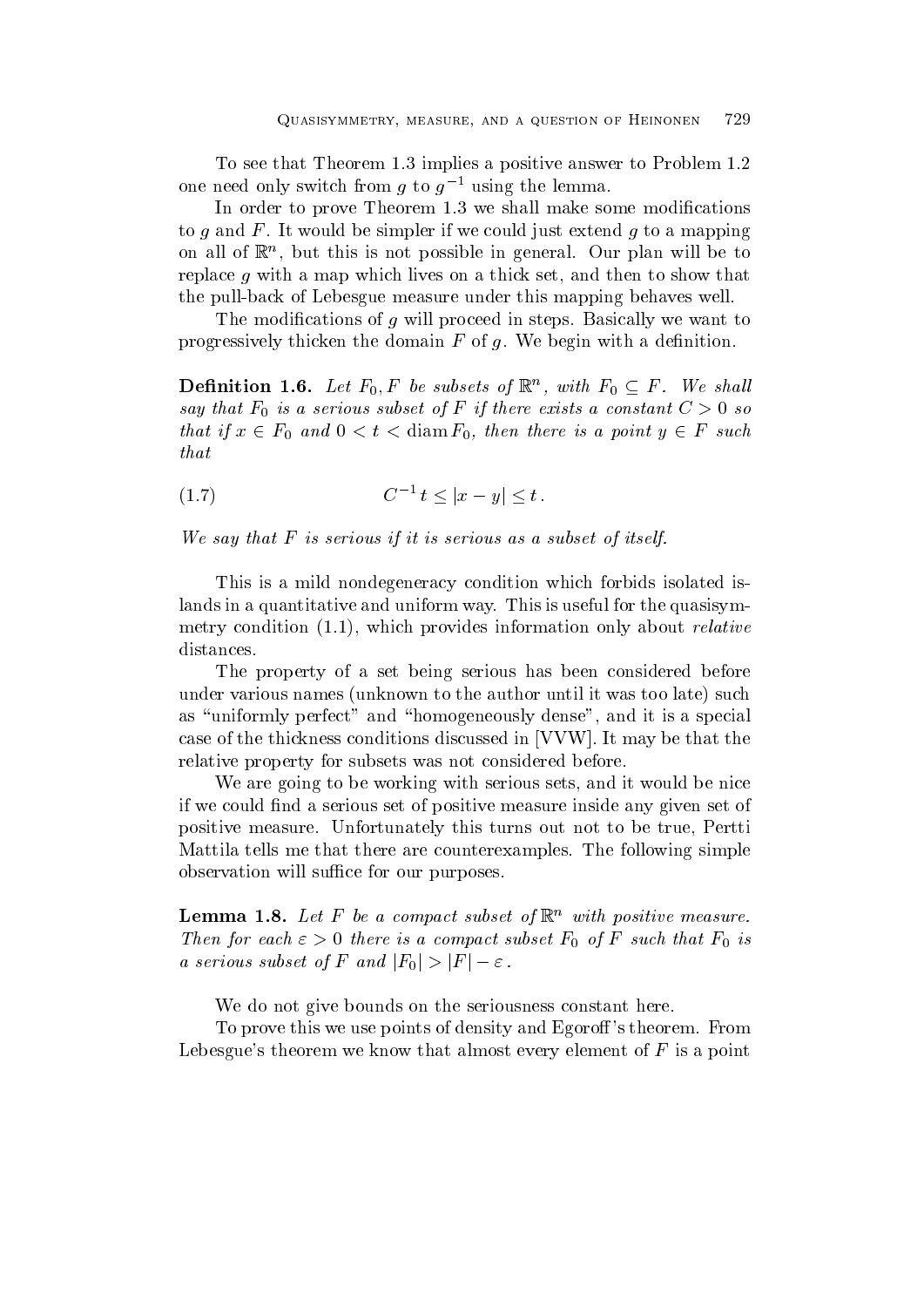of density of  $F$ . That is,

$$
\lim_{j \to \infty} \frac{|F \cap B(x, 2^{-j})|}{|B(x, 2^{-j})|} = 1
$$

for almost all  $x \in F$ . Let  $\varepsilon > 0$  be given. By Egoroff's theorem  $\mathsf{v}$ convergence for this limit and  $|F_0| > |F| - \varepsilon$ . We can take  $F_0$  to be compact because we can always replace it, if necessary, with a compact subset with almost the same measure

Uniform convergence implies that there is a  $\delta > 0$  such that

(1.9) 
$$
\frac{|F \cap B(x, 2^{-j})|}{|B(x, 2^{-j})|} \ge \frac{1}{2}
$$

when  $x \in F_0$  and  $0 < 2^{-j} < \delta$ . It is not hard to see that this implies that  $\mathbf{F}=\mathbf{0}$  is a serious subset of  $\mathbf{F}=\mathbf{0}$  is a serious subset of  $\mathbf{F}=\mathbf{0}$  . The constant depends on  $\delta$ . (At scales finer than  $\delta$  the constant is bounded. In other words, we could control the seriousness constant if we were willing to  $\mathbf u$  up to the measure  $\mathbf u$  and  $\mathbf v$  is proved to the measurement of  $\mathbf v$ 

Of course  is much stronger than seriousness but seriousness is a more natural condition for most of what we shall do

Given a quasisymmetric mapping defined on some set we would like to modify it to get a mapping which is defined on a thicker set The next result will be the first step of such a process, and then we shall go another step afterwards

**Proposition 1.10.** Suppose that  $\Gamma$  is a closed subset of  $\mathbb{R}$ , that  $q$ :  $F~\to~\mathbb{K}^n$  is quasisymmetric, and that  $F_0$  is a closed serious subset of  $\mathbf r$  . Then we can nna a serious closed set  $\mathbf r$  - in  $\mathbb R$  - which contains F- but need not be contained in <sup>F</sup> and a quasisymmetric mapping  $g^*: F^* \to \mathbb{R}^n$  such that  $g^* = g$  on  $F_0$ . The seriousness constant for **F** and the function  $\eta$  which controls the quasisymmetry of  $q$ are control led in terms of the dimension- the seriousness constant for  $\mathcal{A} = \{ \mathcal{A}, \mathcal{A}, \mathcal{A}, \mathcal{A}, \mathcal{A}, \mathcal{A}, \mathcal{A}, \mathcal{A}, \mathcal{A}, \mathcal{A}, \mathcal{A}, \mathcal{A}, \mathcal{A}, \mathcal{A}, \mathcal{A}, \mathcal{A}, \mathcal{A}, \mathcal{A}, \mathcal{A}, \mathcal{A}, \mathcal{A}, \mathcal{A}, \mathcal{A}, \mathcal{A}, \mathcal{A}, \mathcal{A}, \mathcal{A}, \mathcal{A}, \mathcal{A}, \mathcal{A}, \mathcal{A}, \mathcal{A}, \mathcal{A}, \mathcal{A}, \mathcal{A},$ 

The point here is that  $F$  is serious as a set unto itself, not as a subset of something else

Before stating the next thickening result we need another definition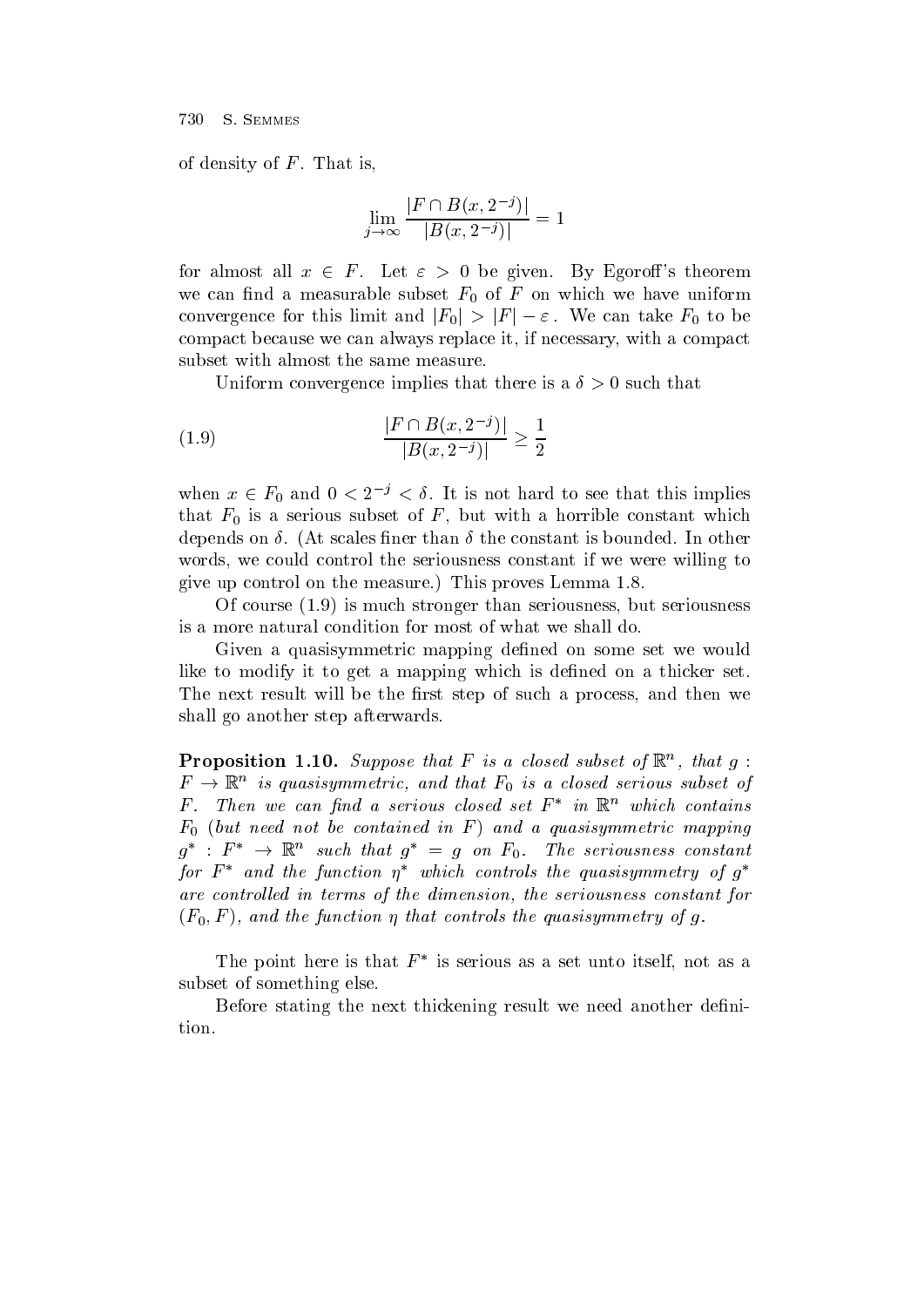**Demition 1.11.** A closed set E of  $\mathbb{R}$  is said to be a strong set if there is a constant  $C > 0$  so that for each  $x \in \mathbb{R}^n \backslash E$  there is a  $y \in E$  such that

$$
(1.12)\t\t\t |x - y| \le C \operatorname{dist}(x, E)
$$

and

(1.13) 
$$
\operatorname{dist}(y, \mathbb{R}^n \backslash E) \ge C^{-1} \operatorname{dist}(x, E)
$$

In other words, a strong set is always approximately at least as big as its complement

**Proposition 1.14.** Suppose that  $\mathbf{r}$  is a serious closed subset of  $\mathbb{R}^n$ and that  $q: F \to \mathbb{K}^n$  is quasisymmetric. Then there is a strong set  $S \subseteq \mathbb{R}^n$  such that  $S \supseteq F$  and g admits an extension to a quasisymmetric mapping  $G : S \to \mathbb{R}^n$ . The strongness constant for S and the function which governs the quasisymmetry of G can be chosen to depend only on the function that governs the quasisymmetry of g- the seriousness constant for F - and the dimension number of  $\alpha$ 

We shall need to know that the image is a strong set, and there is a general result to this effect.

**Proposition 1.15.** If  $G : S \to \mathbb{K}^n$  is quasisymmetric and S is a strong subset of  $\mathbb{R}^n$ , then so is  $G(S)$ , with a constant that depends only on the dimension- the strongheat formation, for Monte mild function which which which which which which which which which which were approached with a strong with a strong with which with a strong with which with with with wi governs the quasisymmetry of  $G$ .

It may not be clear that these statements reflect progress, but the they do and this is manifested in part by the following fact which says that strong sets are large measure-theoretically.

**Proposition 1.10.** If  $S$  is a strong subset of  $\mathbb{R}$ , then there is a constant  $C > 0$  so that

$$
(1.17) \t\t |S \cap B(x,r)| \ge C^{-1} r^n ,
$$

for all  $x \in S$  and  $r > 0$ . C depends only on the dimension and the strongness constant of S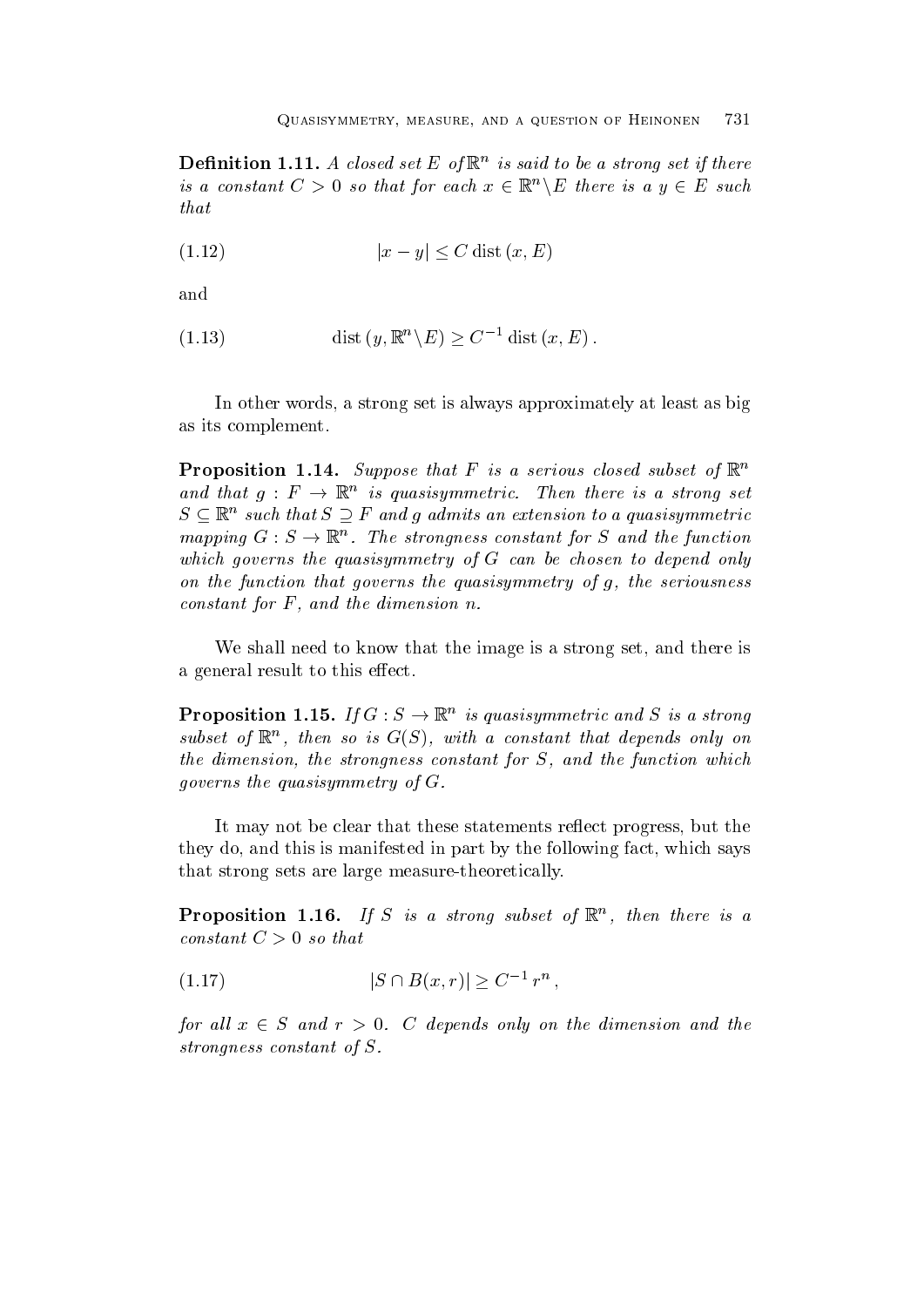Here |A| denotes the Lebesgue measure of a set A.

The next point is to convert from mappings to measures. We begin with some definitions.

**Demition 1.18.** Let E be a closed subset of  $\mathbb{R}^n$ , and let  $\mu$  be a

a) We say that  $\mu$  is doubling on E if there is a constant  $C > 0$  so  $that$ 

(1.19) 
$$
\mu(B(x, 2r)) \le C \mu(B(x, r)),
$$

for all  $x \in E$  and  $0 < r < \text{diam } E$ .

b) Define  $\delta(x,y) = \delta_u(x,y)$  for  $x,y \in E$  by

$$
(1.20) \t\t\t \delta(x,y) = (\mu(B(x,|x-y|) \cup B(y,|x-y|)))^{1/n}.
$$

we say that is a metric doubling measure on E if  $\mathbb{R}^n$  . The internal measure on E if  $\mathbb{R}^n$ and if there is a symmetric dividibly and the individual distribution of the symmetric state of the symmetric function which vanishes exactly on the diagonal and which satisfies the triangle inequality- and a constant  $C > 0$  such that

(1.21) 
$$
C^{-1} d(x, y) \le \delta(x, y) \le C d(x, y),
$$

for all  $x, y \in E$ .

These are good classes of measures for studying quasisymmetric mappings. The notion of metric doubling measures comes from  $|DS|$ , in a slightly different form, see also  $[S1]$ .

**Proposition 1.22.** If  $G : S \to \mathbb{K}^n$  is quasisymmetric and S is a strong subset of  $\mathbb{R}^n$ , then the measure  $\mu$  on  $\mathbb{R}^n$  defined by  $\mu(A) = |G(A \cap S)|$ j is a metric doubling measure on S- with tenerative measure only that the property only only n- the strongness constant for S- and the function which governs the quasisymmetry of  $G$ .

This is exactly the measure that we are interested in for Theorem 1.3. The question now is what more we can say about it.

**Proposition 1.25.** If S is a strong subset of  $\mathbb{R}^n$  and  $\mu$  is a metric doubling measure is a metric double is a measure on demonstration and measure is a measure of the state of the  $\mathbb{R}^n$  which agrees with  $\mu$  on subsets of S. The metric abubiting constants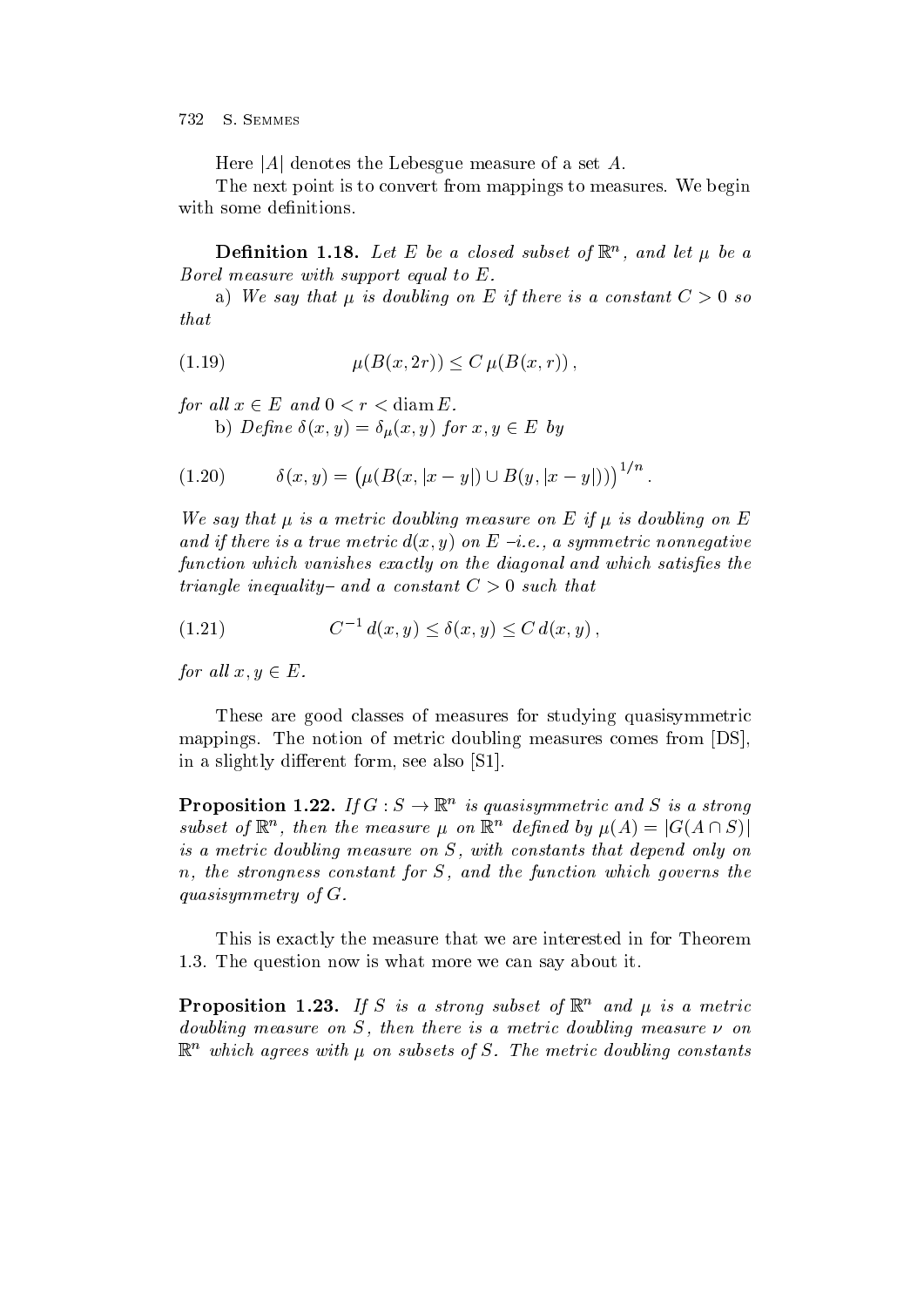for are control led in terms of the corresponding constants for - the strongness constant for S-C  $\sim$  S-C  $\sim$  S-C  $\sim$  S-C  $\sim$  S-C  $\sim$  S-C  $\sim$  S-C  $\sim$  S-C  $\sim$  S-C  $\sim$ 

This is what we want because of the following absolute continuity result

**Theorem 1.24.** If  $\mu$  is a metric abituity measure on  $\mathbb{R}^n$  and  $n > 1$ , then  $\mathcal{L}$  then  $\mathcal{L}$  and  $\mathcal{L}$  are absolutely continuous with respect to  $\mathcal{L}$ each other

This result was basically proved by Gehring [G]. He did not state it this way, but his argument gives this result with little extra effort. This extension of Gehring's result was observed in [DS]. See Proposition 3.4 of  $[S1]$  for a detailed argument for this form of the result.

If  $\mu$  is a metric doubling measure on  $\mathbb{R}$ ,  $n > 1$ , then the density  $\mathbf{r}$  we a uniform and scaleinvariant  $\alpha$ sion of absolute continuity. In other words Theorem 1.24 comes with quantitative estimates

The original point of Gehring's argument was to get information about the jacobian of a global quasisymmetric mapping on  $\mathbb{R}^n$  . We are doing roughly the same thing here, except that we are exploiting some flexibility in metric doubling measures that quasisymmetric mappings do not enjoy. Specifically, in Proposition 1.23 we have an extension result which does not have a counterpart for quasisymmetric mappings. There are no topological obstructions to building extensions of metric doubling measures

Not all metric doubling measures on  $\mathbb{R}^n$  arise from global quasisymmetric mappings in the manner described above. See [S2] for counterexamples

Let us now summarize some of the main conclusions of these propositions

**Theorem 1.25.** Suppose that F is a closed subset of  $\mathbb{K}^n$ , that  $q: F \to$  $\mathbb{R}^n$  is quasisymmetric, and that  $\mathbf{r}_0$  is a closed serious subset of  $\mathbf{r}$  . Then there is a metric doubling measure  $\nu$  on  $\mathbb{R}^n$  such that  $\nu(A) = |g(A)|$  for all Borel subsets of  $F_0$ . In particular  $|g(A)| = 0$  if and only if  $|A| = 0$ when  $A \subset F_0$ , by Theorem 1.24. The metric doubling constants for  $\nu$ depend on the series constant for F-reduced and the function of the function of the function of the function of the function of the function of the function of the function of the function of the function of the function o which governs the quasisymmetry of  $q$ .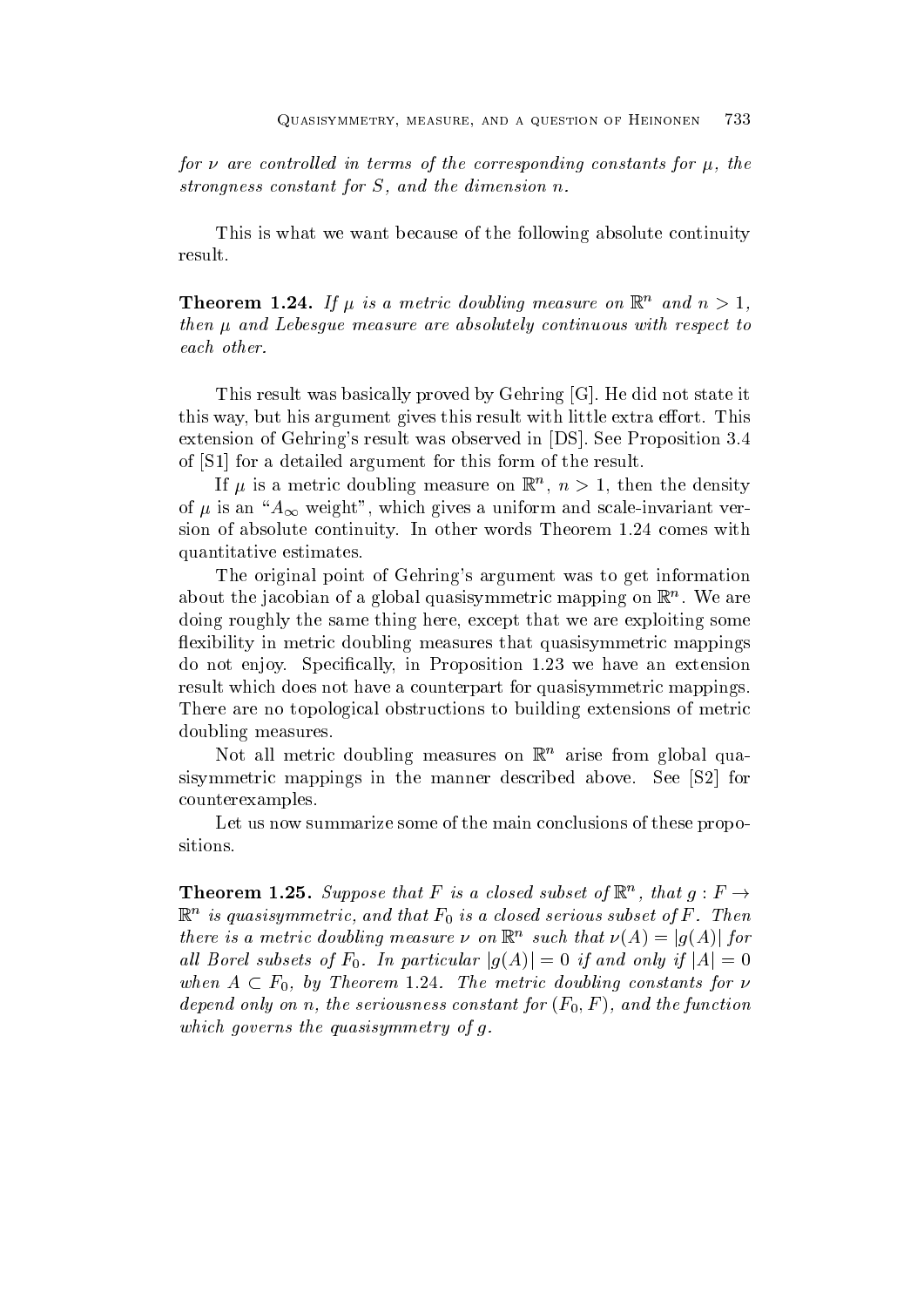Indeed, under these conditions we can use Proposition 1.10 to exthe restriction of graduate restriction of  $\mathcal{U}$ set, and then we can use Proposition 1.14 to extend to a strong set. This permits us to reduce the case where  $\mathbf{u}$  is a strong set  $\mathbf{u}$ Propositions 1.22 and 1.23 to get a metric doubling measure, first on the strong set, and then on all of  $\mathbb R^+$ . This proves Theorem 1.25, modulo the previous propositions

Theorem 1.3 is an immediate consequence of Lemma 1.8 and Theorem 1.25. Thus we need only prove the various propositions. They are slightly messy, but all pretty straightforward, and largely implicit in the literature, if not explicitly stated in the form that we need. For the sake of readability we shall often provide more detail than needed for experts in the area, and we shall sometimes treat issues with bare hands instead of sending the reader to the literature for lemmata

Related papers concerning quasisymmetric mappings include [TV]. [ $V2$ ], and [ $V3$ ].

Although Propositions 1.10 and 1.14 look very similar, they really aren't, in the sense that Proposition  $1.10$  is much closer to the definitions, whereas the proof of Proposition 1.14 relies on the structure of Euclidean space

### - The proof of Proposition - The proof of Proposition - The proof of Proposition - The proof of Proposition -

This is a straightforward we are going to take  $\alpha$  are going to take  $\alpha$  and the straightforward to take  $\alpha$ reasonably dense but scattered subset of  $F\backslash F_0,$  replace  $g$  by something simple on little disks centered at points in this scattered subset, and that will do the job. Our first task is to find this reasonably dense but scattered subset. We shall employ this well-known construction again in the next section

**Lemma 2.1.** Let E be a closed subset of  $\mathbb{R}$ , and let  $\mathbb{H}$  be a subset of  $\mathbb{R}^n \setminus E$ . Then we can find a subset I of H such that

 $(2.2)$ for every  $x \in H$  there is a point  $u \in I$  such that

$$
|x - u| \le \frac{1}{2} \operatorname{dist}(x, E)
$$

and

(2.3) for every 
$$
y, z \in I
$$
 we have that  $|y - z| \ge \frac{1}{3}$  dist  $(y, E)$ .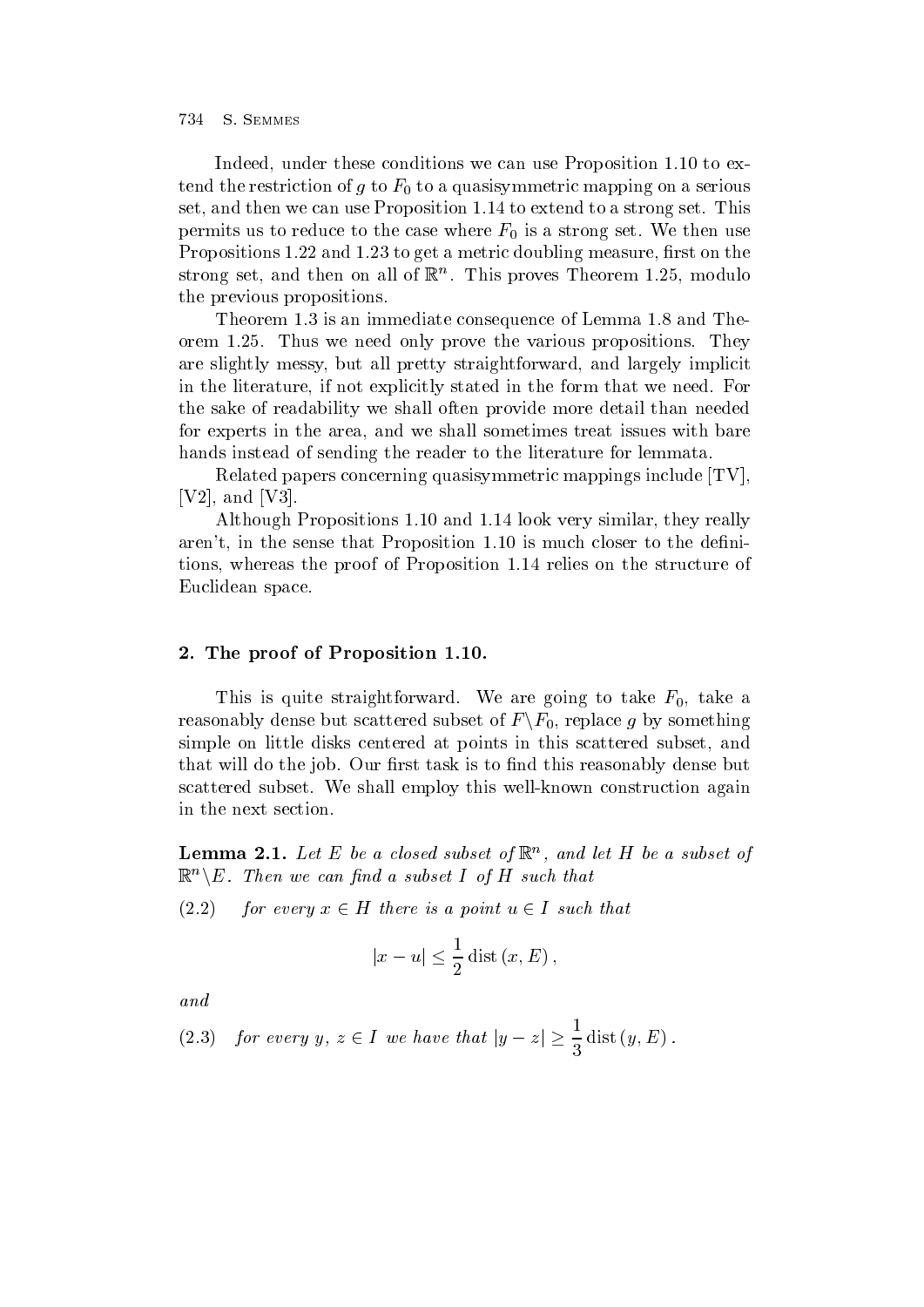Thus I is reasonably dense in H and also reasonably scattered.

Let E and H be given, and let I be a maximal subset of H which satises It is not hard to nd such a maximal subset For in stance, one can write  $\mathbb{R}^n \backslash E$  as the increasing union of compact sets  $K_i$ , one can build sets  $I_i$  recursively by taking  $I_{i+1}$  to be the maximal subset of  $H \cap K_{j+1}$  which satisfies (2.3) and contains  $I_j$ , and then take I to be the union of the  $I_i$ 's. In each compact part the maximal subset has to be finite, which makes it easier to verify its existence, and then the pieces nest together properly to give maximality for the union

Thus we can take  $I$  to be a maximal subset of  $H$  which satisfies  $(2.3)$ . Let  $x \in H$  be given. Either  $x \in I$  already, or it is not, in which case  $I \cup \{x\}$  will not satisfy  $(2.3)$ . This means that there is a point  $u \in I$  such that

(2.4) either 
$$
|x - u| < \frac{1}{3}
$$
 dist  $(x, E)$  or  $|x - u| < \frac{1}{3}$  dist  $(u, E)$ 

In the rst case we get  $\mathcal{U}$  and  $\mathcal{U}$  are second case we computed case we computed case we computed case we computed  $\mathcal{U}$ that

(2.5) dist 
$$
(u, E) \le |x - u| +
$$
dist  $(x, E) \le \frac{1}{3}$ dist  $(u, E) +$ dist  $(x, E)$ 

to conclude that dist  $(u, E) \leq 3$  dist  $(x, E)/2$ , and hence that  $(2.2)$  holds. This proves Lemma 

Lemma -- Let EH- and I be as in Lemma - and set Bx  $B(x, 20^{-1}$ dist  $(x, E))$  when  $x \in I$ . If  $x \in I$  and  $y \in 2B(x)$ , then

(2.7) 
$$
\frac{9}{10} \text{dist}(x, E) \le \text{dist}(y, E) \le \frac{11}{10} \text{dist}(x, E).
$$

If  $x, z \in I$  and  $x \neq z$  then

$$
(2.8) \t2 B(x) \cap 2 B(z) = \varnothing
$$

Indeed, if  $x \in I$  and  $y \in 2B(x)$ , then

(2.9) 
$$
|dist (y, E) - dist (x, E)| \le 10^{-1} dist (x, E).
$$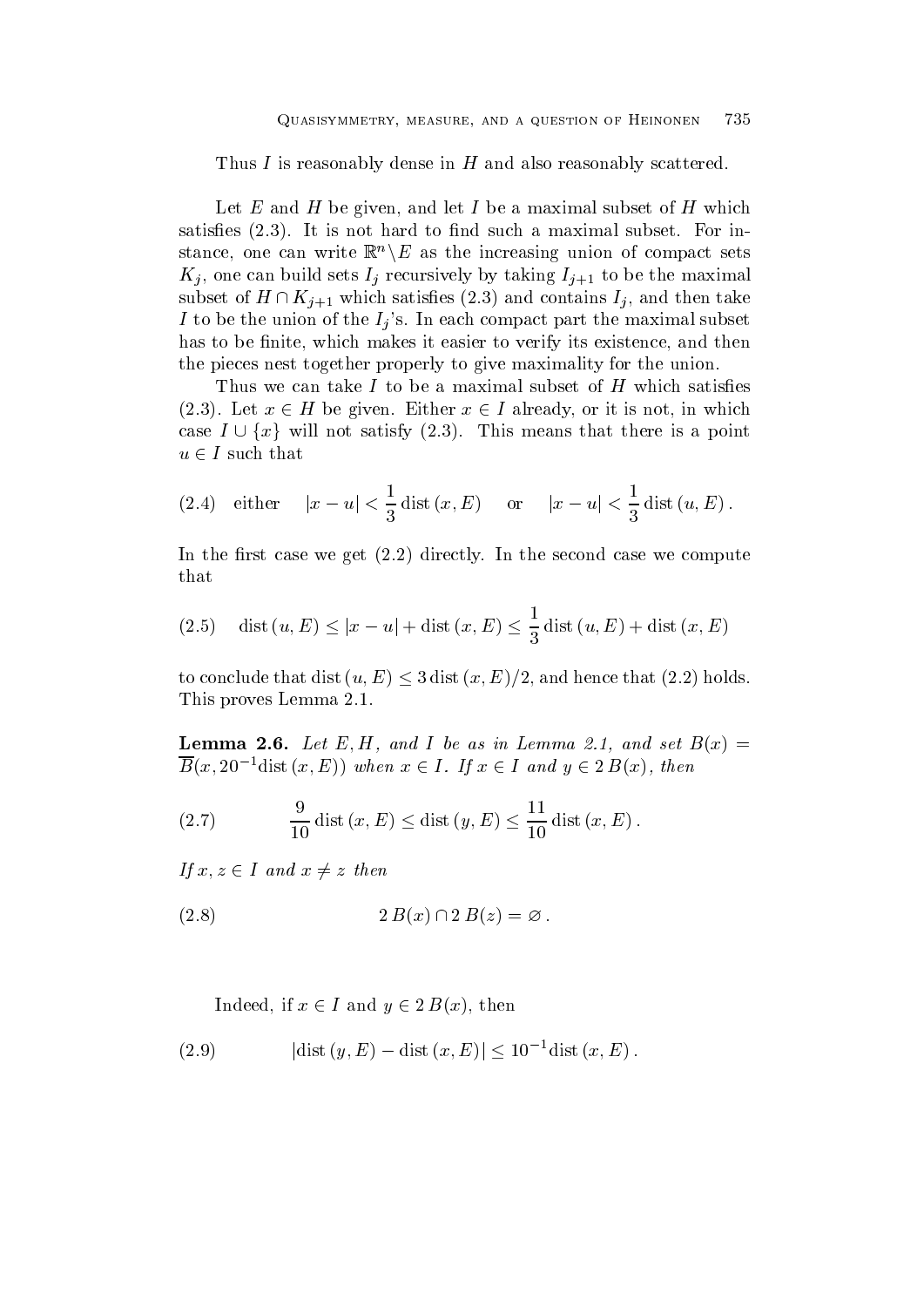This implies  $(2.7)$ .

Now suppose that  $x, z \in I$  and  $x \neq z$ , but that  $(2.8)$  fails to hold, so that there is a point  $y$  in the intersection. Then

$$
(2.10) \qquad |x - z| \le |x - y| + |y - z| \le \frac{1}{10} \operatorname{dist}\left(x, E\right) + \frac{1}{10} \operatorname{dist}\left(z, E\right)
$$

and

(2.11) 
$$
\text{dist}(z, E) \le \frac{10}{9} \text{dist}(y, E) \le \frac{11}{9} \text{dist}(x, E)
$$

because of the combined to both x and zero and zero and zero and zero and zero and zero and zero and zero and that

(2.12) 
$$
|x - z| < \frac{1}{3} \text{dist}(x, E),
$$

in contradiction to the lemma follows  $\mathbf{I}$  and the lemma follows  $\mathbf{I}$  and the lemma follows  $\mathbf{I}$ 

Let us now prove Proposition proves the set  $g$  for  $g$   $\in$   $0$  . As set  $G$  from the as  $g$ and apply Lemma 2.1 with  $E = F_0$  and  $H = F \backslash F_0$ . We get a subset I % of  $F$ .<br>Define  $F^*$  by

(2.13) 
$$
F^* = F_0 \cup \left( \bigcup_{x \in I} B(x) \right),
$$

where  $D(x)$  is as in Lemma 2.0, with  $E = F_0$ . We shall define g a little later. Let us first verify some simple properties of  $F^*$ .

### $L$ emma  $\boldsymbol{\Sigma}.$ 14.  $\boldsymbol{\Gamma}$  is closed.

Let  $\{z_i\}$  be a sequence of points in  $F^*$  which converges to some point  $z \in \mathbb{R}^n$ . We have to show that  $z \in F^*$ . If there is a subsequence of  $\{z_j\}$  which is contained in  $F_0$ , then  $z \in F_0$ , and  $z \in F^*$ . If  $\{z_j\}$  has a subsequence which is contained in any one of the Bx states of the Bx states of the Bx states of the Bx states in the same  $B(x)$ , and hence in F . The remaining possibility is that there is a subsequence of  $\{z_i\}$  such that each term lies in a different  $B(x)$ . Since  $\{z_j\}$  converges and hence is bounded, we must have that the elements of this subsequence accumulate on  $\mathbf{W}$  is subsequence accumulate on  $\mathbf{W}$  is a subsequence of the way of the way of the way of the way of the way of the way of the way of the way of the way of the way that we defined the  $B(x)$ 's. In this case we conclude that  $z \in F_0$  and hence  $z \in F^*$ . This proves the lemma.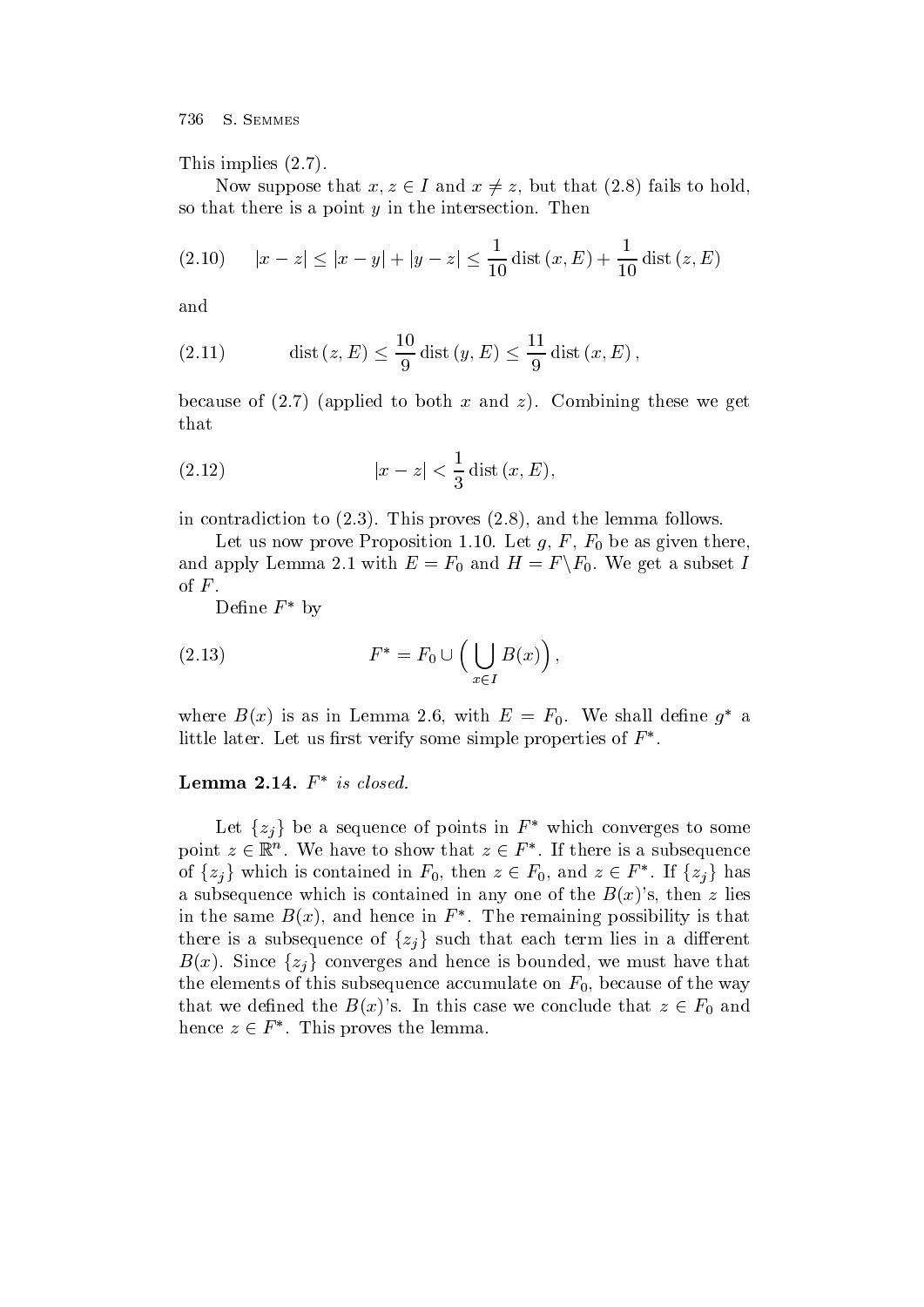**Lemma 2.15.** diam  $F^* \leq 2$  diam F.

If  $p \in F^*$ , then either  $p \in F_0 \subseteq F$ , or  $p \in B(x)$  for some  $x \in I$ . In the latter case we have that

 $(2.16)$  $\mathop\mathrm{dist}\,(p,F) \leq |p-x| \leq 10^{-1} \mathop\mathrm{dist}\,(x,F_0) \leq 10^{-1} \mathop\mathrm{diam}\, F \,,$ 

since  $x \in F$ . This implies the desired bound for diam  $F^*$ .

**Lemma 2.17.** For each point  $x \in F$  there is a point  $u \in F^*$  such that  $|x - u| \leq$  dist  $(x, F_0)/2$ .

This is trivial. Either  $x \in F_0$ , in which case we take  $u = x$ , or not, in which case we take  $u \in I$  as in (2.2) (with  $E = F_0$ ). This gives the lemma

 $E$   $\mathbf{L}$  emina  $\mathbf{Z}$ . 10.  $\mathbf{r}$  is serious.

Let  $p \in F^*$  and  $0 < t < \text{diam } F^*$  be given, and let us try to find a point  $q \in F^*$  with

(2.19) 
$$
C^{-1} t \le |p - q| \le C t
$$

for a suitable constant C. We may as well assume that  $t \leq \text{diam } F$ , since otherwise we can use Lemma 2.15 to reduce the problem to the definition of diam  $F^*$ .

Suppose first that  $p \in F_0$ . The we can use the assumption that  $F_0$  is a serious subset of F to find a point  $x \in F$  such that  $C^{-1}$   $t \le |p-x| \le t$ . Lemma 2.17 provides a point  $u \in F^*$  such that  $|x-u| \leq \mathop\mathrm{dist}{(x,F_0)}/2 \leq \mathbb{Z}$  $|p - x|/2$ . Thus  $|p - u| \leq |p - x| + |x - u| \leq 2t$ , which gives the upper  $\mathbf{f}$  is the lower bound we have the lower bound we have the lower bound we have the lower bound we have that  $\mathbf{f}$ 

$$
(2.20) \t |p-x| \le |p-u| + |u-x| \le |p-u| + \frac{1}{2}|x-p|,
$$

and hence  $|p - x|/2 \leq |p - u|$ . This gives the lower bound in (2.19).

Now suppose that  $p \in B(z)$  for some  $z \in I$ . If  $t \leq \text{dist}(z, F_0)$ , then we can not the required  $\mathbf{u}$  and  $\mathbf{u}$  and  $\mathbf{u}$  and  $\mathbf{u}$  and  $\mathbf{u}$ a point in  $F_0$  such that  $|y - z| = \text{dist}(z, F_0)$ . Choose  $x \in F$  so that  $C^{-1}$   $t \le |y-x| \le t$ , as we can do because of the seriousness of  $F_0$  inside of F. Let  $u \in F^*$  be associated to x as in Lemma 2.17. Then

$$
|p - u| \le |p - z| + |z - y| + |y - x| + |x - u|
$$
  
\n
$$
\le t + t + t + \text{dist}(x, F_0)
$$
  
\n
$$
\le 3t + |x - y| \le 4t.
$$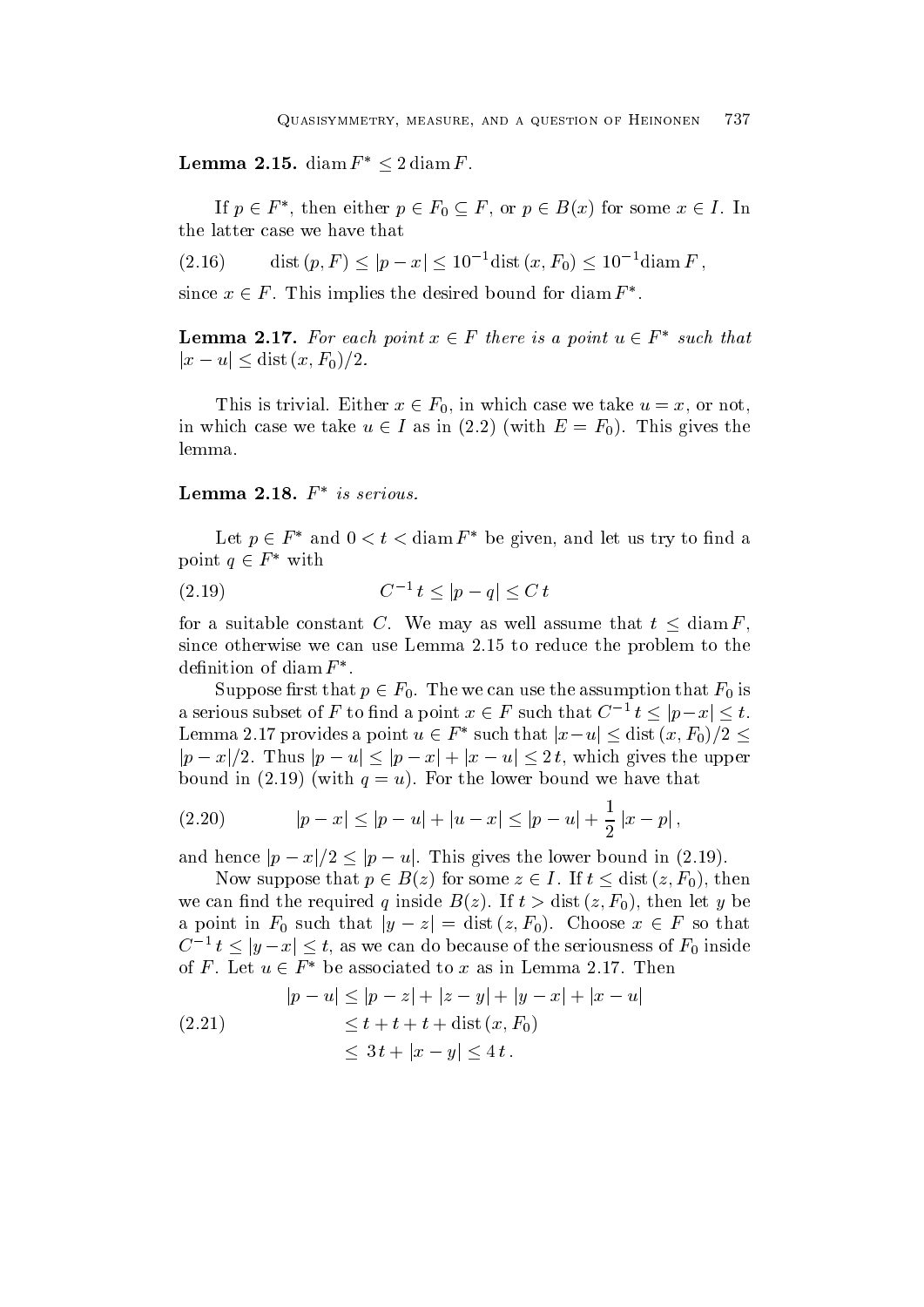This gives the upper bound that we want for the upper bound that we want for the upper bound terms of  $\mathcal{U}$ the lower bound we observe that

$$
|y - x| \le |p - u| + |p - y| + |x - u|
$$
  
\n
$$
\le |p - u| + (|p - z| + |z - y|) + \frac{1}{2} \operatorname{dist}(x, F_0)
$$
  
\n(2.22)  
\n
$$
\le |p - u| + \operatorname{dist}(z, F_0) + \operatorname{dist}(z, F_0) + \frac{1}{2} |x - y|
$$
  
\n
$$
\le |p - u| + 2 \operatorname{dist}(z, F_0) + \frac{1}{2} |x - y|.
$$

Thus  $C^{-1} t \leq |y - x| \leq 2 |p - u| + 4 \text{ dist}(z, F_0)$ . If t is much larger that  $\mathbf{v}$  f-will bound in the lower bound in this implies the lower bound in the lower bound in the lower bound in the lower bound in the lower bound in the lower bound in the lower bound in the lower bound in the lower bo again we simply take a suitable quality take a suitable quality of the suitable quality of the suitable quality

Let us now define  $g^*: F^* \to \mathbb{R}^n$ . Of course we set  $g^* = g$  on  $F_0$ , and we define  $q^*$  on each  $B(x)$  as follows. Given  $x \in I$  choose a point  $\pi(x) \in F_0$  so that

(2.23) 
$$
|x - \pi(x)| = \text{dist}(x, F_0).
$$

Denne q on  $D(x)$  by

(2.24) 
$$
g^*(w) = g(x) + a \frac{|g(x) - g(\pi(x))|}{|x - \pi(x)|} (w - x),
$$

for all  $w \in B(x)$ . Here a is a small positive number to be chosen in the  $\max$  remina. Thus on the ball  $D(x)$  we have taken  $q$  -to be a similarity with the same value as  $g$  at the center and whose distortion ratio is approximately the same as that of  $g$  at that location and scale.

Let  $\beta(x)$ ,  $x \in I$ , denote the ball which is the image of  $B(x)$  under  $q$  . Inus

(2.25) 
$$
\beta(x) = B(g(x), 20^{-1} a |g(x) - g(\pi(x))|),
$$

by the definition of g and  $D(x)$  (in Lemma 2.0).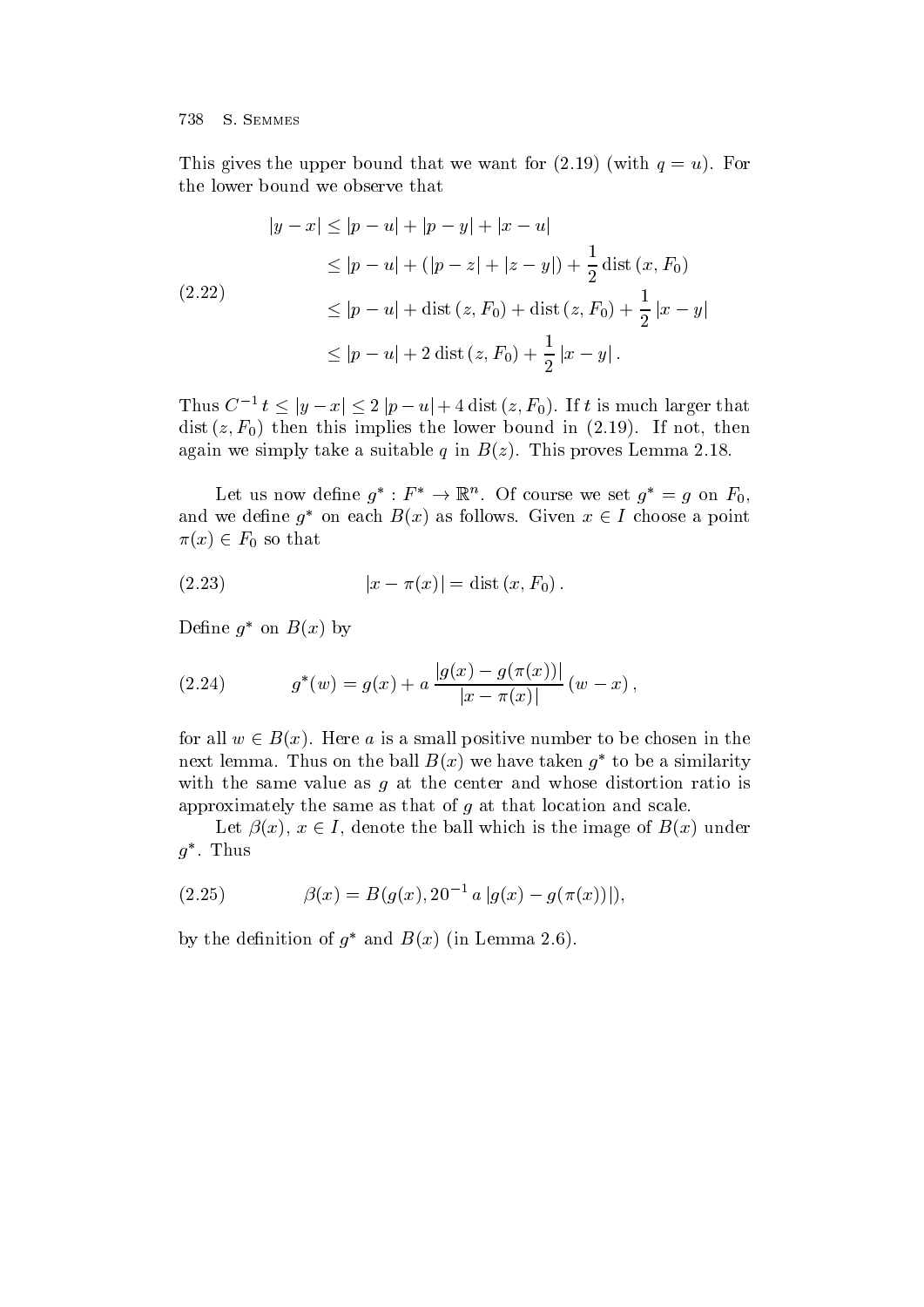Lemma -- If a is smal l enough- depending only on the function which governs the quasisymmetry of g, then the balls  $2\beta(x)$ ,  $x \in I$ , are pairwise aisjoint and each is disjoint from  $g_{\perp}(r_0) = g(r_0)$ .

This is just a question of the quasisymmetry condition. Suppose that  $y, z \in I$ ,  $y \neq z$ . Using (2.3) we get that  $|y - \pi(y)| \leq 3 |y - z|$ , and similarly we have that  $|z - \pi(z)| \leq 3 |y - z|$ . Quasisymmetry then implies that

(2.27) 
$$
|g(y) - g(\pi(y))| + |g(z) - g(\pi(z))| \leq C |g(y) - g(z)|.
$$

 $\mathbf{y}$  in the input if a issmall enough that is matter in the interval enough the interval enough the interval enough the interval enough the interval enough the interval enough the interval enough the interval enough t

Now suppose that  $x \in I$  and  $w \in F_0$ . We want to show that  $g(w) \notin 2\beta(x)$ . We have that  $|x - \pi(x)| = \text{dist}(x, F_0) \leq |x - w|$ , by  $\mathbf{A}$  and so and so and so and so and so and so and so and so and so and so and so and so and so and so and so and so and so and so and so and so and so and so and so and so and so and so and so and so and so and so an

(2.28) 
$$
|g(x) - g(\pi(x))| \le C |g(x) - g(w)|,
$$

by quasisymmetry. This implies that  $g(w) \notin 2\beta(x)$  if a is small enough.

This proves Lemma 2.26. Fix now a choice of a as above, depending only on the function that governs the quasisymmetry of  $q$ .

It remains to prove that  $q$  is quasisymmetric. The argument for  $\hspace{0.1mm}$ this has some generality, and we shall need it again later, and so we formulate it in more general terms than required for the present cir cumstances

**Lemma 2.29.** Let A be a closed subset of  $\mathbb{R}^n$ , and let  $\{B_i\}_{i\in I}$  and  $\{\beta_i\}_{i\in I}$  be collections of closed balls in  $\mathbb{R}^n$ . Set  $A^* = A \cup \bigcup_{i\in I} B_i$  and let A' denote the union of A and the set of centers of the balls  $B_i, i \in I$ .

Suppose that  $H : A^* \to \mathbb{R}^n$  has the property that the restriction of H to A' is quasisymmetric, that  $H(B_i) = \beta_i$  for each  $i \in I$ , and that the restriction of H to each  $B_i$  is a quasisymmetric mapping with a function governing the quasisymmetry that can be taken to be independent of  $i$ . Suppose also that the balls  $2B_i$ ,  $i \in I$ , are pairwise disjoint and are disjoint from A, that the balls  $2\beta_i$ ,  $i \in I$ , are pairwise disjoint and and there is a constant constant constant constant constant  $\mathbf{c}$  , we are constant

$$
(2.30.a) \tC-1 dist (Bi, A) \leq radius Bi \leq dist (Bi, A),
$$

and

$$
(2.30.b) \tC-1 dist  $(\beta_i, H(A)) \leq \text{radius } \beta_i \leq \text{dist }(\beta_i, H(A))$
$$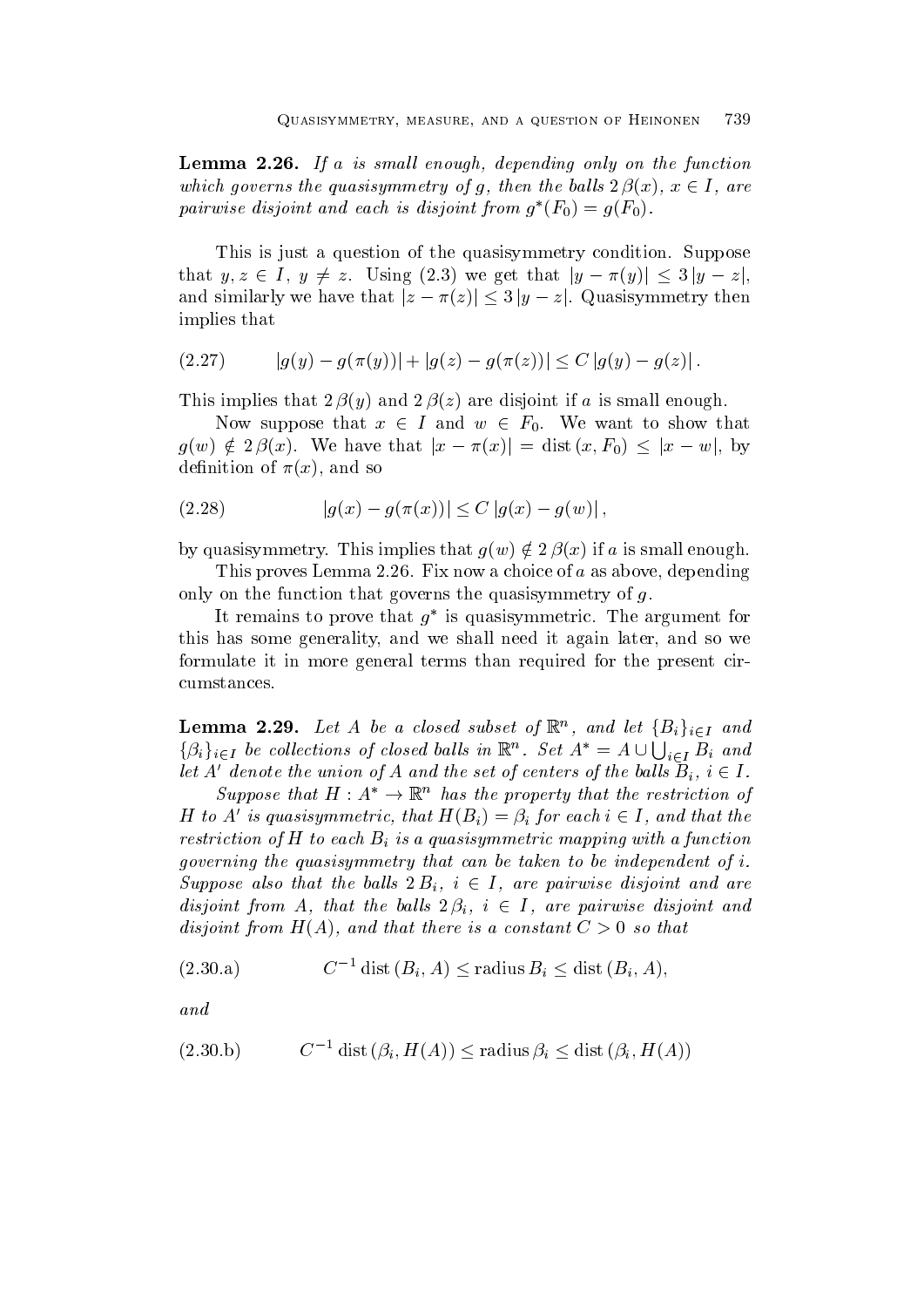for all  $i \in I$ . (Note that the upper bounds follow from the disjointness of the Bis from A- the is from HA

Then  $H : A^* \to \mathbb{K}^n$  is quasisymmetric, with bounds which depend only on a uniform choice of a function which governs the quasisymmetry of the various restrictions of H mentioned above- and on the constants in 

If we can prove this lemma then we get that  $q$  is quasisymmetric,  $\qquad \qquad$ because our balls have the correct disjointness properties and satisfy the analogue of  $\mathbf{b}$  and  $\mathbf{b}$  and  $\mathbf{b}$  and  $\mathbf{b}$  and  $\mathbf{b}$  and  $\mathbf{b}$  and  $\mathbf{b}$  and  $\mathbf{b}$  and  $\mathbf{b}$  and  $\mathbf{b}$  and  $\mathbf{b}$  and  $\mathbf{b}$  and  $\mathbf{b}$  and  $\mathbf{b}$  and  $\mathbf{b}$  and  $\mathbf{b}$  a of  $q$  to the various  $D(x)$  s are trivially quasisymmetric, with uniform bounds, and because the restriction of  $g^*$  to  $A' = F_0 \cup I$  agrees with g and hence is quasisymmetric

Thus Proposition 1.10 will follow once we prove Lemma 2.29.

Beware of the small changes in notation from the previous situation to be a strong form  $\mathbf{t}$  ,  $\mathbf{t}$  ,  $\mathbf{t}$  ,  $\mathbf{t}$  ,  $\mathbf{t}$ 

The lemma is a straightforward but unpleasant exercise, a matter of checking cases. Let  $A, H$ , etc. be as above.

Let us first record a small observation.

**Sublemma 2.31.** Suppose that  $p, q \in B_i$  and  $w \in A^* \backslash B_i$ . Then

$$
(2.32) \t C-1 |q - w| \leq |p - w| \leq C |q - w|,
$$

$$
(2.33) \t C-1 |H(q) - H(w)| \le |H(p) - H(w)| \le C |H(q) - H(w)|,
$$

$$
(2.34) \t\t\t |p - w| \ge C^{-1} \text{diam}\, B_i
$$

and

$$
(2.35) \t\t\t |H(p) - H(w)| \ge C^{-1} \text{diam}\,\beta_i\,,
$$

for a suitable constant  $C$ .

This follows from the our assumptions, which ensure that  $2B_i$  is disjoint from  $A^*\backslash B_i$ , and that  $2\beta_i$  is disjoint from  $H(A^*\backslash B_i)$ .

Suppose that we are given  $x, y, z \in A^*$  and  $t > 0$  which satisfy  $|x-y| \le t |x-z|$ . We want to show that  $|H(x) - H(y)| \le \theta(t) |H(x) H(z)$  for some  $\theta(t)$  which tends to 0 when  $t \to 0$  and which is bounded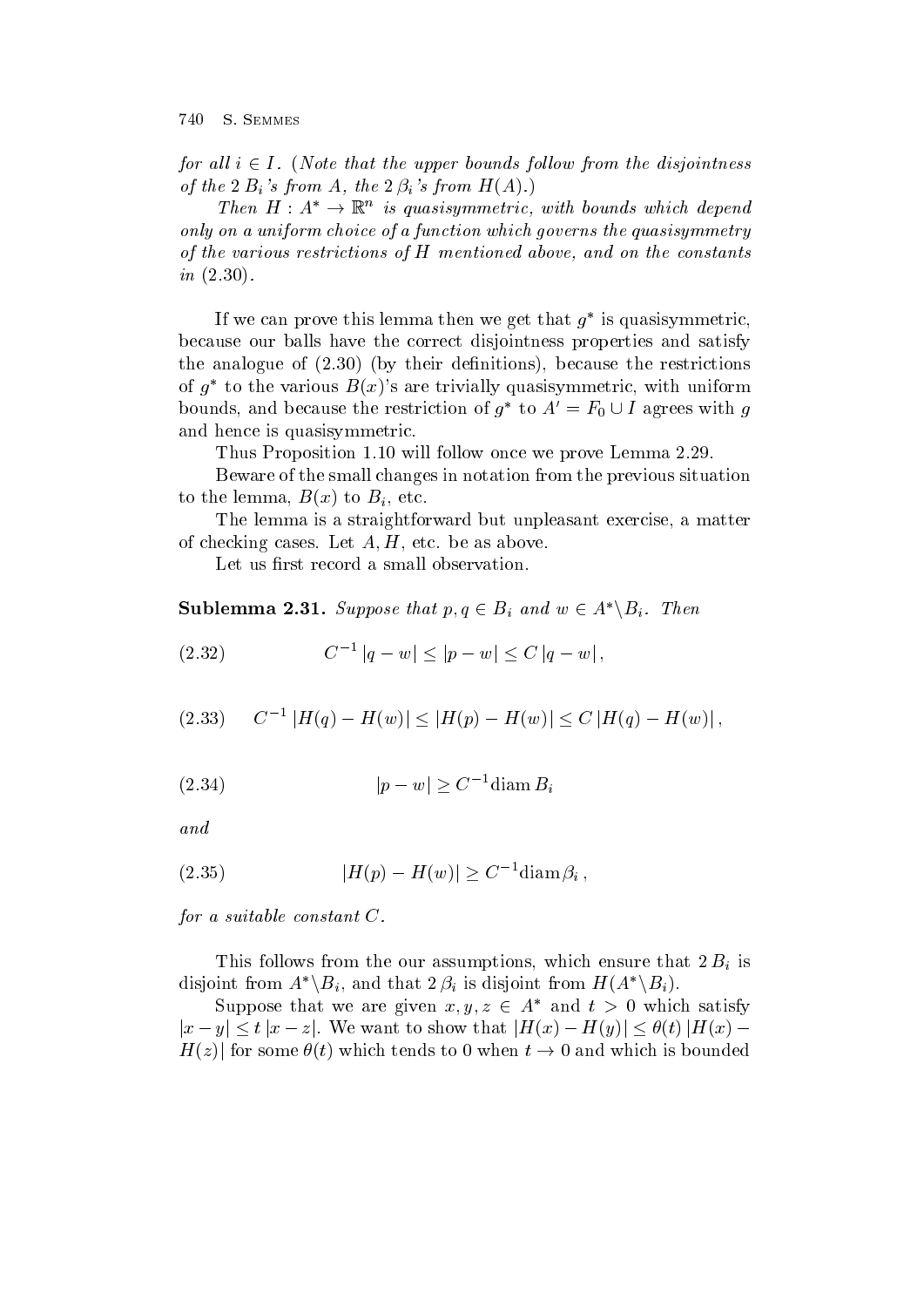on finite intervals. (See Lemma 2.42 below for a small technical point here.)

If  $x, y, z$  all lie in A', or all lie in some  $B_i$ , then we get the desired bound from our hypotheses

If no two of x, y, z lie in the same  $B_i$ , then we can reduce to the previous case where  $x, y, z$  all lie in  $A'$ , by using Sublemma 2.31 to switch from a point in some  $B_i$  to the center of  $B_i$ . That is, such a change will not affect any of the distances involved by more than a bounded factor. (Remember that  $A'$  consists exactly of  $A$  and the various centers of the  $B_i$ 's.)

Thus we may assume that exactly two of  $x, y, z$  lie in some  $B_i$ , and that the remaining point lies in  $A^*\backslash B_i$ .

We may as well assume that x is one of the two points that lies in  $B_i$ . For if it is not, then we can use Sublemma 2.31 to reduce to the case where y and z are both equal to the center of  $B_i$ , and where x either lies in A or is the center of some other  $B_i$ . Again these changes will not affect the relevant distances by more than a bounded factor. After these changes all three points would lie in  $A'$ , which is already covered by our assumptions

Thus we may assume that x lies in  $B_i$ , and that exactly one of y and  $z$  do too. We may also assume that the remaining point lies in  $A'$ , because Sublemma 2.31 again permits us to make the substitution without affecting the quantities involved by more than a bounded factor

In order to deal with this remaining situation we make another small observation

**Sublemma 2.36.** For each  $i \in I$  let  $c_i$  denote the center of  $B_i$ , and choose  $\xi_i \in A$  such that  $|c_i - \xi_i| = \text{dist}(c_i, A)$ . Then

 <sup>C</sup>diam Bi jci i j <sup>C</sup> diam Bi

and

$$
(2.38) \t C-1 \t \text{diam}\n \beta_i \leq |H(c_i) - H(\xi_i)| \leq C \t \text{diam}\n \beta_i
$$

for each  $i$  and a suitable constant  $C$ .

The bounds follow from and the denitions of ci and  $\xi_i$ . (See also Sublemma 2.31.)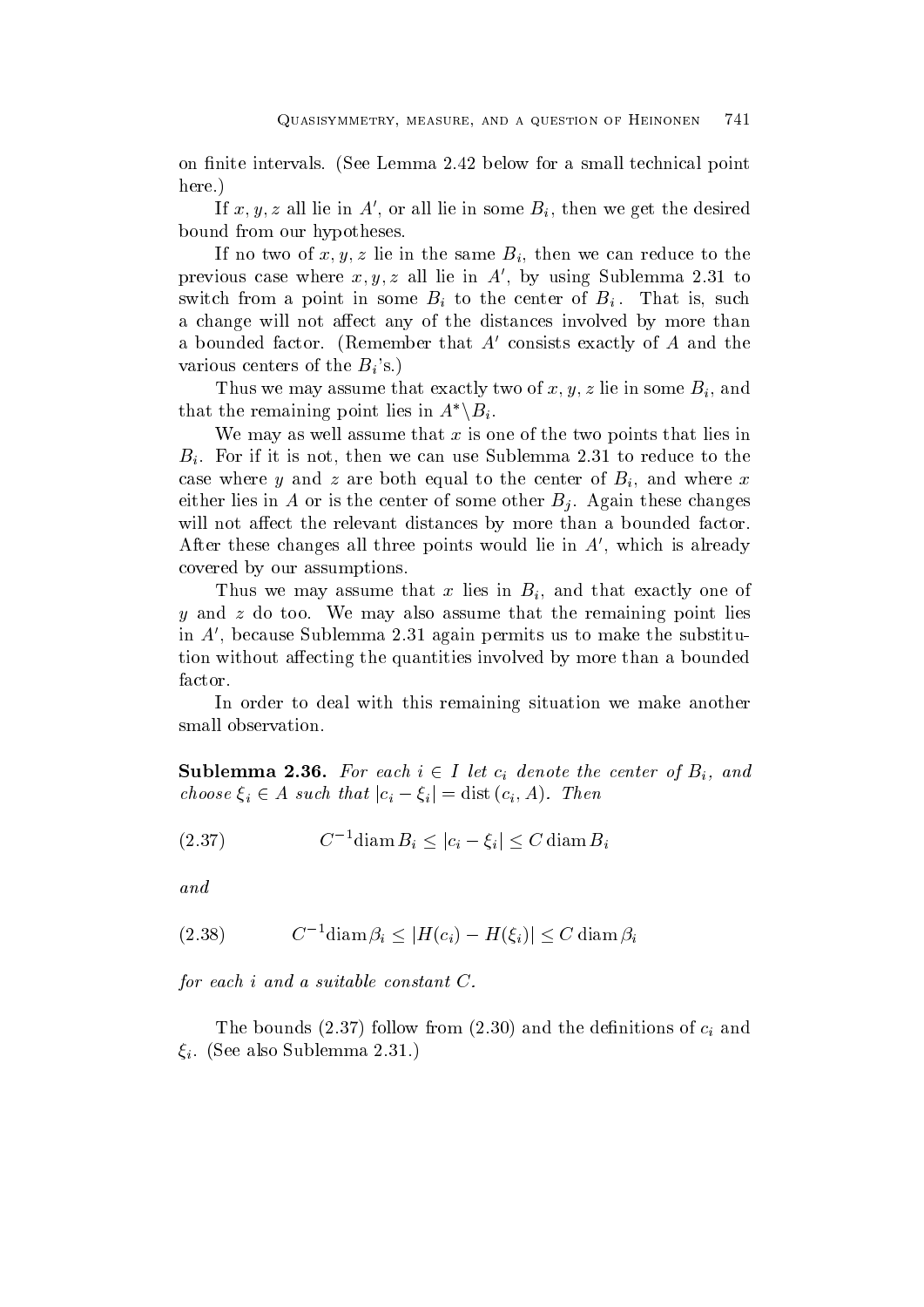As for (2.38), notice that  $|H(c_i) - H(\xi_i)|$  is comparable in size to dist  $(H(c_i), H(A))$ , because of quasisymmetry and the fact that  $|c_i |\xi_i| = \text{dist}(c_i, A)$ . This implies (2.38), because of (2.30) again.

This proves Sublemma

Let us come back to our original problem of the quasisymmetry of H. We have our three points x, y, z with  $|x-y| \leq t |x-z|$ , and we want to prove something like  $|H(x) - H(y)| \leq \theta(t) |H(x) - H(z)|$ . We have already reduced to the case where x and exactly one of y and  $z$ lies in some  $B_i$ , and where the remaining point lies in  $A' \backslash B_i$ .

This last situation is slightly obnoxious because it is really a com bination of two cases. For the sake of explanation suppose that it is  $y$ which lies in  $B_i$ . Then we could have that  $|x - y|$  is very small compared to the radius of Bi and the radius of Bi and that distribution  $\mathbf{r}$  and the that distribution  $\mathbf{r}$ radius of  $B_i$ . In order to establish quasisymmetry we should show that such a circumstance leads to something similar in the image. It is more convenient however to do this in two steps, first to compare  $|x-y|$  with the radius of  $B_i$  and make a similar comparison in the image, and then to compute distribution  $\mathbf{v}$  by and to make a similar computation  $\mathbf{v}$ parison in the image. Our final estimate will be obtained as a product of estimates from these two parts

Assume first that  $y \in B_i$ , so that  $z \in A' \backslash B_i$ . Set

(2.39) 
$$
r = \frac{|x - y|}{|c_i - \xi_i|}, \qquad s = \frac{|c_i - \xi_i|}{|x - z|},
$$

$$
R = \frac{|H(x) - H(y)|}{|H(c_i) - H(\xi_i)|}, \quad S = \frac{|H(c_i) - H(\xi_i)|}{|H(x) - H(z)|}.
$$

By assumption we have that  $rs \leq t$ , and we want to bound RS by a function of t which tends to 0 as  $t \to 0$ 

#### Sublemma 2.40.  $r, s, R, S \leq C$  for some constant C.

For r and R this follows from Sublemma 2.36 and the fact that  $x, y \in B_i$ ,  $H(x), H(y) \in \beta_i$ . For s and S we observe that  $z \notin B_i$ ,  $H(z) \notin \beta_i$ , so that Sublemma 2.31 can be applied. With this observation the bounds for s and S follow from Sublemma 2.36 also. This proves Sublemma 

Since  $rs \leq t$  we get that one of r and s is  $\leq \sqrt{t}$ . Our quasisymmetry hypotheses imply that the corresponding  $R$  or  $S$  is bounded by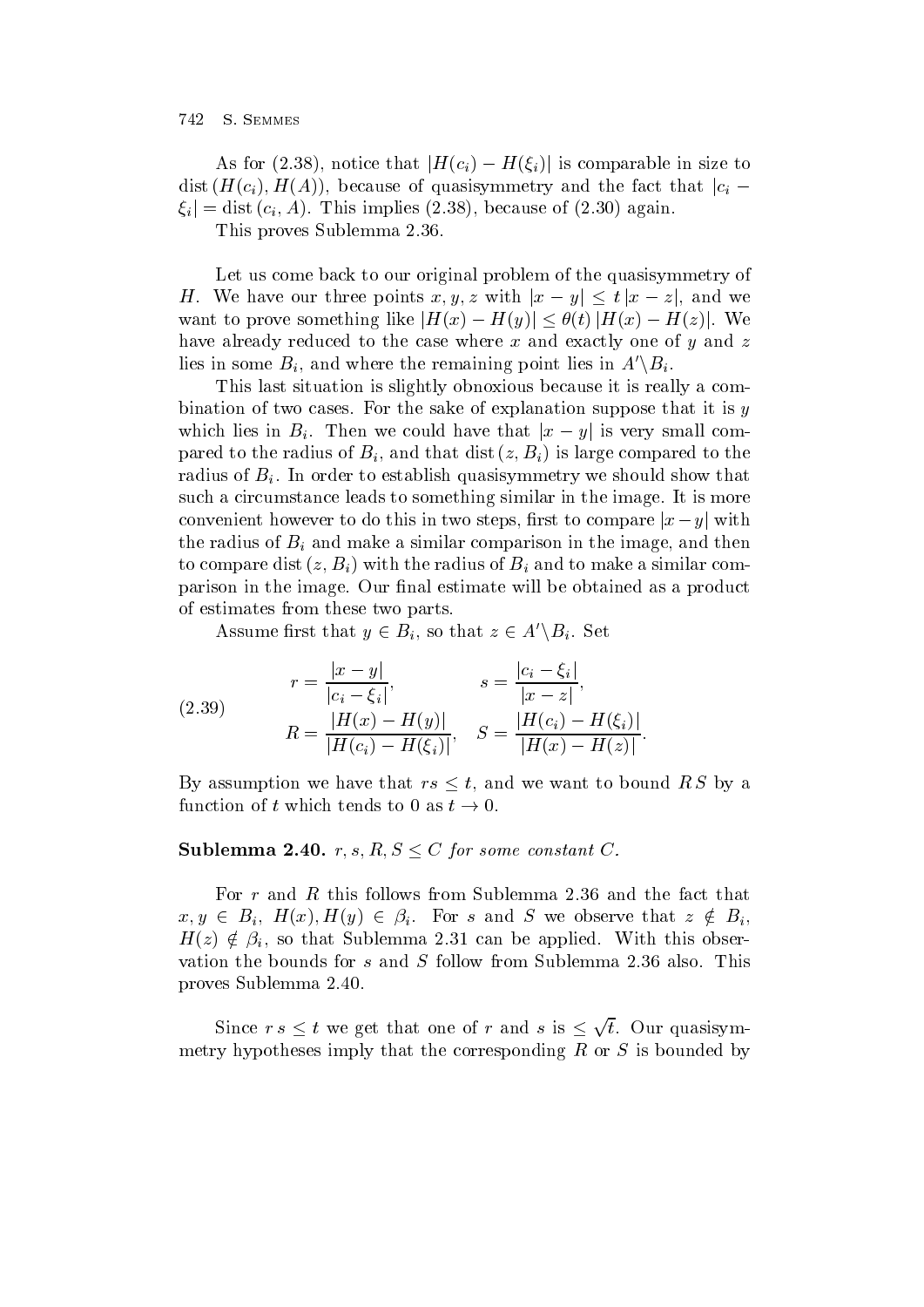a good function of  $\sqrt{t}$ . (For r we have to use (2.37) to get to the quasistem of H on Big of H on Big is bounded by a good by a good by a good by a good by a good by a good by a good function of  $\sqrt{t}$ , since they are each bounded separately. This is the bound that we need

Assume now that  $z \in B_i$ , so that  $y \in A' \backslash B_i$ . Define r, s, R, S as above. Again we have  $rs \leq t$  by assumption, and we want to control  $R.S.$ 

Sublemma 2.41.  $r, s, R, S \geq C^{-1}$  for some constant  $C$ .

This is practically the same as Sublemma 2.40, but with the roles of  $y$  and  $z$  reversed.

In this case we can conclude that each of  $r$  and  $s$  is bounded by a constant multiple of  $t$ . Our quasisymmetry hypotheses then imply that each of  $R$  and  $S$  is bounded by a function of  $t$ , and so the product is too

This completes the proof of Lemma 2.29. Note that we have not given the most e-cient estimates in the argument

For the record, let us mention a small lemma which we have used implicitly

**Lemma 2.42.** Suppose that  $\theta : [0, \infty) \to [0, \infty)$  satisfies  $\theta(0) = 0, \theta(t)$ is continuous at an order to be and the sets Theorem sets Then the issue is a set of the sets Theorem and the homeomorphism  $\Theta : [0, \infty) \to [0, \infty)$  such that  $\theta(t) \leq \Theta(t)$  for all t.

Indeed for  $\mathcal{L} = \{ \mathcal{L} \}$  we set the set of the set of the set of the set of the set of the set of the set of the set of the set of the set of the set of the set of the set of the set of the set of the set of the set  $t = 2^n$ ,  $n \in \mathbb{Z}$ , and use affine interpolation to define  $\Theta$  on the rest. (Thanks to Alestalo for pointing out the author's stupidity for the first version

#### - The proof of Proposition - The proof of Proposition - The proof of Proposition - The proof of Proposition -

The argument will parallel the proof of Proposition 1.10 in the previous section, except for one piece of information that we shall have to obtain for ourselves

Let g and  $F$  be given, as in Proposition 1.14. Let  $I$  be as in Lemma 2.1, applied with  $E = F$  and  $H = \mathbb{R}^n \backslash F$ . Let  $B(x)$ ,  $x \in I$ , be defined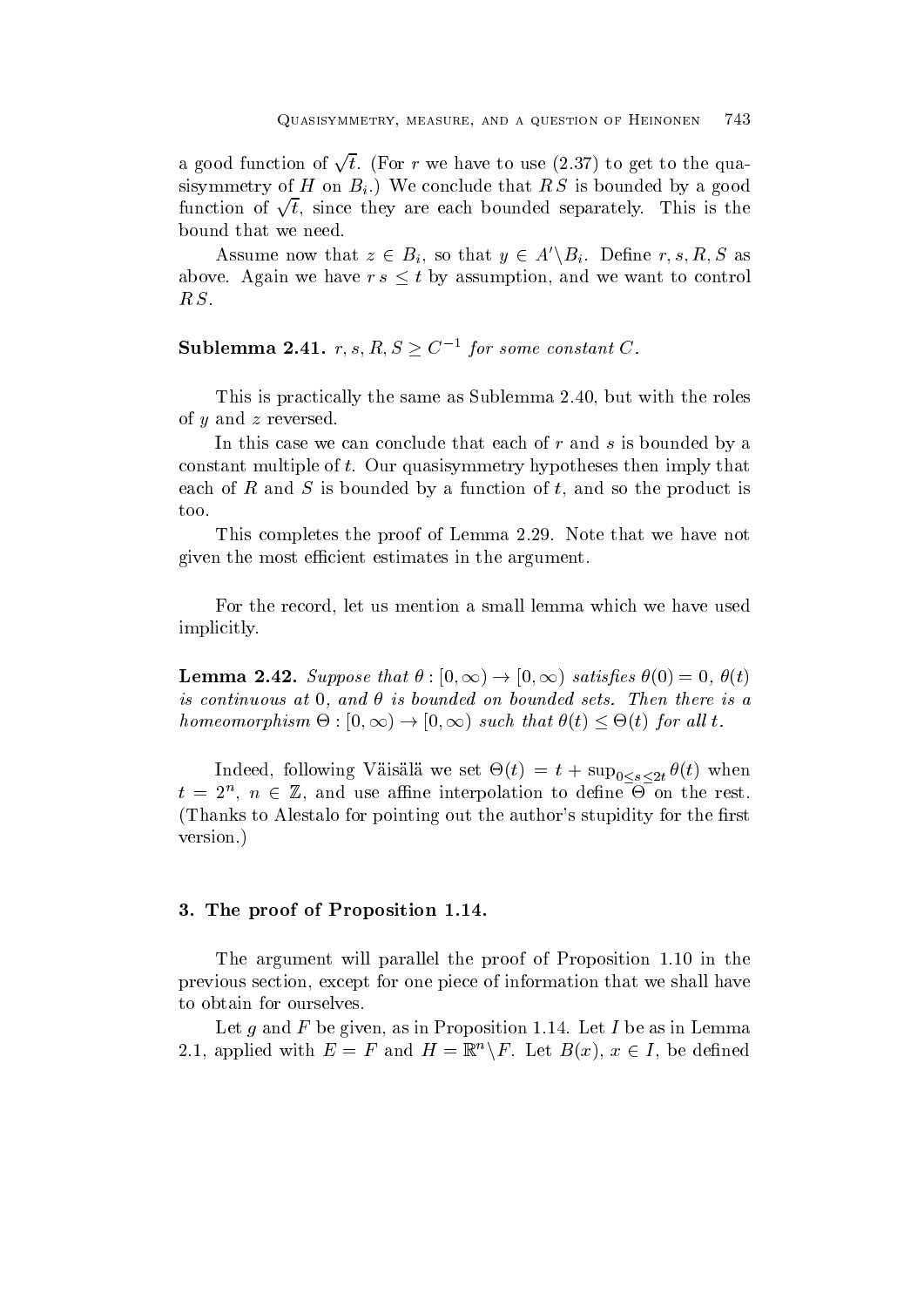as in Lemma , we have the set  $\mathcal{L}_{\mathcal{A}}$  by the set  $\mathcal{L}_{\mathcal{A}}$  by the set  $\mathcal{L}_{\mathcal{A}}$  by the set  $\mathcal{L}_{\mathcal{A}}$ 

(3.1) 
$$
S = F \cup \left( \bigcup_{x \in I} B(x) \right),
$$

 $\overline{\phantom{a}}$  in the interval  $\overline{\phantom{a}}$  in the interval  $\overline{\phantom{a}}$ 

In the next two lemmas we give basic properties of  $S$ . At this stage we do not use the assumption that  $F$  is serious, only that it is closed. The seriousness will not be used until we start to work with our quasisymmetric mapping

This is the same as Lemma 2.14, with only cosmetic changes.

#### Lemma -- S is a strong set

Let  $x \in \mathbb{R}^n \backslash S$  be given, as in Definition 1.11. Thus  $x \in \mathbb{R}^n \backslash F$ . The point is that x must be reasonably close to  $B(u)$  for some  $u \in I$ . but it is helpful to distinguish between the cases where  $x$  is very close to some Bullet and the surface Actually of the surface Actually our threshold will be surface Actually our threshold will be surface Actually our threshold will be surface Actually our threshold will be surface Actually our t generous that the latter never happens

Suppose first that

(3.4) dist 
$$
(x, S) \le \frac{1}{2}
$$
 dist  $(x, F)$ .

Choose  $z \in S$  so that  $|x-z| = \text{dist}(x, S)$ . Then  $z \notin F$ , and so  $z \in B(u)$ for some  $u \in I$ . Because  $|x - z| \leq \text{dist}(x, F)/2$  we get that

(3.5) 
$$
\frac{1}{2} \text{dist}(x, F) \le \text{dist}(z, F) \le \frac{3}{2} \text{dist}(x, F).
$$

This means that distribution  $\mathbf{r}$  is comparable in size to the radius of Bulletin size to the radius of Bulletin size to the radius of Bulletin size to the radius of Bulletin size to the radius of Bulletin size to the because of (2.7) in Lemma 2.6 and the definition of  $B(u)$ . Since  $|x-z| =$ dist  $(x, S)$  and  $z \in B(u)$  it is easy to see that we can find a point y of the type required in Denition  inside Bu and not just in S

Now suppose that

(3.6) dist 
$$
(x, S) > \frac{1}{2}
$$
 dist  $(x, F)$ .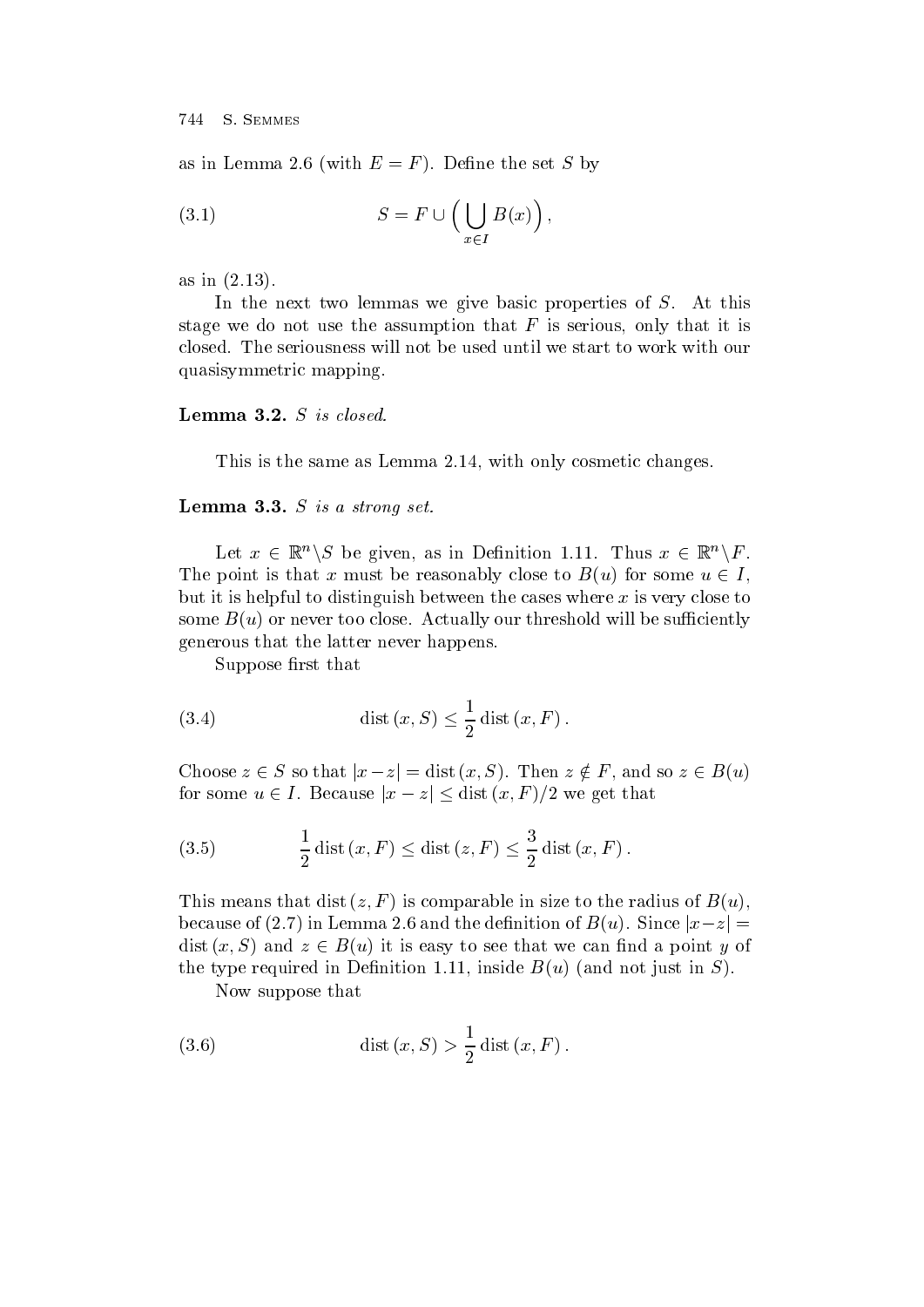In fact this cannot happen. Indeed, apply Lemma  $2.1$  to get a point  $u \in I$  such that  $|x - u| \leq \text{dist}(x, F)/2$ , as in  $(2.2)$ . Then

(3.7) dist 
$$
(x, S) < |x - u| \le \frac{1}{2}
$$
 dist  $(x, F) <$  dist  $(x, S)$ ,

a contradiction

This completes the proof of Lemma 3.3.

To prove Proposition 1.14 we need to build a quasisymmetric extension G of g. We would like to do this in the same way as in Section 2  $\mathbf b$  in the present situation we have the present situation we have the problem that gives  $\mathbf b$ is not yet defined at the elements of  $I$ . The main point of the argument that follows will be to extend g quasisymmetrically to  $I$ . Once we do that we can proceed as in Section 2 (using Lemma  $2.29$ ).

The elements of I basically represent holes in  $F$ , large puddles of its complement. We need to show that these holes correspond to holes in the complete manner of  $g_{\Gamma}$  , and in a recovered the next couple of the next couple of  $\Gamma$ lemmas will enable us to do that

**Lemma 3.8.** Let a homeomorphism  $\eta : [0, \infty) \to [0, \infty)$  and a dimension n be given For each discussion of the exist of the exist  $\mathcal{A}$  and R  $\mathcal{A}$  and R  $\mathcal{A}$  and R  $\mathcal{A}$ on  $\varepsilon$ ,  $\eta$ , and  $n$ , with the following properties. Let  $E$  be a subset of  $\mathbb R$ and  $h$  :  $E \rightarrow \mathbb{K}^n$  be an  $\eta$ -quasisymmetric mapping which satisfy the normalizations

 $(3.9)$  $0, u \in E$  and  $h(0) = 0, h(u) = u$ ,

where  $\mathcal{S}$  is a suppose that E is  $\mathcal{S}$  is a suppose that E is  $\mathcal{S}$  is a suppose that E is  $\mathcal{S}$ sense that

(3.10) 
$$
\text{dist}(x, E) \leq \delta \quad \text{ whenever } x \in B(0, R).
$$

Then  $h(E \cap B(0,R))$  is  $\varepsilon$ -thick in  $B(0,1)$ , so that

(3.11) 
$$
\text{dist}(z, h(E)) \leq \varepsilon \quad \text{whenever } z \in B(0, 1).
$$

This is a weaker version of [V3, Theorem 3.1], weaker by dint of having estimates which depend on the dimension and which are ob tained through very nonconstructive means. For the reader's convenience we include a proof by compactness which is mentioned in the introduction of V and attributed to Tukia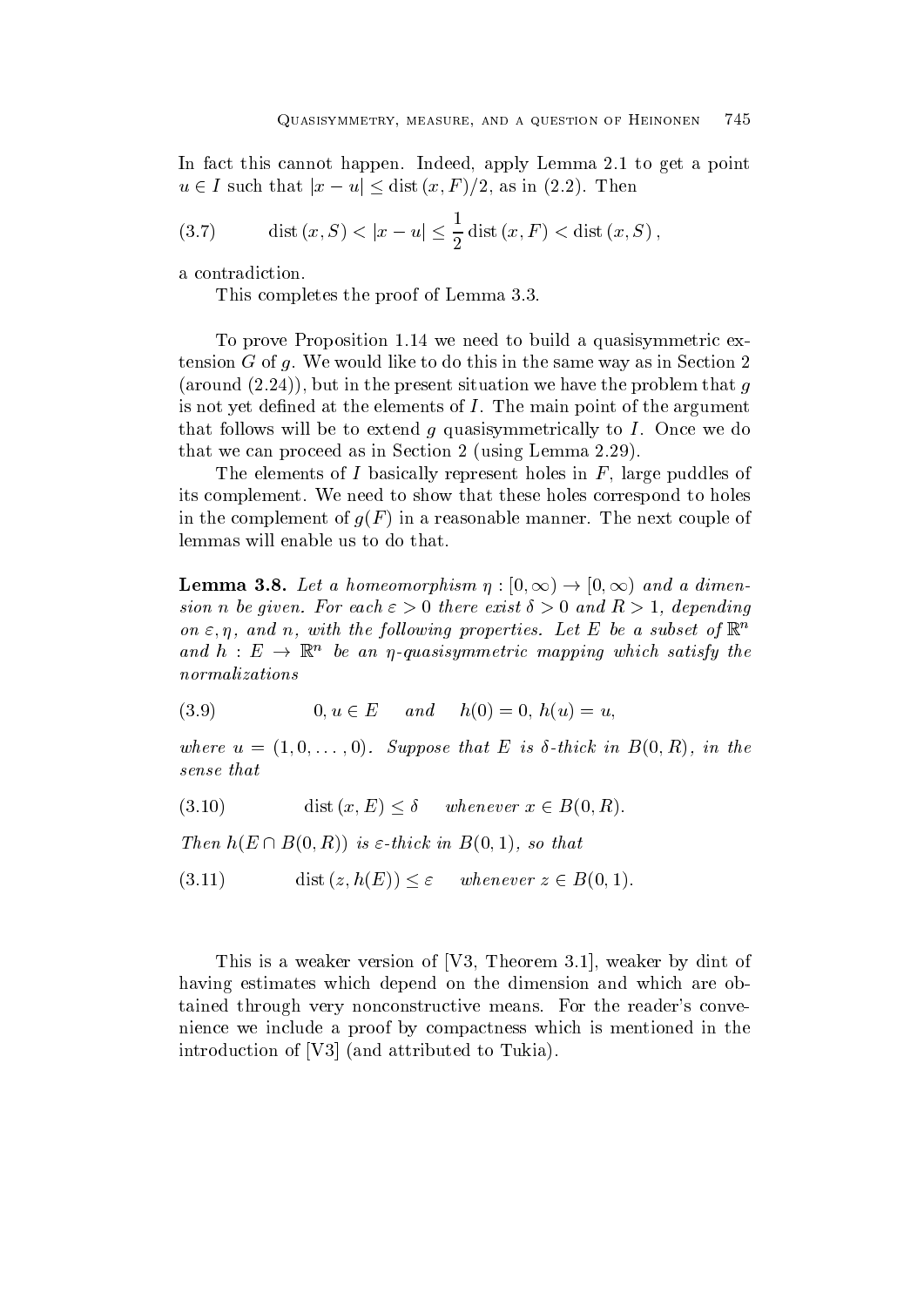Suppose that Lemma is not true Then there exist - n and  $\varepsilon$  as above, a sequence  $\{E_k\}$  of subsets of  $\mathbb{R}^n$ , and a sequence  $\{h_k\}$ of  $\eta$ -quasisymmetric mappings from  $E_k$  into  $\mathbb{R}^n$ , such that  $\{E_k\}$  and  $\{h_k\}$  satisfy the analogues of the normalizations (3.9), each  $E_k$  is  $1/k$ thick inside  $B(0, k)$ , but each  $h_k(E_k \cap B(0, k))$  fails to be  $\varepsilon$ -thick inside  $\blacksquare$ 

Claim -- There is <sup>a</sup> sequence of integers kj and an - quasisym metric mapping  $H: \mathbb{R}^n \to \mathbb{R}^n$  such that the  $h_{k_j}$  s converge to  $H$  "uniformly on compact sets" in the sense that

(3.13) 
$$
\lim_{j \to \infty} \sup_{x \in B \cap E_{k_j}} |h_{k_j}(x) - H(x)| = 0,
$$

for every ball  $D$  in  $\mathbb R$ .

This is pretty standard, but let us be careful.

The first step is to show that we have equicontinuity of the  $h_k$ 's on compact sets. That is, for each ball B there exists a function  $\omega_B$ :  $[0, \infty) \rightarrow [0, \infty)$  such that  $\omega_B(0) = 0$ ,  $\omega_B$  is continuous at 0,  $\omega_B$  is bounded on finite intervals, and

(3.14) 
$$
|h_k(x) - h_k(y)| \leq \omega_B(|x - y|),
$$

for all  $x, y \in B \cap E_k$  and all k. This follows from the uniform quasisymmetry hypotheses and the normalizations.

Once we have this equicontinuity condition we can conclude that there is continuous mapping  $H : \mathbb{R}^n \to \mathbb{R}^n$  and a subsequence  $\{h_{k_i}\}\$ of  $\{h_k\}$  which converges to h in the sense of  $(3.13)$ . This is not hard to prove, using an Arzela-Ascoli argument. Here is one way to do it from scratch. Let  $\{p_m\}$  be a countable dense subset of  $\mathbb{R}^n$ . For each  $p_m$  choose a sequence of points  $\{p_{m,k}\}_{k=1}^\infty$  such that  $p_{m,k}\in E_k$  for each k and  $|p_{m,k} - p_m| \leq 1/k$  when  $p_m \in B(0,k)$ . We can do this because of our thickness hypotheses. Next choose the subsequence  $\{h_{k_i}\}\$  of  ${h_k}$  in such a way that  $\lim_{j\to\infty} h_{k_j}(p_{m,k_j})$  exists for each m, and call the result here  $\mu_{\ell}$  , the result had not the usual contract of the usual contract of the usual contracts. Cantor diagonalization argument. We are also using our normalizations and the equicontinuity property (3.14) to know that  $\{h_k(p_{m,k})\}_k$  is a bounded sequence for each m. Once one has  $\{h_{k_i}\}\$  with this property it is not hard to show that  $H$  must have a continuous extension to all of  $\mathbb R$  , and that we have convergence in the sense of (5.15), using the  $\blacksquare$ equipped and the continuity property property property property and the continuity property of the continuity of the continuity of the continuity of the continuity of the continuity of the continuity of the continuity of t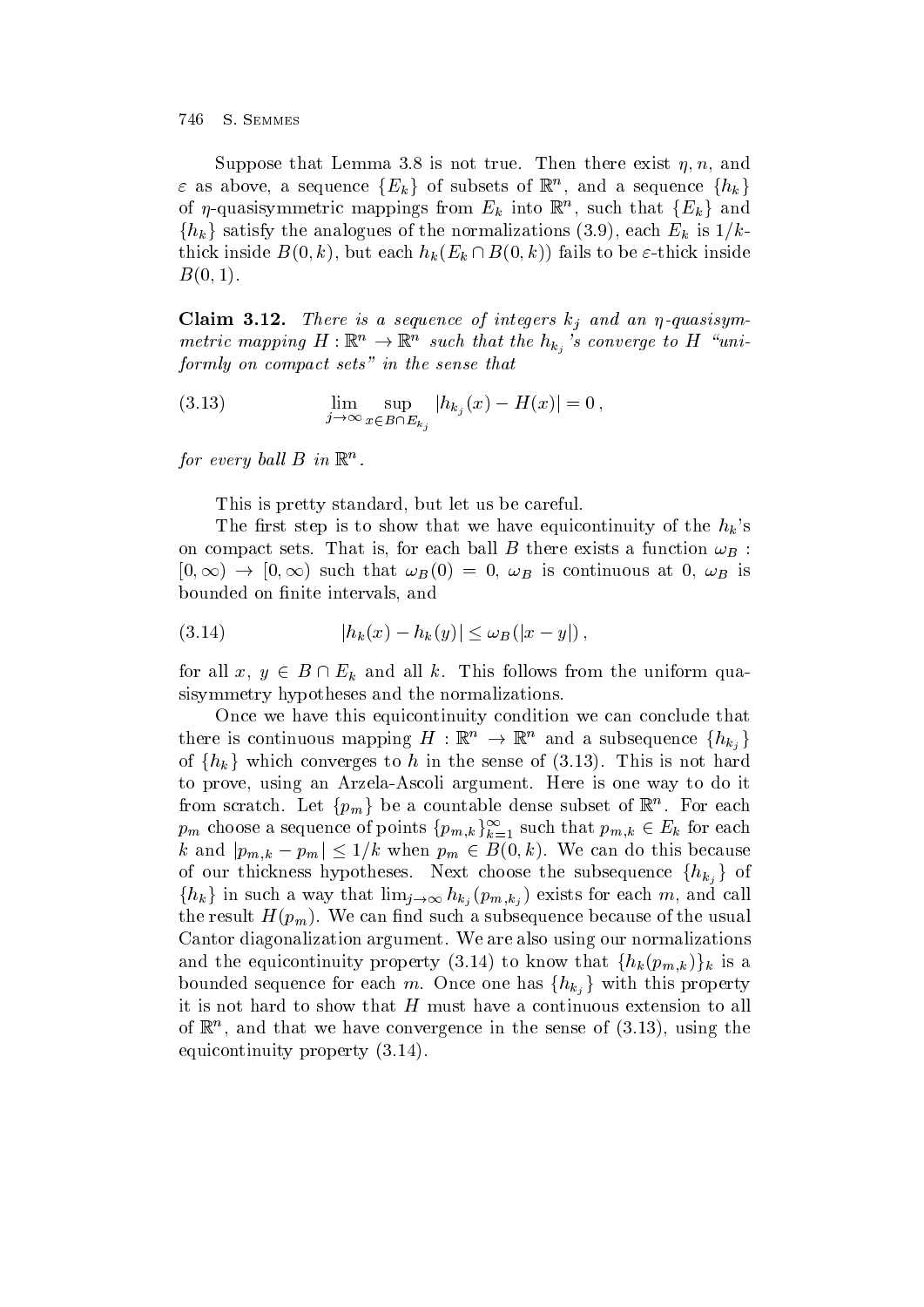It is easy to derive the -derive the corresponding to derive the corresponding  $\mathbf{F}$  from the corresponding to derive the corresponding to  $\mathbf{F}$ ing property of the  $h_k$ 's.

This completes the proof of Claim 3.12.

Let us now finish the proof of Lemma 3.8. Let  $H$  be as in the claim. The main point now is that  $H$  must be surjective,  $H(\mathbb{R}^+)=\mathbb{R}^+$ . This is well-known (a consequence of invariance of domain and the connectedness of  $\mathbb R$  . One does not really need  $H$  to be quasisymmetric here it is enough for H to be proper On the other hand we are assuming the total to be the total institution of the state inside Boston institution of the state  $\mathbf{f}$ not hard to derive a contradiction to this assumption. Indeed, let  $k$  be large, to be chosen soon, and suppose that  $z_k \in B(0,1)$  satisfies

$$
(3.15) \qquad \qquad \text{dist}\left(z_k, h_k(E_k \cap B(0,k))\right) \geq \varepsilon \, .
$$

Because H is a surjection there is a point  $x_k \in \mathbb{R}^n$  such that  $H(x_k) = z_k$ . In fact we have that  $x_k \in B(0,L)$  for some large L and all k, because H is  $\eta$ -quasisymmetric, and because  $z_k \in B(0,1)$  for all k. In particular we have that  $x_k \in B(0,k)$  for large enough k. For sufficiently large k we can find a point  $y_k \in E_k \cap B(0, L+1)$  such that  $|x_k - y_k| \leq 1/k$ , because of the thickness property. If k is large and among the  $k_j$ 's then

(3.16) 
$$
|z_k - h_k(y_k)| = |H(x_k) - h_k(y_k)|
$$
  
\n
$$
\leq |H(x_k) - H(y_k)| + |H(y_k) - h_k(y_k)| < \varepsilon,
$$

 $\alpha$  is the uniform continuity of H on B  $\alpha$  ,  $\alpha$  ,  $\alpha$  ,  $\alpha$  ,  $\alpha$  ,  $\alpha$  ,  $\alpha$  ,  $\alpha$  ,  $\alpha$  ,  $\alpha$  ,  $\alpha$  ,  $\alpha$  ,  $\alpha$  ,  $\alpha$  ,  $\alpha$  ,  $\alpha$  ,  $\alpha$  ,  $\alpha$  ,  $\alpha$  ,  $\alpha$  ,  $\alpha$  ,  $\alpha$  ,  $\alpha$  ,  $\alpha$  ,  $\alpha$  ,  $\alpha$   $\mathcal{L}$  . This contradicts is the contradicts of  $\mathcal{L}$  . This contradicts is the contradict of  $\mathcal{L}$ 

For our purposes the following reformulation of Lemma 3.8 will be more convenient

**Lemma 3.17.** Let a homeomorphism  $\eta : [0, \infty) \to [0, \infty)$ , a dimension n, and a number  $A > 1$  be given. Suppose that  $A$  is a subset of  $\mathbb{R}^n$ and that  $f: X \to \mathbb{R}^n$  is  $\eta$ -quasisymmetric. Suppose also that we have  $x, y \in X$ ,  $x \neq y$ , and  $z \in \mathbb{R}^n \backslash X$  such that

 $(3.18)$  $|z-x|\leq |x-y|$  and dist  $(z,X)\geq A^{-1}|x-y|$ .

Then there is a point  $w \in \mathbb{R}^n \backslash f(X)$  such that

$$
(3.19.a) \t |w - f(x)| \le M |f(x) - f(y)|
$$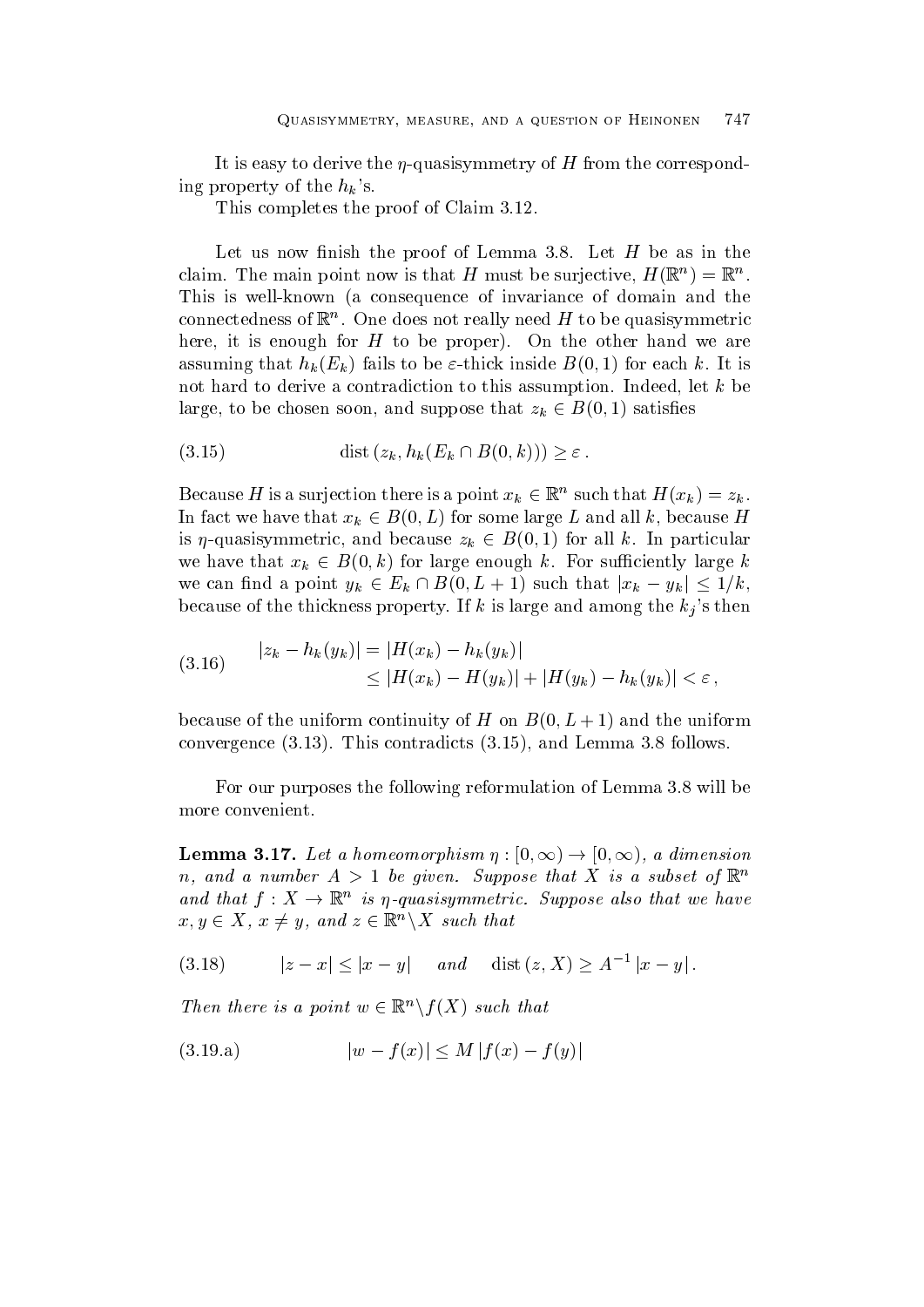and

(3.19.b) 
$$
\text{dist}(w, f(X)) \geq M^{-1} |f(x) - f(y)|,
$$

where M and A-control on any the M and A-control on any the M and A-control on any the M and A-control on any

Roughly speaking, this says that holes in the complement of  $X$ correspond under f to holes in the complex in the complex in the complex in the complex in a nice way of f  $\alpha$ This is an easy consequence of Lemma 3.8. We may as well assume that is a contract of the contract of the contract of the contract of the contract of the contract of the contract of the contract of the contract of the contract of the contract of the contract of the contract of the cont can reduce to that case using a-ne similarities We apply Lemma with  $n = f^{-}$  and  $E = f(A)$ . (Lemma 1.4 is relevant here.) informed precisely, we argue by contradiction. Suppose that there is no point  $w$  $\mathcal{N} = \mathcal{N}$  is a so that  $\mathcal{N} = \mathcal{N}$  is a so that  $\mathcal{N} = \mathcal{N}$  is a so that  $\mathcal{N} = \mathcal{N}$ enough the concluded that he conclude that he conclude that he concluded that hE  $\mu$  $\mathbf{f}$  in Britannia in Britannia in Britannia in Britannia in Britannia in Britannia in Britannia in Britannia in Britannia in Britannia in Britannia in Britannia in Britannia in Britannia in Britannia in Britannia in B assumption to the contract of the contract of the contract of the contract of the contract of the contract of the contract of the contract of the contract of the contract of the contract of the contract of the contract of

Let us return now to our earlier story of  $F, g$ , and I. We want to take points in I and associate to them points in the complement of  $\mathbf{y} = \mathbf{y}$ 

Let us decompose I into  $I_0 \cup I_1$ , where  $I_0 = \{u \in I : \text{dist}(u, F) \leq$  $b \text{ diam } F$ ,  $I_1 = \{u \in I : \text{dist}(u, F) > b \text{diam } F\}$ , and  $b \in (0,1)$  is a small constant that will be chosen in a moment  $\sim$ interesting one I can be handled practically without thinking  $\mathbf{u}$  $\mathcal{A}$  and  $\mathcal{A}$  and  $\mathcal{A}$  and the time being  $\mathcal{A}$  $\mathbf{v}$  is unbounded from F is unbounded from F is unbounded from F is unbounded from F is unbounded from F is unbounded from F is unbounded from F is unbounded from F is unbounded from F is unbounded from F is unbounded

Given  $u \in I_0$ , choose points  $\pi(u)$ ,  $\rho(u) \in F$  such that

(3.20) 
$$
|u - \pi(u)| = \text{dist } (u, F),
$$
  
 
$$
\text{dist } (u, F) \le |\pi(u) - \rho(u)| \le C \text{dist } (u, F).
$$

 $\blacksquare$  . We are using our assumption that  $\blacksquare$  is the serious It is the  $\blacksquare$ that we choose the constant  $b$ , once and for all, depending only on the seriousness constant of F we can now constant of  $\mathbb{R}^n$  we can now can now constant a use  $\mathbb{R}^n$ dist  $(u, F) \leq b$  diam F and b is small enough. These points  $\pi(u), \rho(u)$ are not unique or canonical or anything like that, we simply choose them without worrying about it

**Lemma 3.21.** For each  $u \in I_0$  there is a point  $\phi(u) \in \mathbb{R}^n \backslash g(F)$  such that

(3.22) 
$$
|\phi(u) - g(\pi(u))| \le C |g(\pi(u)) - g(\rho(u))|
$$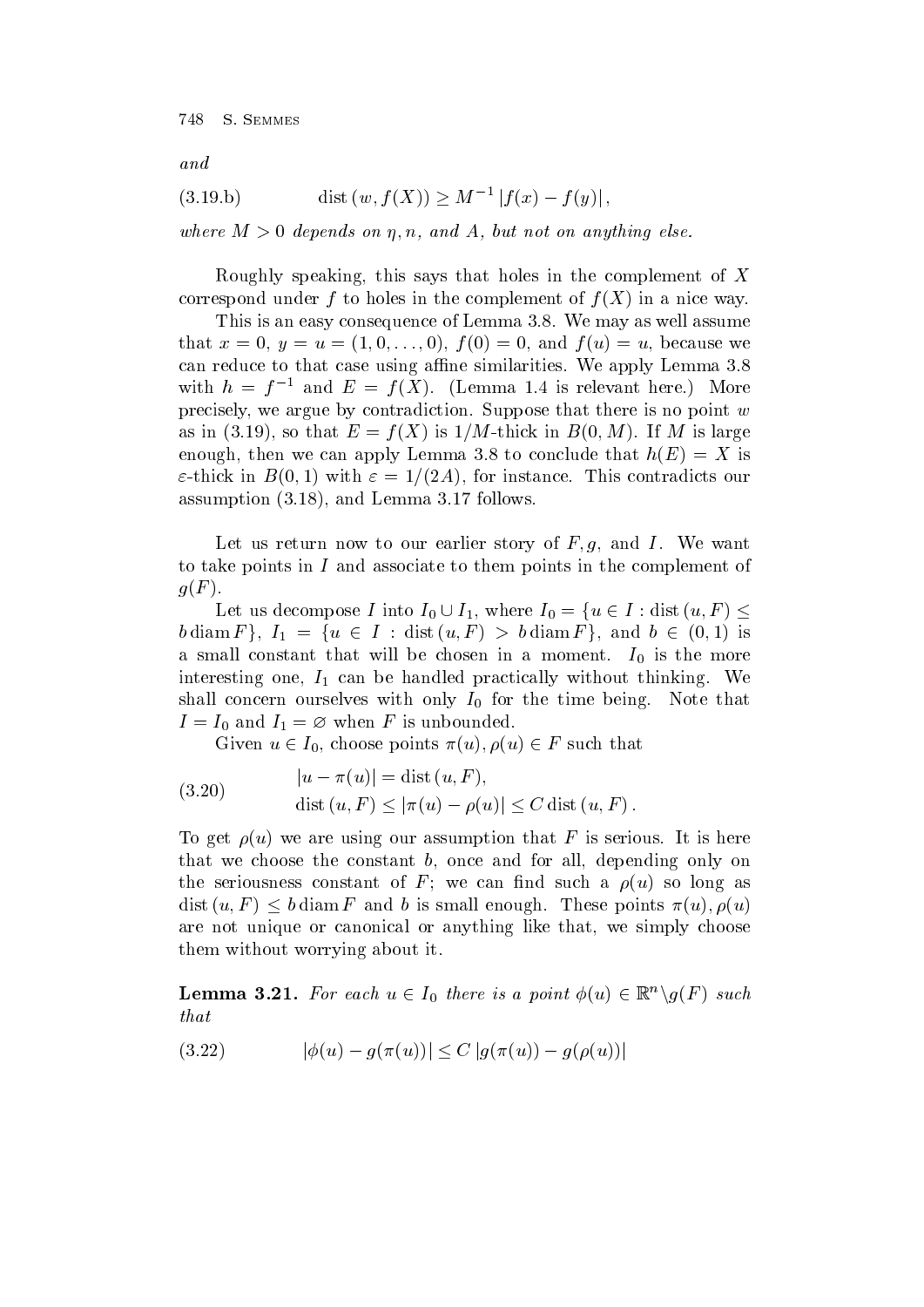and

(3.23) dist 
$$
(\phi(u), g(F)) \ge C^{-1} |g(\pi(u)) - g(\rho(u))|
$$

for a suitable constant  $C>0$ .

This follows from Lemma 3.17, applied with  $f = g, X = F, x =$  $\mathbf{v}$  and with understanding  $\mathbf{v}$  and  $\mathbf{v}$  and  $\mathbf{v}$ 

For  $u \in I_1$  we can behave more stupidly.

**Lemma 3.24.** For each  $u \in I_1$  we can find a point  $\phi(u) \in \mathbb{R}^n \setminus g(F)$ such that

(3.25) 
$$
\operatorname{dist}(\phi(u), g(F)) = \frac{\operatorname{diam} g(F)}{\operatorname{diam} F} \operatorname{dist}(u, F).
$$

Keep in mind that dist  $(u, F) \geq b \, \text{diam } F$  this time. This means that there really is no point in choosing something in choosing something  $\mathbf{u}$ of  $F$  closest to  $u$ , because they are all about the same. It is just a question of the distance to  $F$ .

The lemma is easy to prove, and we leave it as an exercise. For instance one can find a closed half-space which contains  $F$  and which to the first F at the boundary and the rate of the part of the rate of the second contract of the rate of the ray which is a second to be a second contract of the second contract of the second contract of the second contra emanates from that point in the direction orthogonal to the hyperplane and away from  $F$ .

Thus we have now chosen points  $\phi(u) \in \mathbb{R}^n \setminus g(F)$  for all  $u \in I$ . We need to modify them slightly to keep them from getting too close to each other

**Lemma 3.26.** For each  $u \in I$  we can find a point  $\psi(u) \in \mathbb{R}^n \backslash g(F)$ with the following properties.

1) If  $u \in I_0$ , then

(3.27) 
$$
|\psi(u) - g(\pi(u))| \le C |g(\pi(u)) - g(\rho(u))|
$$

and

(3.28) dist 
$$
(\psi(u), g(F)) \ge C^{-1} |g(\pi(u)) - g(\rho(u))|
$$
.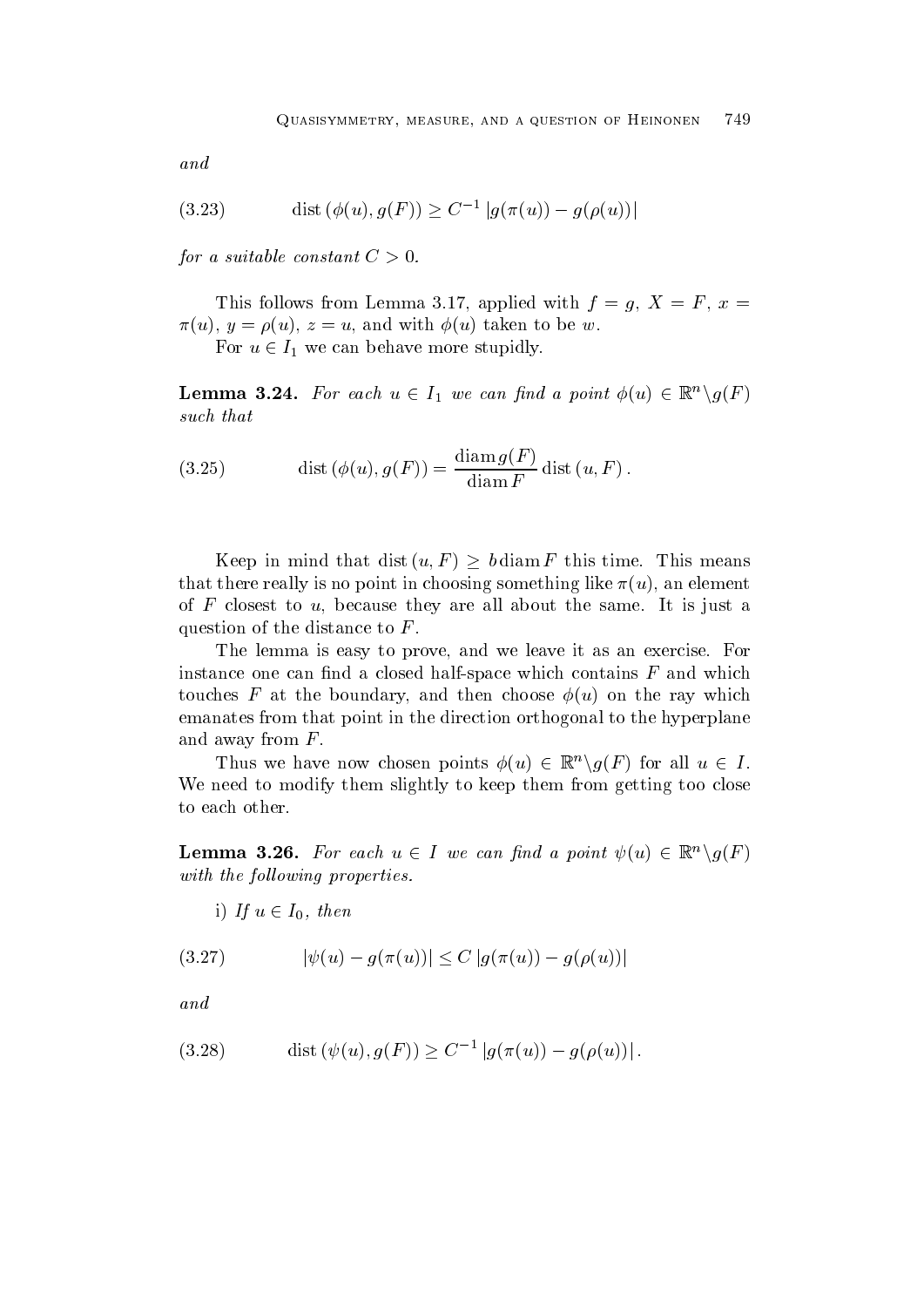11) If 
$$
u \in I_1
$$
, then  
\n
$$
C^{-1} \frac{\operatorname{diam} g(F)}{\operatorname{diam} F} \operatorname{dist} (u, F) \leq \operatorname{dist} (\psi(u), g(F))
$$
\n
$$
\leq C \frac{\operatorname{diam} g(F)}{\operatorname{diam} F} \operatorname{dist} (u, F).
$$

iii) There is a number  $c \in (0, 1/10)$  such that the balls

$$
\beta(u) = \overline{B}(\psi(u), c \text{ dist } (\psi(u), g(F))), \qquad u \in I,
$$

have disjoint doubles

The constants  $\mathbf{C}$  and constants  $\mathbf{C}$  and constants constants constants constants constants constants constants constants of  $\mathbf{C}$ for F - and the function which governs the quasisymmetry of g

To prove this we basically want to take the u s to be the same as the u s but with some small perturbation to get the disjointness condition iii This will require <sup>a</sup> small coding argument and rst we need to control some multiplicities

**Sublemma 3.30.** For each  $u \in I$  there are at most a bounded number of  $v \in I$  with

(3.31) 
$$
|\phi(v) - \phi(u)| \leq \frac{1}{2} \text{dist}(\phi(u), g(F)).
$$

To prove this we need the following

Claim 3.32. If  $u, v \in I$  satisfy (3.31), then

$$
(3.33) \t\t |u-v| \le C \operatorname{dist}\left(u, F\right)
$$

and

$$
(3.34) \tC-1dist (u, F) \leq dist (v, F) \leq C dist (u, F)
$$

for a suitable constant  $C$ .

Let  $u, v \in I$  be given, with u and v satisfying (3.31). Notice that  $i \circ i \circ j = j$  is the set of  $i = j$ 

(3.35) 
$$
\frac{1}{2}
$$
 dist  $(\phi(u), g(F)) \le$  dist  $(\phi(v), g(F)) \le \frac{3}{2}$  dist  $(\phi(u), g(F))$ .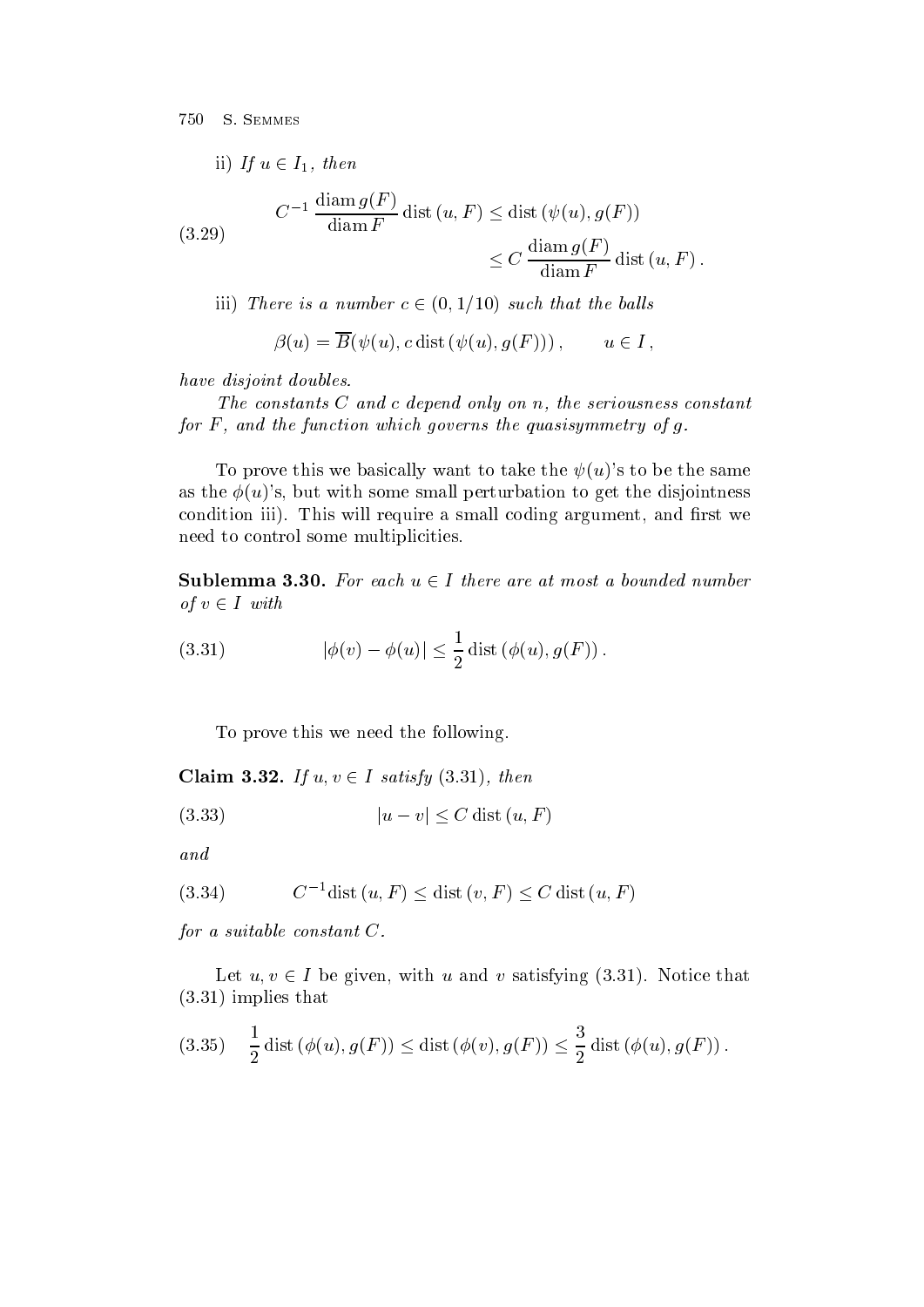Suppose first that  $u, v \in I_1$ . In this case we can get (3.34) from and the set of the set of the set of the set of the set of the set of the set of the set of the set of the set  $\geq b$  diam F.

Now suppose that exactly one of u and v lies in  $I_1$ , let us say v.  $\mathbf{F}$  from  $\mathbf{F}$  that is get that if  $\mathbf{F}$  and  $\mathbf{F}$  are get that if  $\mathbf{F}$  are get that if  $\mathbf{F}$  are get that if  $\mathbf{F}$  are get that if  $\mathbf{F}$  are get that if  $\mathbf{F}$  are get that if  $\mathbf{F}$  are ge

(3.36) 
$$
\operatorname{dist}(\phi(v), g(F)) \ge b \operatorname{diam} g(F).
$$

On the other hand we have that

$$
(3.37) \qquad \qquad \text{dist}\left(\phi(u), g(F)\right) \le C \,\text{diam}\,g(F)
$$

 $\mathbf{v} = \mathbf{v}$  is that  $\mathbf{v} = \mathbf{v}$ 

$$
(3.38.a) \tC-1 \operatorname{diam} g(F) \le \operatorname{dist} (\phi(u), g(F))
$$

and

b dist v gF C diam gF

 $\mathcal{L}$  and the get that the set of  $\mathcal{L}$ 

$$
(3.39) \tC-1 \operatorname{diam} F \le \operatorname{dist}(v, F) \le C \operatorname{diam} F.
$$

Let us check that

$$
(3.40) \tC-1 \operatorname{diam} F \le \operatorname{dist}(u, F) \le C \operatorname{diam} F.
$$

The upper bound is automatic, because  $u \in I_0$ , the lower bound is  $\mathbf{A}$  is follows from a strong from a strong from a strong from a strong from a strong from a strong from a strong from a strong from a strong from a strong from a strong from a strong from a strong from a strong from quasisymmetry of  $g$  on  $F$ .

These last two estimates imply and follows since distribution by a finite distribution by a finite distribution by a finite distribution of  $\mathbf{u}$ would also be true if we switched the roles of  $u$  and  $v$ , and immediately so, since we were assuming that  $v \in I_1$ .)

We are left with the case where  $\alpha$  is the value of  $\alpha$  is  $\alpha$  in I-  $\alpha$  ,  $\alpha$  $|g(\pi(x))-g(\rho(x))|$  for  $x=u,v$ . Then

(3.41) 
$$
C^{-1} R(x) \le \text{dist} \left( \phi(x), g(F) \right) \le C R(x)
$$

when  $x = u, v$ , because of Lemma 3.21. Thus

$$
(3.42) \tC-1 R(u) \le R(v) \le C R(u)
$$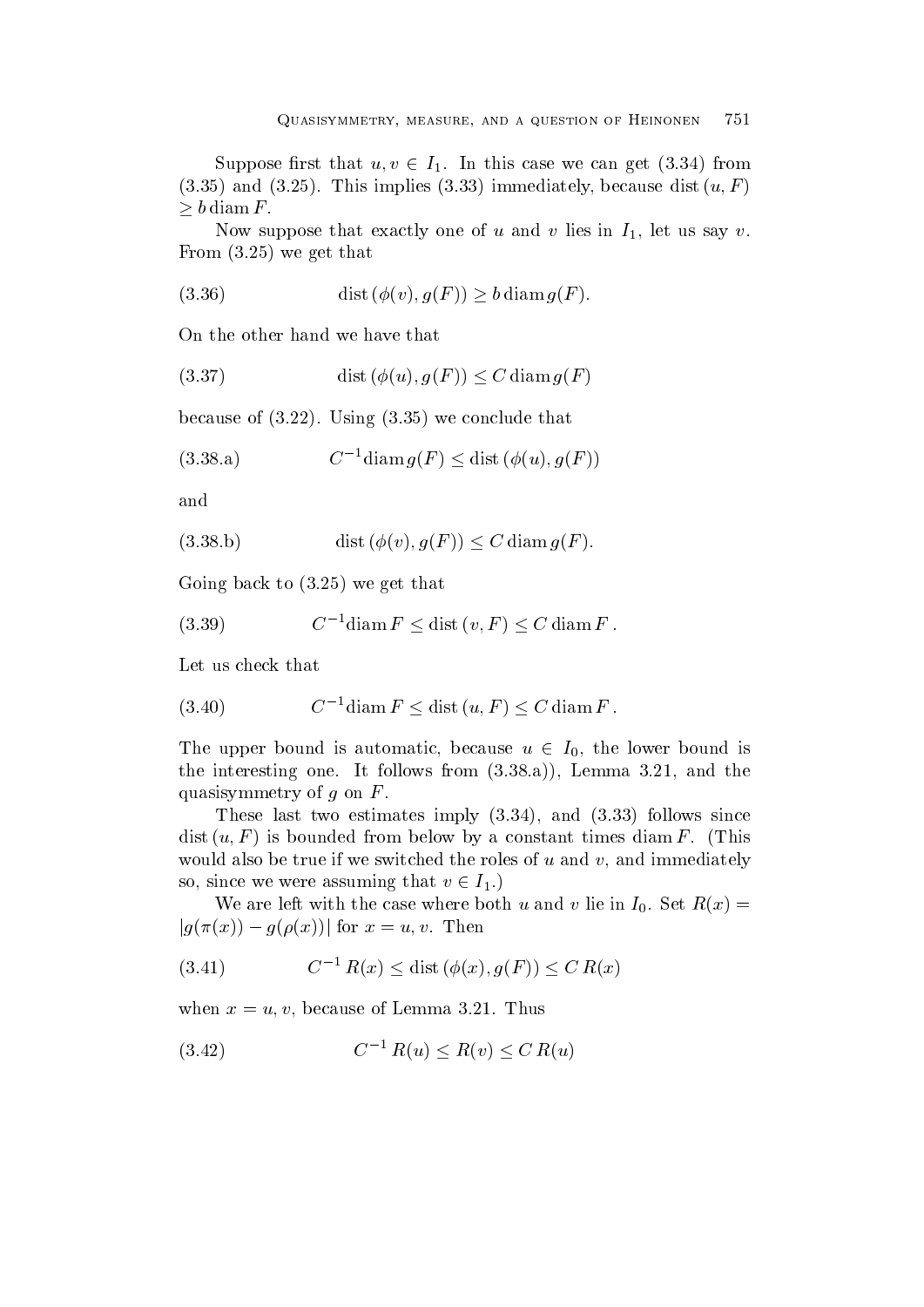by (3.35). On the other hand  $|\phi(x) - g(\pi(x))| \leq C R(x)$  when  $x = u, v$ , because of (3.22), and this implies that  $|\phi(x) - g(\rho(x))| \leq C R(x)$  for  $\mathcal{N}$  to Using our assumption  $\mathcal{N}$  . The points of  $\mathcal{N}$  all the points of  $\mathcal{N}$ and and guide by the mutual distance by the mutual distance by the contract of the contract of the contract of C Ru and also by C Rv Quasisymmetry then applies to say that  $\mathbf{u}$  is a virtual distances bounded by  $\mathbf{u}$  and  $\mathbf{u}$  $C|\pi(u) - \rho(u)|$ , and by  $C|\pi(v) - \rho(v)|$ . In particular

(3.43) 
$$
C^{-1} |\pi(v) - \rho(v)| \leq |\pi(u) - \rho(u)| \leq C |\pi(v) - \rho(v)|.
$$

The complete  $\{0,0,1\}$  is the complete of  $\{0,0,0\}$  . The complete  $\{0,0,0\}$  is the complete of  $\{0,0,0\}$ boundary on the mutual distances and  $\alpha$  and  $\beta$  and  $\beta$  is the contract contract  $\alpha$ 

Now let us derive Sublemma 3.30 from the claim. Fix  $u \in I$ . and let  $I(u)$  denote the set of  $v \in I$  for which (3.31) holds. Thus  $(3.33)$  and  $(3.34)$  hold for all  $v \in I(u)$ . Consider the collection of balls  $B(v)$ ,  $v \in I(u)$ , where  $B(v)$  is as in Lemma 2.6. These balls all have approximately the same radius as Burguers as Burguers as  $\mathcal{S}$  are  $\mathcal{S}$  and  $\mathcal{S}$  are  $\mathcal{S}$ all contained in the ball k Burger constant because of the ball  $\pi$  is a large constant because of the constant because of the constant of the constant of the constant of the constant of the constant of the constant of th and They are also disjoint because of Lemma This implies a bound on their total number, and Sublemma 3.30 follows.

Let us return now to the proof of Lemma 3.26.

substitute - the constant constant constant constant constant with the constant of the constant of the constant for each  $u \in I$  we can find a point  $\psi(u) \in \mathbb{R}^n \backslash g(F)$  such that

(3.45) 
$$
|\phi(u) - \psi(u)| \le 10^{-2} \text{dist}(\phi(u), g(F))
$$

and property in the contract of Lemma and the contract of Lemma and the Lemma and the Lemma and the Lemma and

To do this we arrange the points in I as a sequence  $\{u_j\}_{i=1}^{\infty}$ , in where each element of  $\mathcal{U}$  and we choose use up to  $\mathcal{U}$  and we choose use under the choose use under the choose use under the choose use under the choose use under the choose use under the choose use under the cho one  $j$  after another. More precisely we want to choose these points so that for the second interest control (we have for use  $\alpha$  in the unit of  $\mu$  ) we have the second if the balls u are as dened in Lemma iii then for each j we have that

$$
(3.46) \t2 \beta(u_i) \cap 2 \beta(u_k) = \varnothing \t when 1 \le i < k \le j.
$$

If we can do this for each  $j$  then we shall be finished.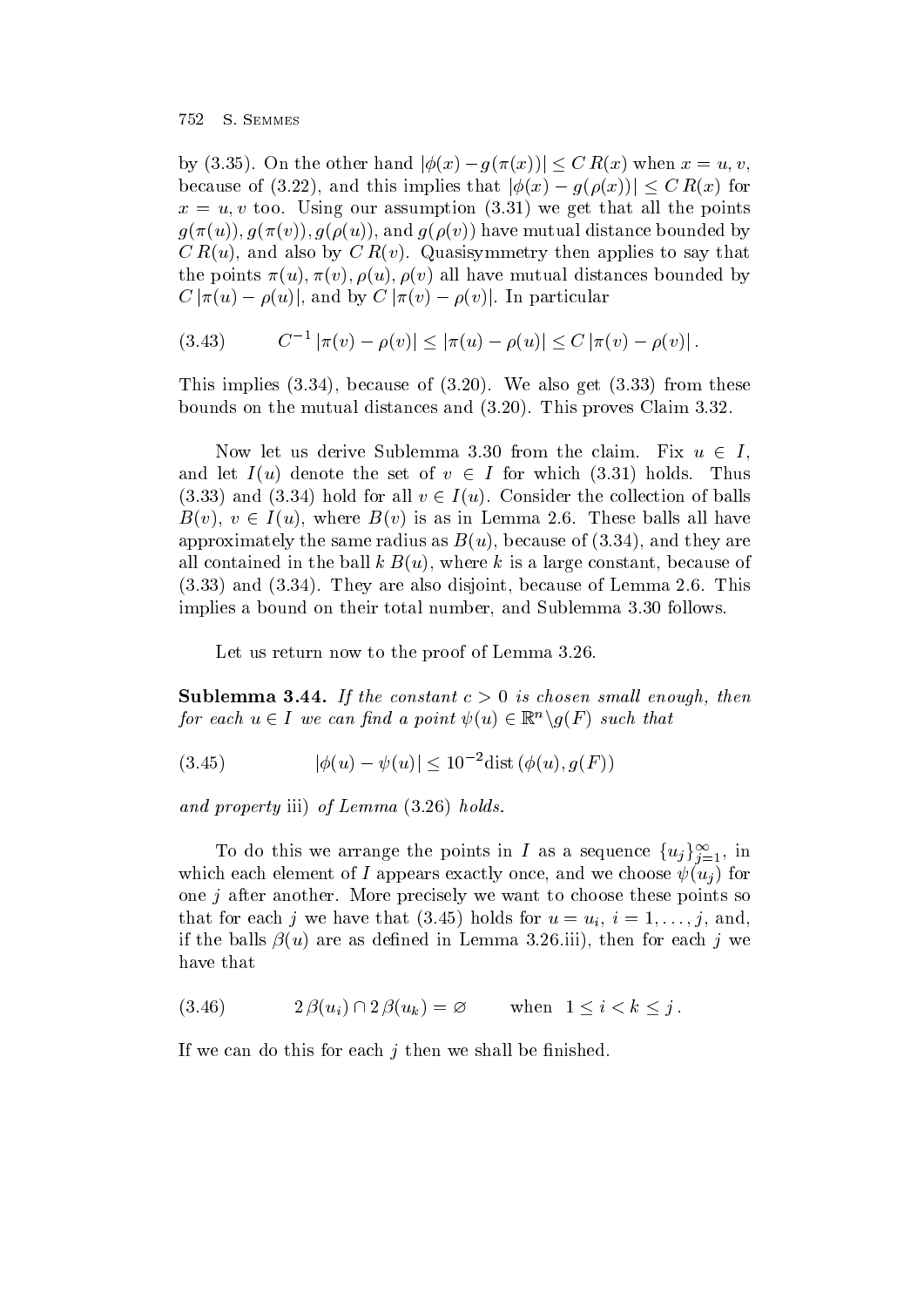Set u u This satises all the requirements for j  trivially

Suppose that understand in a suppose that understands  $\bm{y}$  is a suppose that  $\bm{y}$ the requirements stated above and let us try to choose us to choose us to choose us to choose us to choose us to choose us to choose us to choose us to choose us to choose us to choose us to choose us to choose us to choo the disjointness property (9.00) or the thing that we have to keep our to eyes on, and it is only an issue for  $i < j$ ,  $k = j$ .

Consider first an  $i < j$  such that

(3.47) 
$$
|\phi(u_i) - \phi(u_j)| \geq \frac{1}{2} \operatorname{dist}(\phi(u_j), g(F)).
$$

where are assuming that we are assuming to the chosen assuming to the chosen and  $\mu$  we are assuming to the chosen and  $\mu$ also careful to control to choose use under the control of the control of the control of the control of the control of the control of the control of the control of the control of the control of the control of the control  $\alpha$  , and the distribution  $\beta$  is the distribution of  $\alpha$  as soon as soon as soon as soon as soon as soon as  $\alpha$  $c$  is small enough. This is not hard to check, using also a computation like the second control of the second control of the second control of the second control of the second control of the second control of the second control of the second control of the second control of the second control

The interesting issue is to deal with the is such that fails so that

(3.48) 
$$
|\phi(u_i) - \phi(u_j)| < \frac{1}{2} \operatorname{dist}(\phi(u_j), g(F)).
$$

The point is that Sublemma 3.30 ensures that there are at most a bounded number of such is. If c is chosen small enough then we can  $\begin{array}{ccc} \hline \hline \end{array}$  if the so that  $\begin{array}{ccc} \hline \hline \end{array}$  if the so that  $\begin{array}{ccc} \hline \hline \end{array}$ dangerous  $i$ 's. This is not hard to see, the point is that we have only to avoid a bounded number of points in a given ball, and we can then get a c which is bounded from below in a way that depends on our bound on the number of bad points. This is slightly vague, but the reader is probably happier filling in the details rather than reading them.

Thus one can choose use  $\mathbb{R}^n$  as to have the required properties  $\mathbb{R}^n$  and  $\mathbb{R}^n$  are quired properties of  $\mathbb{R}^n$  and  $\mathbb{R}^n$  are  $\mathbb{R}^n$  and  $\mathbb{R}^n$  are  $\mathbb{R}^n$  and  $\mathbb{R}^n$  are  $\mathbb{R}^n$ We can repeat this indefinitely to do this for all the  $u_j$ 's, and Sublemma 3.44 follows from this, as noted above.

Let us now nish the proof of Lemma We take u to be as provided in Substitution in Substitution in Substitution and property in Substitution in Substitution in Lemma already There remains the problem of verifying properties i and ii of Lemma We want to derive them from and the corresponding properties of properties that the complete  $\mathcal{L}$ 

(3.49) 
$$
\frac{1}{2}
$$
 dist  $(\phi(u), g(F)) \le$  dist  $(\psi(u), g(F)) \le 2$  dist  $(\phi(u), g(F))$ ,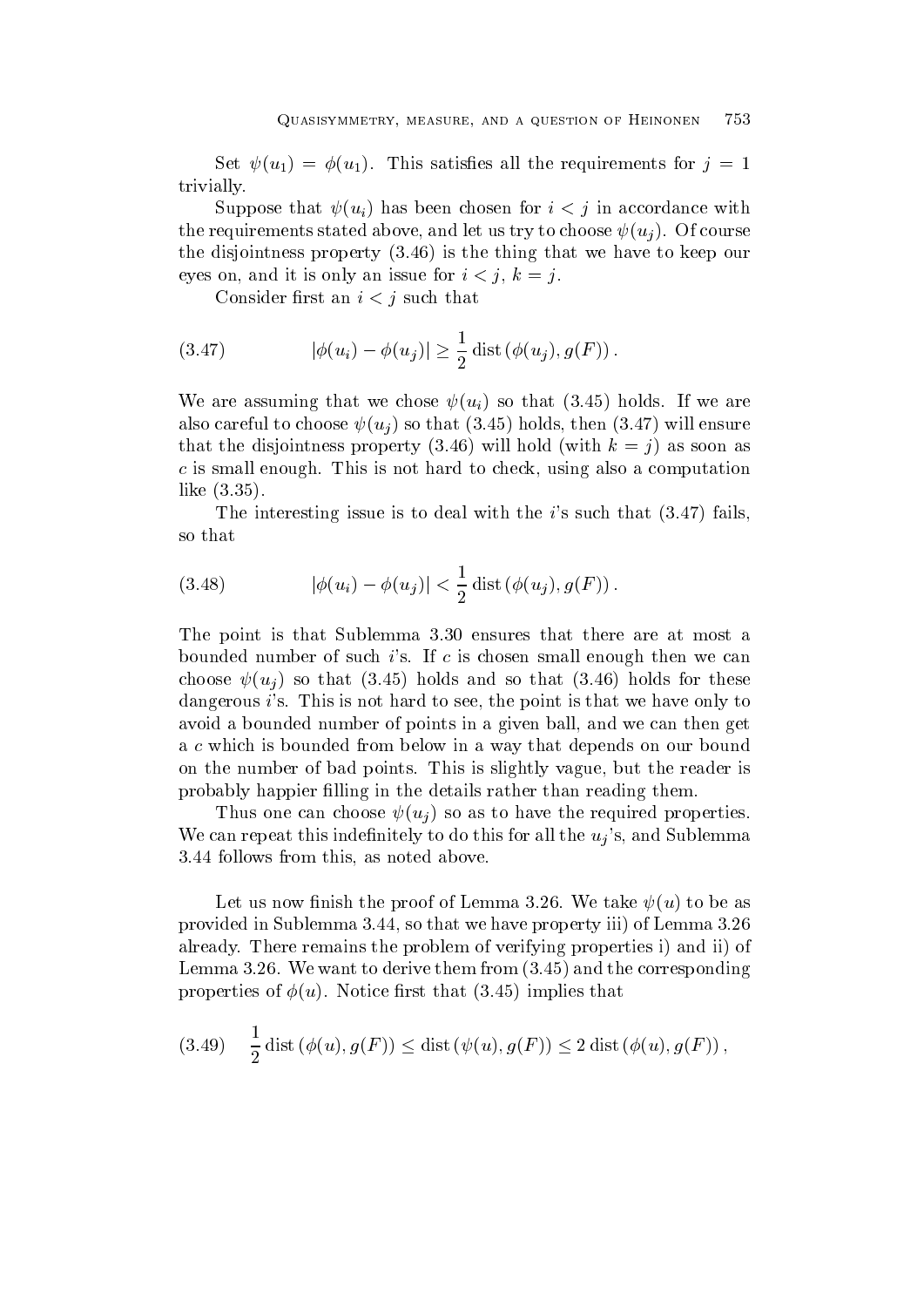as one can easily check. From here we get  $(3.29)$  when  $u \in I_1$ , using also the equality (3.25) for  $\phi(u)$ . Similarly (3.28) holds when  $u \in I_0$ , because of the contract of the contract of the contract of the contract of the contract of the contract of the **Contract Contract Contract Contract Contract Contract Contract Contract Contract Contract Contract Contract Contract Contract Contract Contract Contract Contract Contract Contract Contract Contract Contract Contract Contr** and the fact that

(3.50) 
$$
C^{-1} |g(\pi(u)) - g(\rho(u))| \leq \text{dist}(\phi(u), g(F))
$$

$$
\leq C |g(\pi(u)) - g(\rho(u))|
$$

which is a self-combined from combining  $\mathcal{E}$  and combined from combining  $\mathcal{E}$ 

This completes the proof of Lemma 3.26.

Define  $h : F \cup I \to \mathbb{R}^n$  by

(3.51) 
$$
h = \begin{cases} g & \text{on } F, \\ \psi & \text{on } I. \end{cases}
$$

We want to show that this mapping is quasisymmetric. This is not di-cult but neither is it pleasant We begin with small observations

Lemma 3.52. If  $p, q \in F \cup I$ ,  $p \neq q$ , then

(3.53) 
$$
|p - q| \ge \frac{1}{6} (\text{dist}(p, F) + \text{dist}(q, F)).
$$

This follows easily from  $(2.3)$ .

At the moment  $\pi(u)$  and  $\rho(u)$  are defined only for  $u \in I_0$ . We extend them to  $u \in F$  simply by taking  $\pi(u) = \rho(u) = u$  when  $u \in F$ .

**Lemma 3.54.** Let  $x, z \in F \cup I_0$  be given, and suppose that u is either - and the settlement of the settlement of the settlement of the settlement of the settlement of the settlement of the settlement of the settlement of the settlement of the settlement of the settlement of the settlement of

$$
(3.55) \t |u - w| \le C |x - z|
$$

where  $C$  depends only on the seriousness constant of  $F$ .

This is an easy consequence of Lemma  $3.52$  and  $(3.20)$ .

**Lemma 3.56.** If x and z are distinct elements of  $F \cup I$ , then

$$
(3.57) \quad |h(x) - h(z)| \ge C^{-1} \left( \text{dist} \left( h(x), g(F) \right) + \text{dist} \left( h(z), g(F) \right) \right) ,
$$

where C depends only on the dimension in the seriousness constant of the seriousness of F - and the function that governs the quasisymmetry of g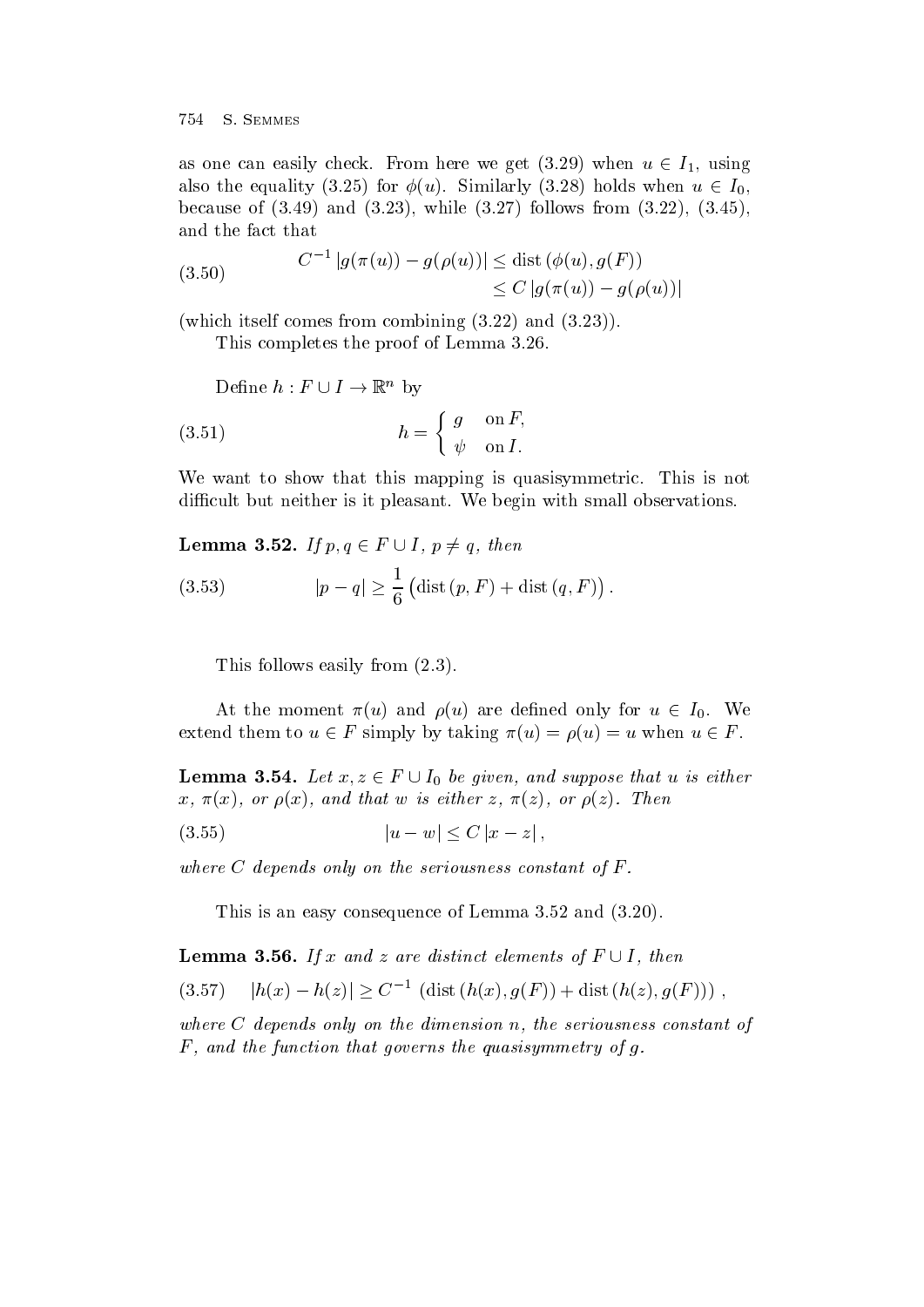Indeed, if either x or z lies in F then this is a tautology. If both x and z lie in I then this follows from Lemma iii

**Lemma 3.58.** Let  $x, z \in F \cup I_0$  be given, and suppose that u is either - and the settlement of the settlement of the settlement of the settlement of the settlement of the settlement of the settlement of the settlement of the settlement of the settlement of the settlement of the settlement of

$$
(3.59) \t\t\t |h(u) - h(w)| \le C |h(x) - h(z)|.
$$

This constant depends only on the dimension n- the seriousness con stant of F - and the function that governs the government of government and government and government and govern

Let us check that

$$
(3.60) \qquad \text{dist}\,(h(p),g(F)) \le |h(p) - h(q)| \le C \text{dist}\,(h(p),g(F))
$$

when  $p \in F \cup I_0$  and q is either  $\pi(p)$  or  $\rho(p)$ . This is trivial when  $p \in F$ , all the relevant quantities vanish, and so we need only consider  $p \in I_0$ . The first inequality follows from the fact that  $q \in F$  by definitions. The second in the second interval intervals from the second intervals of the second intervals of the second intervals of the second intervals of the second intervals of the second intervals of the second intervals of the secon and the property of the contract of the contract of the contract of the contract of the contract of the contract of the contract of the contract of the contract of the contract of the contract of the contract of the contra  $\blacksquare$   $\blacksquare$   $\blacksquare$   $\blacksquare$   $\blacksquare$   $\blacksquare$   $\blacksquare$   $\blacksquare$   $\blacksquare$   $\blacksquare$   $\blacksquare$   $\blacksquare$   $\blacksquare$   $\blacksquare$   $\blacksquare$   $\blacksquare$   $\blacksquare$   $\blacksquare$   $\blacksquare$   $\blacksquare$   $\blacksquare$   $\blacksquare$   $\blacksquare$   $\blacksquare$   $\blacksquare$   $\blacksquare$   $\blacksquare$   $\blacksquare$   $\blacksquare$   $\blacksquare$   $\blacksquare$   $\blacks$ 

The bound is now follows now follows now for the set of the set of the set of the set of the set of the set of proves Lemma

**Lemma 3.61.** Let  $x, z \in F \cup I_0$  be given. We can choose  $x' \in$  $\{\pi(x), \rho(x)\}\,$  and  $z' \in \{\pi(z), \rho(z)\}\,$  so that

(3.62) 
$$
|x'-z'| \ge \frac{|x-z|}{16}.
$$

Note that the reverse inequality is provided by Lemma 3.54.

For the proof we follow a suggestion from the Unknown Finn. Let us check first that if  $u \in F \cup I_0$  and  $v \in \mathbb{R}^n$  is arbitrary, then

$$
(3.63) \t |u - v| \le 2 (|\pi(u) - v| + |\rho(u) - v|) .
$$

We have that

(3.64) 
$$
|\pi(u) - v| + |\rho(u) - v| \ge |\pi(u) - \rho(u)| \ge \text{dist}(u, F),
$$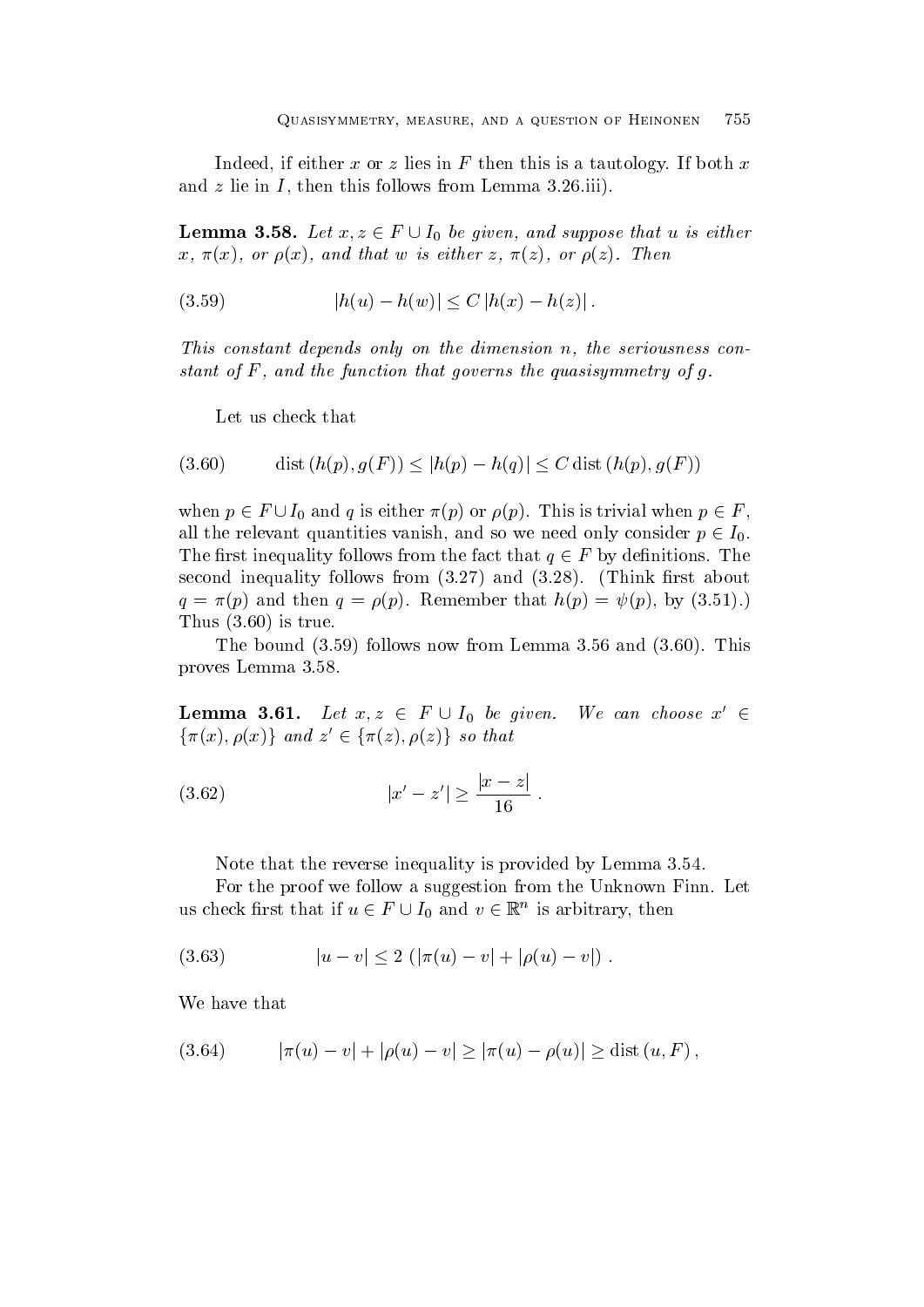by  $(3.20)$ . If  $|u - v| \le 2 \text{ dist } (u, F)$  then we get  $(3.63)$  from  $(3.64)$ . If  $|u - v| > 2$  dist  $(u, F)$  then

$$
|u - v| \le |u - \pi(u)| + |\pi(u) - v|
$$
  
= dist (u, F) + |\pi(u) - v|  
< |u - v|/2 + |\pi(u) - v|,

and so  $|u - v| < 2 |\pi(u) - v|$ . Thus (3.63) holds in this case too. From (3.63) (applied twice) we conclude that if  $u, v \in F \cup I_0$ , then

(3.65) 
$$
|u - v| \le 4(|\pi(u) - \pi(v)| + |\rho(u) - \rho(v)| + |\pi(u) - \rho(v)| + |\rho(u) - \pi(v)|).
$$

Lemma 3.61 follows from this.

**Lemma 3.66.** Let  $x, y, z \in F \cup I_0$  and  $t > 0$  be given, with  $x \neq y$  and  $|x-y| \leq t |x-z|$ . Then

(3.67) 
$$
\text{dist}(h(x), g(F)) \le C \eta(C t) |h(x) - h(z)|,
$$

where  $\eta$  is the function that governs the governs the governs that  $g$  is a g-strain sector of C depends only on n- the seriousness constant of F - and -

This lemma is trivial when  $x \in F$ , and so we assume that  $x \in I_0$ . Lemma  $3.52$  permits us to convert our hypothesis into

 dist x F <sup>t</sup> jx zj

Let  $x$  ,  $z$  be as in Lemma 5.01. We can convert (5.08) into

$$
(3.69) \t |x'-q| \leq C \, t \, |x'-z'|
$$

 $\mathbf{u}$  , and  $\mathbf{v}$  and  $\mathbf{v}$  follows from  $\mathbf{u}$  , and  $\mathbf{v}$  and  $\mathbf{v}$  and  $\mathbf{v}$  and  $\mathbf{v}$ All these points  $x', z', q$  lie in F, on which h equals g, and so we can use the quasisymmetry of g to get

(3.70) 
$$
|h(x') - h(q)| \leq \eta(C t) |h(x') - h(z')|
$$

 $\mathbf{u}$  is the function that governs the function that governs the quasisymmetric that governs the quasisymmetric  $\mathbf{u}$ metry of q. Because x is one of  $\pi(x)$ ,  $\rho(x)$ , we can take q to be the other one, and we get

$$
(3.71) \t\t\t |h(\pi(x)) - h(\rho(x))| \leq \eta(C t) |h(x') - h(z')|.
$$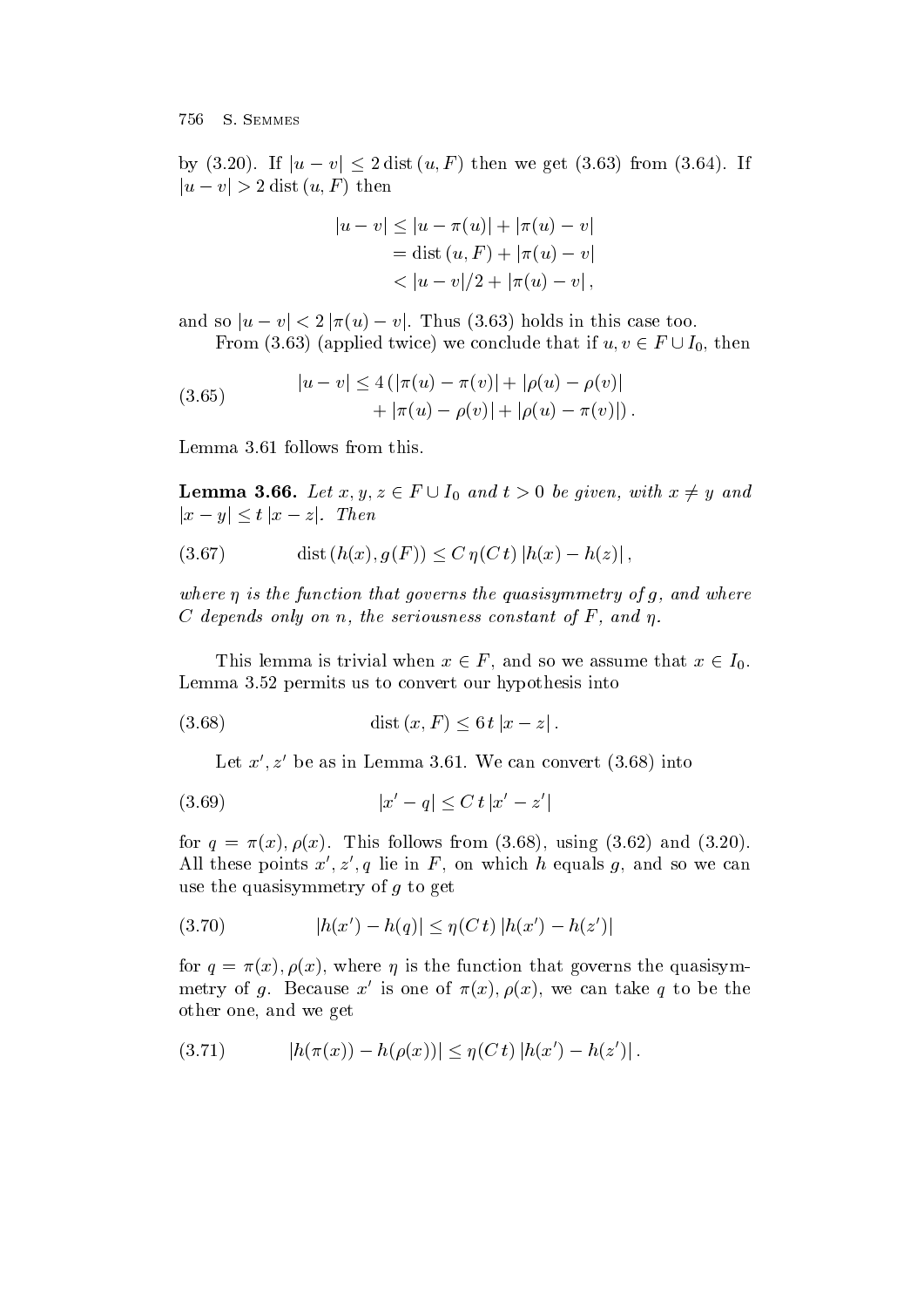Lemma i permits us to replace this with

(3.72) dist 
$$
(h(x), g(F)) \le C \eta(C t) |h(x') - h(z')|
$$
.

Using Lemma  $3.58$  we get that

(3.73) 
$$
\text{dist}(h(x), g(F)) \le C \eta(C t) |h(x) - h(z)|.
$$

This proves Lemma

**Lemma 3.74.** The restriction of h to  $F \cup I_0$  is quasisymmetric, with the governed by the function  $\mathcal{A}$  and function  $\mathcal{A}$  -contribution  $\mathcal{A}$  -contribution  $\mathcal{A}$  -contribution  $\mathcal{A}$ function that governs the quasisymmetry ofg- and where C depends only on the dimension n- the seriousness constant of F - and -

Let  $x, y, z \in F \cup I_0, t > 0$ , be given, such that

$$
(3.75) \t\t\t |x - y| \le t |x - z|.
$$

We want to show that

(3.76) 
$$
|h(x) - h(y)| \le C \eta(C t) |h(x) - h(z)|,
$$

where C and  $\eta$  are as above. We may as well assume that  $y \neq x$ .

Let  $x', z'$  be associated to  $x, z$  as in Lemma 3.61. Then  $(3.75)$ implies that  $|x-y| \leq C t |x'-z'|$ , by (3.62). Therefore

$$
(3.77) \t\t |x'-q| \leq C \, t \, |x'-z'|
$$

 $f$  for each of  $f$  and  $f$  and  $f$  and  $f$  are cause of  $f$  and  $f$  and  $f$  and  $f$  and  $f$  and  $f$  and  $f$  and  $f$  and  $f$  and  $f$  and  $f$  and  $f$  and  $f$  and  $f$  and  $f$  and  $f$  and  $f$  and  $f$  and  $f$  and  $f$  and  $f$  Because  $x$  ,  $z$  ,  $\pi(y)$ ,  $\rho(y)$  all lie in F, and because h equals q on F, we conclude that

(3.78) 
$$
|h(x') - h(q)| \leq \eta(C t) |h(x') - h(z')|
$$

for each of  $\eta$  , and  $\eta$  are function to the function that  $\eta$  is the function that  $\eta$ quasisymmetry of  $g$ . Lemma 3.58 permits us to convert this into

$$
(3.79) \t\t\t |h(x') - h(q)| \le C \eta(C t) |h(x) - h(z)|,
$$

 $\mathbf{y}$  . The contract of  $\mathbf{y}$  and  $\mathbf{y}$  and  $\mathbf{y}$  and  $\mathbf{y}$  and  $\mathbf{y}$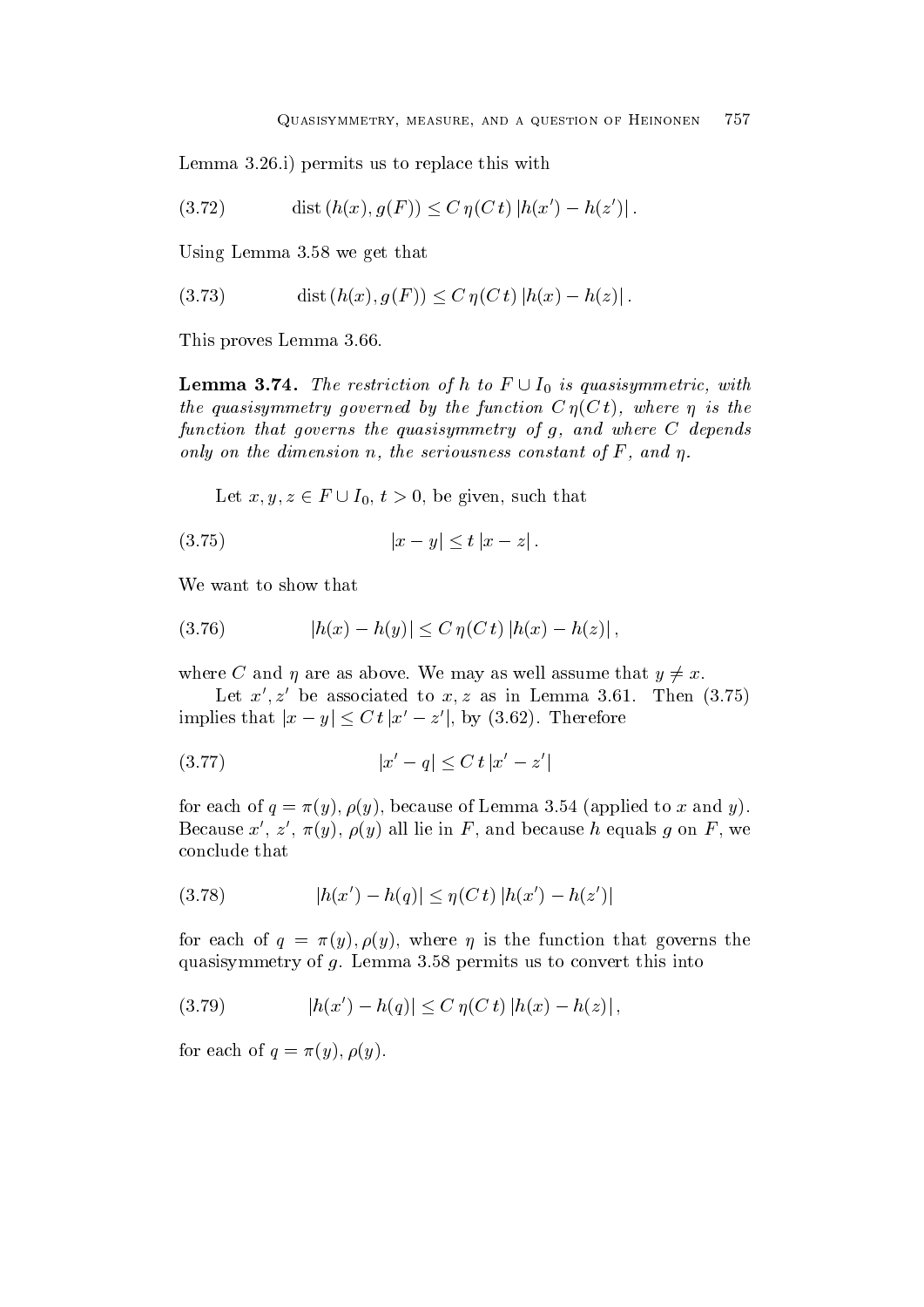Lemma  $3.66$  implies that

(3.80) dist 
$$
(h(x), g(F)) \le C \eta(C t) |h(x) - h(z)|
$$
.

From (3.60) (with  $p = x, q = x'$ ) we have that  $|h(x) - h(x')| \leq$ committee that has been computed to the computer that the set of the computer of the computer of the computer of the computer of the computer of the computer of the computer of the computer of the computer of the computer

(3.81) 
$$
|h(x) - h(q)| \le C \eta(C t) |h(x) - h(z)|,
$$

 $\mathbf{y} = \mathbf{y} + \mathbf{y} + \mathbf{y} + \mathbf{y} + \mathbf{y} + \mathbf{y}$ 

In particular we have that

(3.82) 
$$
|h(\pi(y)) - h(\rho(y))| \leq C \eta(C t) |h(x) - h(z)|,
$$

and hence

(3.83) 
$$
|h(y) - h(\pi(y))| \le C \eta(C t) |h(x) - h(z)|
$$

 $\mathcal{L}_{\mathcal{D}}$  , with  $\mathcal{L}_{\mathcal{D}}$  is we get the substitution of the computational contract of the computational contract of the contract of the contract of the contract of the contract of the contract of the contract o

(3.84) 
$$
|h(x) - h(y)| \le C \eta(C t) |h(x) - h(z)|.
$$

This proves the lemma

Our next main goal is to prove the following

**Lemma 3.85.**  $h: F \cup I \rightarrow \mathbb{R}^n$  is quasisymmetric, with bounds that depend on the dimension n-the dimension n-the seriousness constant of F - the seriousness constant of F - the seriousness constant of F - the seriousness constant of F - the seriousness constant of F - the seriousness cons function that governs the quasisymmetry of  $q$ .

In order to prove this we may as well assume that

 diam F diam gF 

because we can always make rescalings on the domain and image with out altering our assumptions. This assumption will be in force throughout the proof of Lemma

In the following the constants C are permitted to depend only on the dimension  $n$ , the seriousness constant of  $F$ , and the function that governs the quasisymmetry of  $g$ .

The reader might wish to review the denitions of I-C wish  $\mathbb{P}_1$  which is  $\mathbb{P}_1$ are given shortly before the shortly before the shortly that they imply that they imply that they imply that they imply that they imply that they imply they imply they imply that they imply that they imply they imply they

$$
(3.87) \qquad \qquad \text{diam}\,(F \cup I_0) \leq 3\,.
$$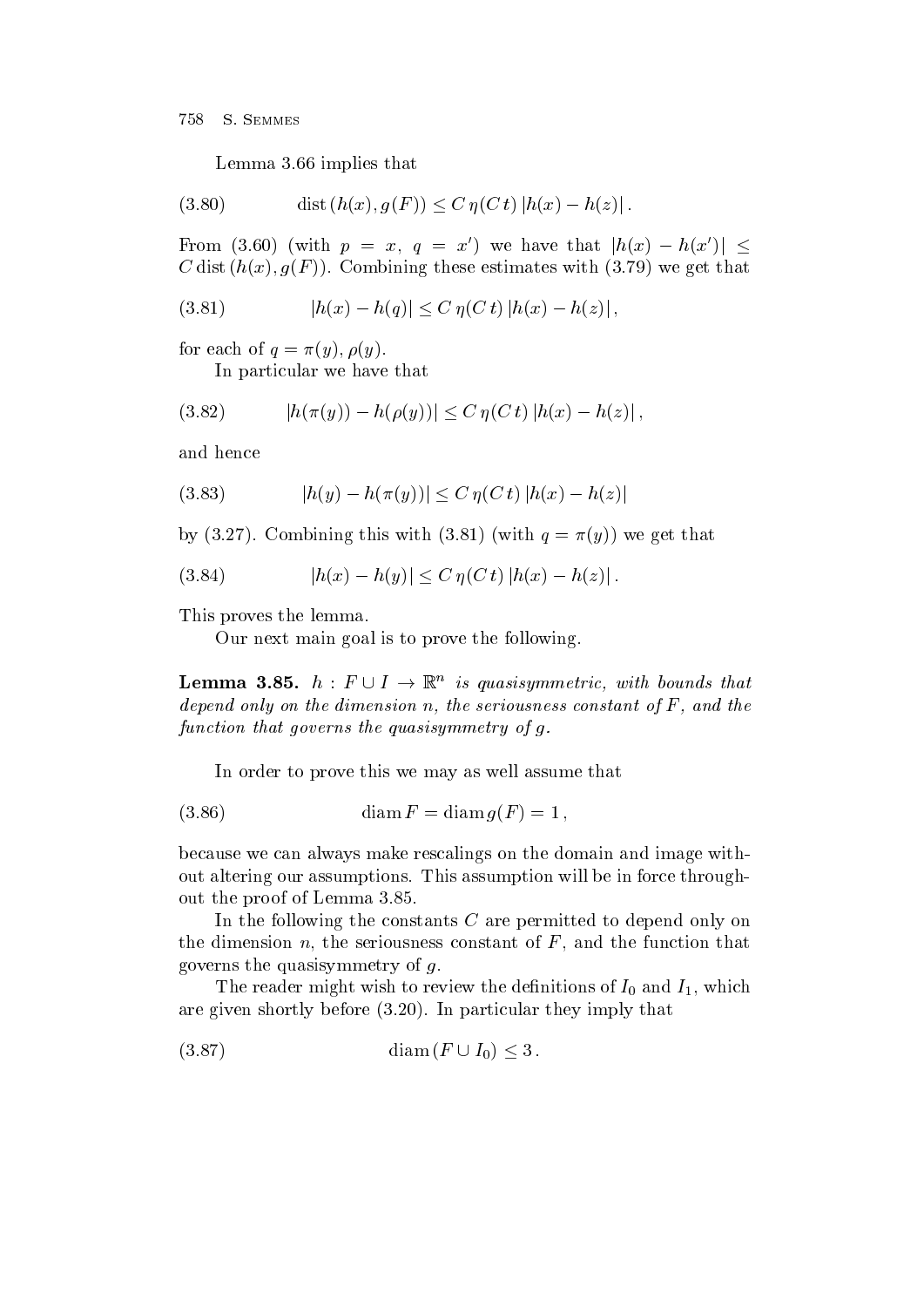$\mathcal{L} = \mathcal{L}$ 

$$
(3.88)\qquad \qquad \text{diam } h(F\cup I_0)\leq C\,.
$$

Sublemma 3.89. If  $p \in F \cup I$  and  $q \in I_1$ , then

$$
(3.90) \t C-1 |p - q| \le |h(p) - h(q)| \le C |p - q|,
$$

We may as well assume that  $p \neq q$ .

Let us prove the upper bound first. We can do it crudely, starting with

(3.91) 
$$
|h(p) - h(q)| \leq \text{dist}(h(p), g(F)) + \text{diam}(g(F)) + \text{dist}(h(q), g(F)) = \text{dist}(h(p), g(F)) + 1 + \text{dist}(h(q), g(F)).
$$

On the other hand we have that

(3.92) 
$$
|p - q| \ge \frac{1}{6} (\text{dist}(p, F) + \text{dist}(q, F))
$$

$$
\ge C^{-1} (\text{dist}(p, F) + \text{dist}(q, F) + 1).
$$

The first inequality comes from Lemma  $3.52$ , while the second follows from our assumption that  $q \in I_1$ . From (3.29) we get that

(3.93) dist 
$$
(h(q), g(F)) \leq C \text{ dist } (q, F)
$$
.

If  $p \in I_1$  we have the analogous inequality for p instead of q, and then the upper bound in (3.90) follows from (3.91) and (3.92). If  $p \in F \cup I_0$ , then dist  $(h(p), g(F)) \leq C$  by (3.88), and the upper bound in (3.90) again follows from the upper bound in the upper bound in the upper bound in the upper bound in the upper bound in the upper bound in the upper bound in the upper bound in the upper bound in the upper bound in the upper bou  $\sim$   $\sim$   $\sim$   $\sim$   $\sim$   $\sim$ 

Let us now prove the lower bound. Lemma  $3.56$  implies that

$$
(3.94) \qquad |h(p) - h(q)| \ge C^{-1} \left( \text{dist} \left( h(p), g(F) \right) + \text{dist} \left( h(q), g(F) \right) \right),
$$

USING TURES IN THE SERVICE OF THE GROUP OF THE SERVICE OF THE GROUP OF THE GROUP OF THE GROUP OF THE GROUP OF

(3.95) dist 
$$
(h(q), g(F)) \ge C^{-1}
$$
dist  $(q, F) \ge C^{-1}$  (dist  $(q, F) + 1$ ).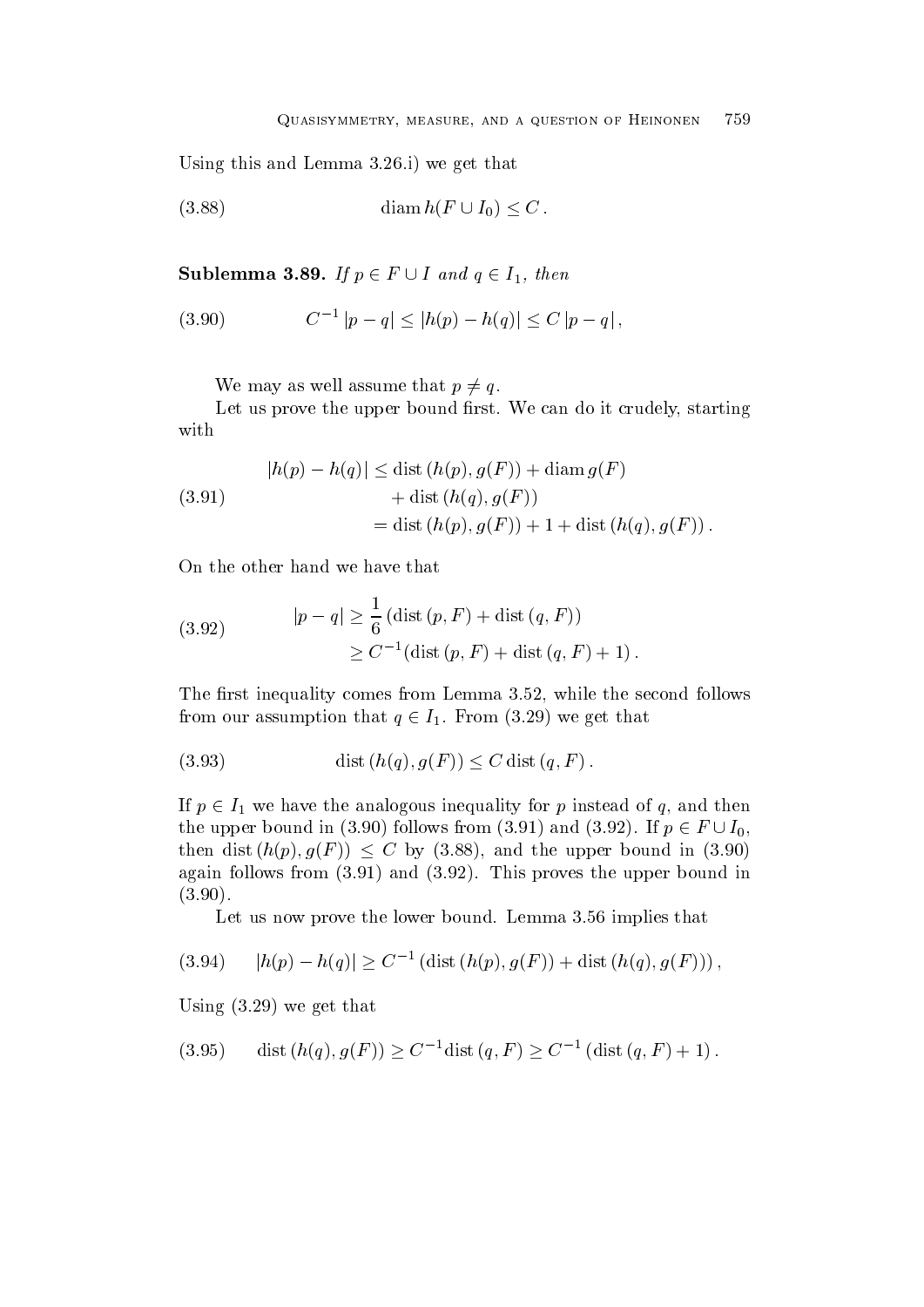We are also employing the assumption that  $q \in I_1$  to get the last inequality. If  $p \in I_1$ , then we get the analogue of (3.95) for p as well, and then

(3.96) 
$$
|h(p) - h(q)| \geq C^{-1} (\text{dist}(q, F) + 1 + \text{dist}(p, F)).
$$

This implies the lower bound in (3.90), using also (3.86). If  $p \in F \cup I_0$ , then we have

(3.97) 
$$
|h(p) - h(q)| \ge C^{-1} (\text{dist } (q, F) + 1)
$$

$$
\ge C^{-1} (\text{dist } (q, F) + \text{diam } (F \cup I_0)),
$$

by This implies the lower bound in in this case This proves Sublemma

Let us come back now to the proof of Lemma 3.85. Let  $x, y, z \in$  $F \cup I$  and  $t > 0$  be given, with

$$
(3.98) \t\t |x - y| \le t |x - z|.
$$

We want to show that

(3.99) 
$$
|h(x) - h(y)| \leq \theta(t) |h(x) - h(z)|,
$$

where  $\theta : [0, \infty) \to [0, \infty)$  vanishes at the origin, is continuous at the origin, and is bounded on bounded sets. (Lemma 2.42 is relevant here.)

If all three of  $x, y, z$  lie in  $F \cup I_0$  then we can use Lemma 3.74 to get the required estimate

If  $x \in I_1$  then we have that

$$
(3.100) \t\t\t |h(x) - h(y)| \le C \, t \, |h(x) - h(z)| \,,
$$

because of Sublemma 3.89. Thus we may assume that

$$
(3.101) \t\t x \in F \cup I_0 .
$$

If it is a contribution of the internal and  $\alpha$  is in I for  $\alpha$  in  $\alpha$  and the substitution of the substitution of  $\alpha$ 3.89. If they both lie in  $F \cup I_0$  then all three points lie there and we are back to a case that we know. Thus we may require that

(3.102) 
$$
exactly one of y and z lies in F \cup I_0 .
$$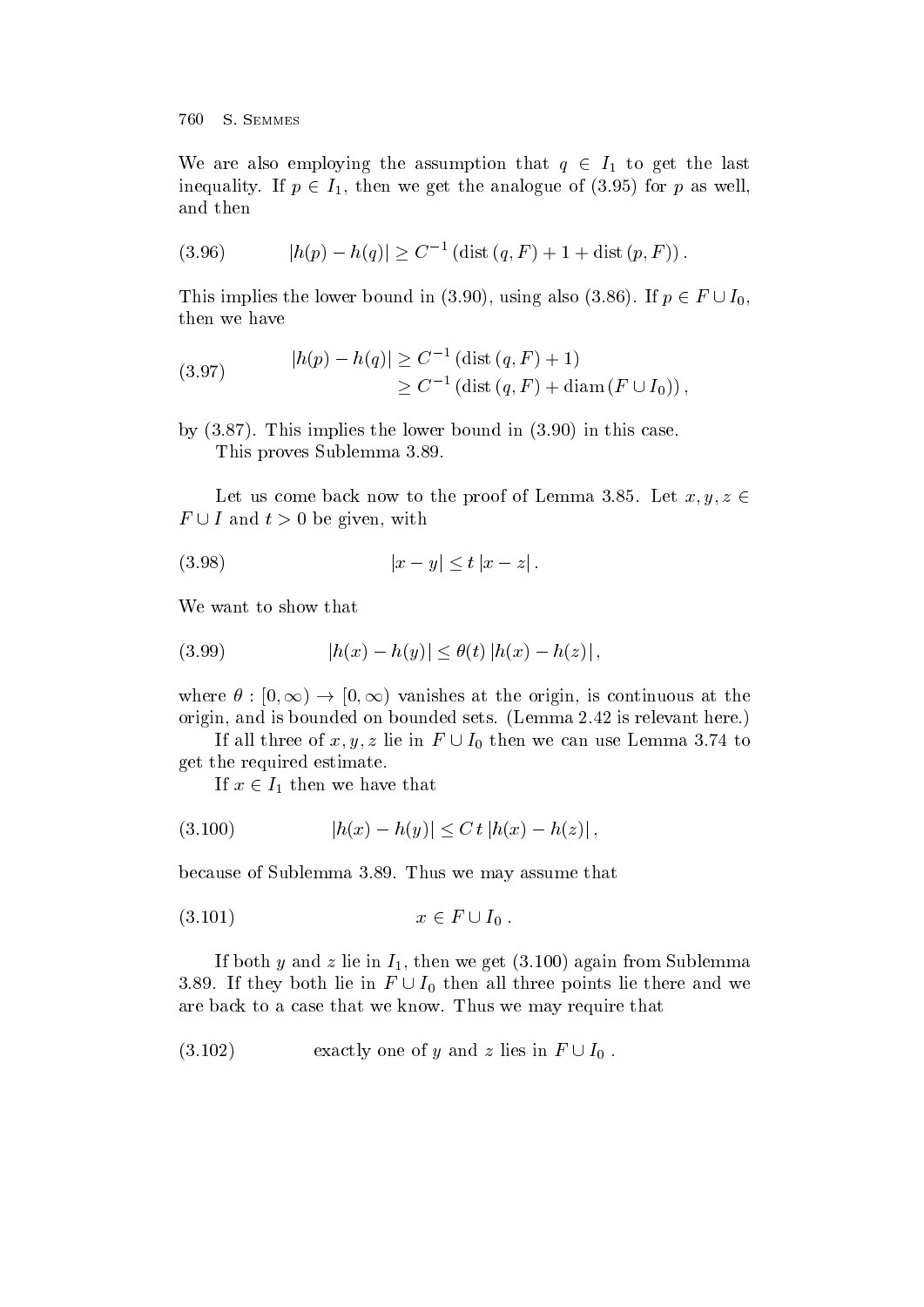Let us pause for a small observation.

# Sublemma 3.103. If  $p\in F\cup I_0$  and  $q\in I_1,$  then  $|p-q|\geq C^{-1}$ .

Indeed, in this case  $6|p - q| \geq \text{dist}(q, F)$ , by Lemma 3.52, and Sublemma 3.103 follows from the assumption that  $q \in I_1$ .

Let us come back now to the task of proving an estimate like  $(3.99)$  $\mathbf{v} = \mathbf{v} + \mathbf{v}$  and  $\mathbf{v} = \mathbf{v}$  and  $\mathbf{v} = \mathbf{v}$  . Assume rst that  $\mathbf{v} = \mathbf{v}$  $y \in I_1$ . In this case we have

$$
(3.104) \t\t |x - y| \ge C^{-1},
$$

by Sublemma 3.103. This implies that  $\text{diam}\, F \leq C t \, |x-z|,$  and so the quasisymmetry of h on  $F \cup I_0$  (Lemma 3.74) implies that

(3.105) 
$$
1 = \dim g(F) \le C \eta(C t) |h(x) - h(z)|,
$$

where  $\sim$  is the function that controls the function that controls the quasisymmetry of g On the g On the G O other hand

$$
(3.106) \t\t\t |h(x) - h(y)| \le C |x - y|,
$$

by Sublemma 3.89, and so

(3.107) 
$$
|h(x) - h(y)| \leq C t |x - z|
$$

$$
\leq C t \operatorname{diam}(F \cup I_0)
$$

$$
\leq C t \leq C t \eta(C t) |h(x) - h(z)|
$$

 $\mathbf{r}$  and  $\mathbf{r}$  is the kind of estimate that we want we want we want we want we want we want we want we want we want the set of  $\mathbf{r}$ Assume now that  $z \in I_1$ , so that  $x, y \in F \cup I_0$ . Notice that

$$
(3.108) \t\t |x-z| \ge C^{-1}
$$

and

$$
(3.109) \t C-1 |x - z| \le |h(x) - h(z)| \le C |x - z|
$$

by Sublemmas  and Our assumption implies that either

$$
(3.110) \t\t |x - y| \le \sqrt{t}
$$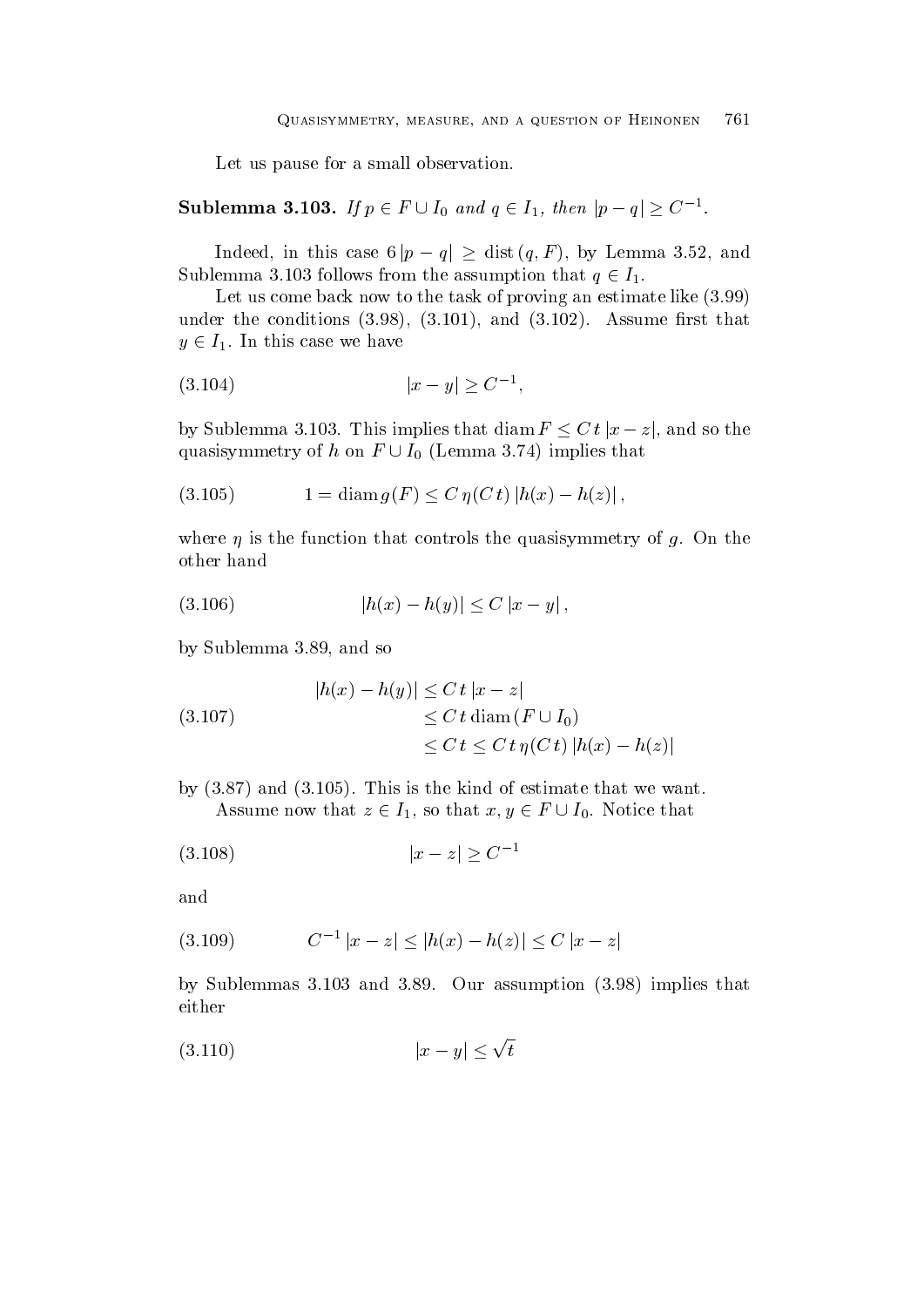or

$$
(3.111) \t\t\t 1 \leq \sqrt{t} \left| x - z \right|.
$$

 $\mathcal{A}$  . Then we have the that the that the that the that the that the that the that the that the that the that the that the that the then we have the three that the three that the three that the three that the three th

(3.112)  
\n
$$
|h(x) - h(y)| \leq \operatorname{diam} h(F \cup I_0)
$$
\n
$$
\leq C
$$
\n
$$
\leq C \sqrt{t} |x - z|
$$
\n
$$
\leq C \sqrt{t} |h(x) - h(z)|,
$$

by  This estimate does the job for this case So suppose now that (cross) methods in the this case we have the control

$$
(3.113)\qquad |h(x) - h(y)| \le \omega(\sqrt{t})
$$

for a certain function  $\omega$  on  $|0,\infty)$  which vanishes at the origin, is continuous at the origin, and is bounded. Indeed, we have  $x, y \in F \cup I_0$  in  $\mathbf r$  , the present situation and so  $\mathbf r$  is a so  $\mathbf r$  -follows from the quasisymmetry of  $\mathbf r$ h on  $F \cup I_0$  and (3.87), (3.88). Using (3.108) and (3.109) we get that

(3.114) 
$$
|h(x) - h(y)| \leq C \,\omega(\sqrt{t}) \, |h(x) - h(z)| \,,
$$

which does the job in this case.

This completes the proof of Lemma 3.85.

Note that we have not tried to give sharp estimates here, it was more interesting to just get it over with

Let us now finish the proof of Proposition 1.14. Let  $S$  be as in and let us denote a manpoint and if  $\alpha$  or  $\alpha$  and  $\alpha$  if  $\alpha$  if  $\alpha$  if  $\alpha$  if  $\alpha$  if  $\alpha$  if  $\alpha$  if  $\alpha$  $x \in I$  we set

(3.115) 
$$
G(p) = h(x) + \frac{c \operatorname{dist}(h(x), g(F))}{20^{-1} \operatorname{dist}(x, F)} (p - x)
$$
 for  $p \in B(x)$ .

. Here can increase as in Lemma is simply the ratio in Lemma in Lemma in Lemma in Lemma in Lemma in  $\mathbf{I}$ ratio between the radius of the ball x dened in Lemma iii and the radius of the ball  $\equiv$   $\{n_i\}$  complete in the fact  $\{n_i\}$  and the  $\infty$  maps  $\{n_i\}$ center of Bx to the center x hx of x by denitions and so we get that  $G(B(x)) = \beta(x)$  for all  $x \in I$ .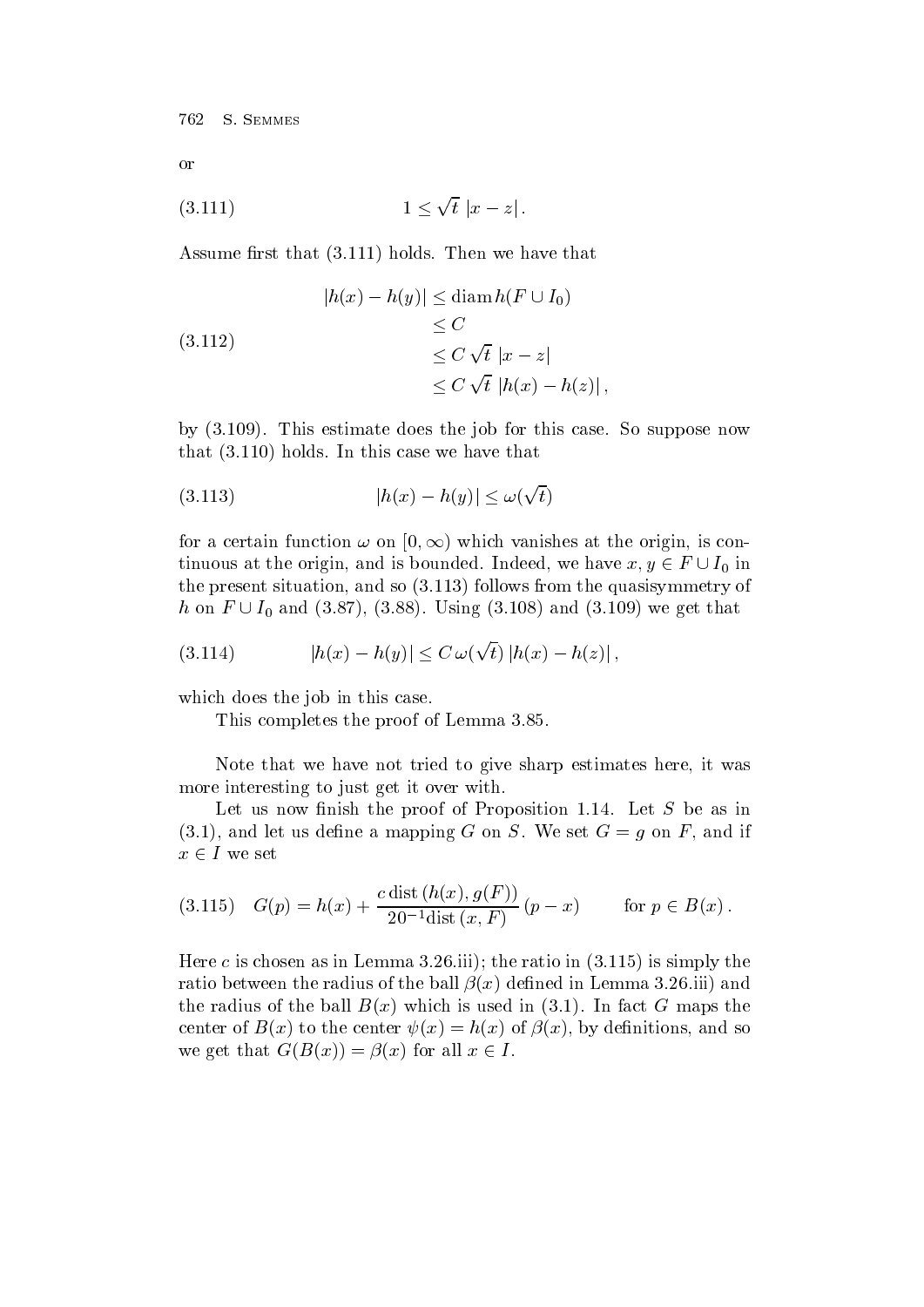We want to say that  $G : S \to \mathbb{K}^n$  is quasisymmetric with a suitable bound. We apply Lemma 2.29, with  $A = F$ ,  $H = G$ , and with the balls balls balls balls balls balls balls balls balls balls balls balls balls balls balls balls balls balls ba changes in notation We have to check that the hypotheses of Lemma 2.29 hold in this case. The requirement that "the restriction of  $H$ to  $A'$  is quasisymmetric" is satisfied in this case because of Lemma 3.85. We just checked that H maps the  $B_i$ 's onto the  $\beta_i$ 's, and the restriction of H to each  $B_i$  is a similarity, and hence quasisymmetric with uniform bounds. We know from Lemma 2.6 that the doubles of the  $B_i$ 's are disjoint, and they are disjoint from  $A = F$  by their definition. Similarly the i s have disjoint doubles because of Lemma iii and the doubles are disjoint from HA  $\rightarrow$  HA  $\rightarrow$  HA  $\rightarrow$  HA  $\rightarrow$  HA  $\rightarrow$  HA  $\rightarrow$  HA  $\rightarrow$  HA  $\rightarrow$  HA  $\rightarrow$  HA  $\rightarrow$  HA  $\rightarrow$  HA  $\rightarrow$  HA  $\rightarrow$  HA  $\rightarrow$  HA  $\rightarrow$  HA  $\rightarrow$  HA  $\rightarrow$  HA  $\rightarrow$  HA  $\rightarrow$  HA  $\rightarrow$  HA  $\rightarrow$  HA  $\rightarrow$  HA  $\rightarrow$  HA  $\rightarrow$ bounds also follow from the density of the Bi s and the Bi s and the Bi s and the Bi s and the Bi s and the Bi s and the Bi s and the Bi s and the Bi s and the Bi s and the Bi s and the Bi s and the Bi s and the Bi s and the hypotheses of Lemma 2.29 are satisfied in this case, and we conclude that  $H: A^* \to \mathbb{R}^n$  is quasisymmetric, which is the same as saying that  $G : S \to \mathbb{K}^n$  is quasisymmetric. Of course we also get the correct bounds

This completes the proof of Proposition 1.14.

### - The proof of Proposition --

Let us address first a preliminary point.

**Proposition 4.1.** If F is a serious subset of  $\mathbb{K}^n$  and  $q : F \to \mathbb{K}^n$ is quasisymmetric- then gF is also serious- with a constant which depends only on the seriousness constant of F and the function that governs the quasisymmetry of g

This is less amusing than Proposition 1.15, because it is really a fact about  $\mathbf{r}$  about  $\mathbf{r}$  . The subsets of Euclidean subsets of Euclidean subsets of Euclidean subsets of Euclidean subsets of Euclidean subsets of Euclidean subsets of Euclidean subsets of Euclidean subsets of spaces

Let  $x \in F$  be given. For each  $0 \lt t \lt \text{diam } F$  choose a point  $y(t) \in F$  so that

(4.2) 
$$
C_0^{-1} t \le |x - y(t)| \le t,
$$

where  $\sim$   $\sim$   $\mu$  . The seriousness constant of Fig. , where  $\mu$  is the seriousness constant of  $\mu$ 

Claim -- There is <sup>a</sup> constant <sup>C</sup> so that for each s diam group  $\alpha$  , and a such that  $\alpha$  is a such that the such that  $\alpha$ 

$$
(4.4) \tC^{-1} s \le |g(x) - g(y(t))| \le C s.
$$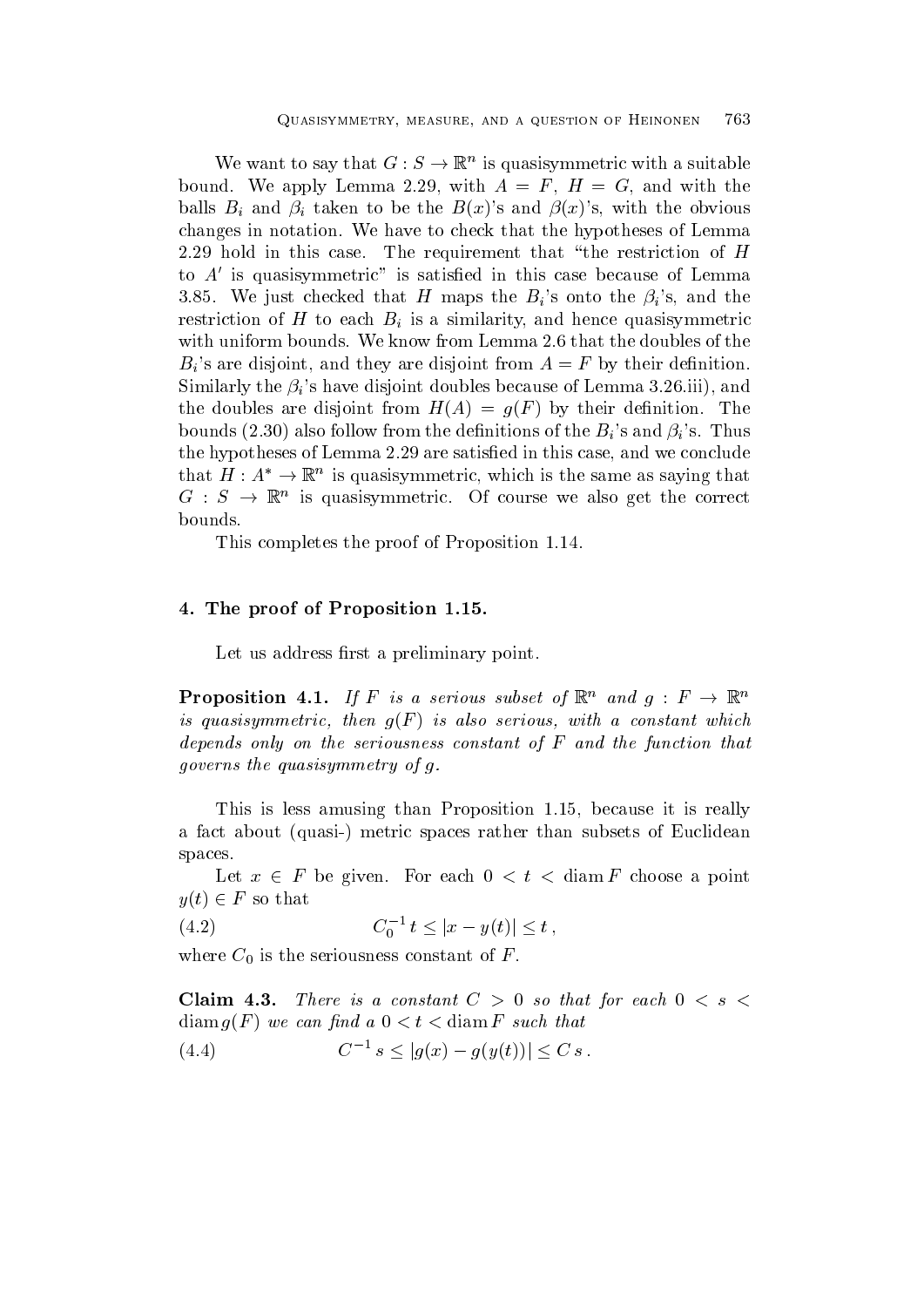To prove the claim we use a continuity argument. We have that

$$
(4.5) \t C-1 \operatorname{diam} g(F) \le |g(x) - g(y(t))| \le C \operatorname{diam} g(F)
$$

when  $t > \text{diam}(F)/2$  and  $\text{diam}(F) < \infty$ , because of (4.2) and quasisymmetry and

(4.6) 
$$
\lim_{t \to \infty} |g(x) - g(y(t))| = \infty
$$

when diam  $F = \infty$ . The continuity of g implies that

(4.7) 
$$
\lim_{t \to 0} |g(x) - g(y(t))| = 0.
$$

We also have that

$$
(4.8) \quad C^{-1} |g(x) - g(y(t))| \le |g(x) - g(y(t/2))| \le C |g(x) - g(y(t))|
$$

when  $0 < t < \text{diam } F$ , by quasisymmetry. The claim follows from these three observations

Proposition 4.1 follows easily from Claim 4.2.

Now let us prove Proposition 1.15.

Let S be a strong subset of  $\mathbb{R}^n$  and let  $G : S \to \mathbb{R}^n$  be quasisymmetric We want to show that GS is strong with bounds We know from Proposition  that GS is serious Of course S is unbounded since it is strong and so GS  $\sim$  GS  $\sim$  1. since  $S$  is.

Let  $x \in \mathbb{R}^n \backslash G(S)$  be given. Choose  $x_0 \in G(S)$  so that dist  $(x, G(S))$  $= |x - x_0|$ , and choose  $x_1 \in G(S)$  so that

$$
(4.9) \tC^{-1} |x_1 - x_0| \le |x - x_0| \le |x_1 - x_0|.
$$

 $\mathcal{L}$  is seen do the canonical dominant control to the canonical dominant control to the canonical dominant control to the case of  $\mathcal{L}$ 

We can apply Lemma 5.17 (with  $\Lambda = G(S)$ ,  $I = G^{-1}$  (remember Lemma 1.4),  $x = x_0, y = x_1$ , and  $z = x$  to get a point  $w \in \mathbb{R}^n \setminus S$  such that

$$
(4.10) \t |w - G^{-1}(x_0)| \le C |G^{-1}(x_0) - G^{-1}(x_1)|
$$

and

(4.11) 
$$
\operatorname{dist}(w, S) \ge C^{-1} |G^{-1}(x_0) - G^{-1}(x_1)|.
$$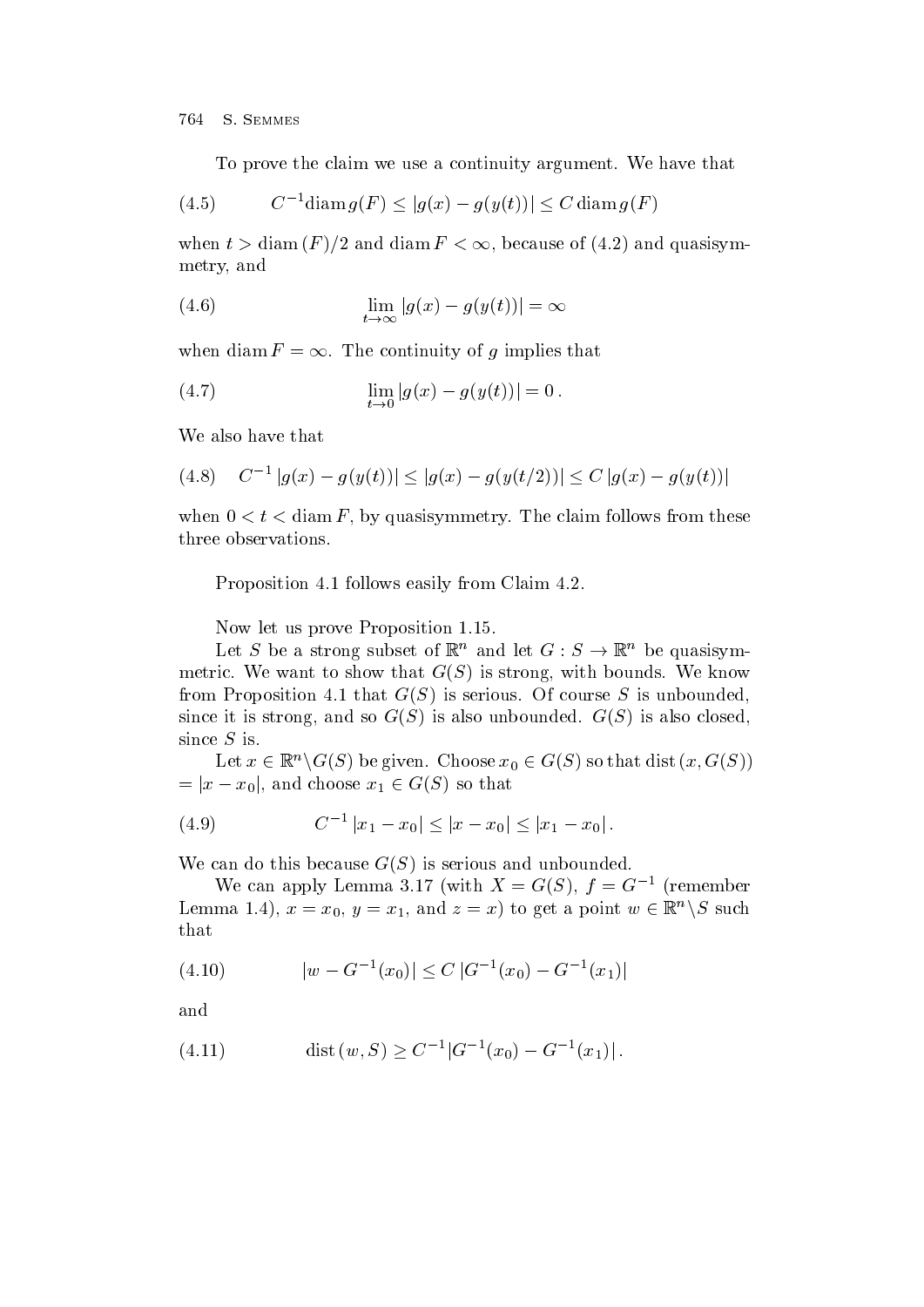Our assumption that S is strong implies the existence of a point  $v \in S$ such that

$$
(4.12) \t |w - v| \le C \operatorname{dist}\left(w, S\right)
$$

and

(4.13) 
$$
\operatorname{dist}(v, \mathbb{R}^n \backslash S) \ge C^{-1} \operatorname{dist}(w, S).
$$

Let us rephrase  as

$$
(4.14) \t B(v, C^{-1} \text{dist}(w, S)) \subseteq S.
$$

wo want to show the show that the show the set of the show that the show the show that is the show that is the show that is the show that is the show that is the show that is the show that is the show that is the show that

$$
(4.15) \t\t |x - y| \le C \operatorname{dist}\left(x, G(S)\right)
$$

and

(4.16) 
$$
\text{dist}(y, \mathbb{R}^n \backslash G(S)) \ge C^{-1} \text{dist}(x, G(S))
$$

where the shall derive the same  $\alpha$  is the state  $\alpha$  in the quasi-  $\alpha$  , and  $\alpha$ 

From  $(4.10)$  and  $(4.11)$  we have that

(4.17) 
$$
C^{-1} |G^{-1}(x_0) - G^{-1}(x_1)| \le \text{dist}(w, S) \le C |G^{-1}(x_0) - G^{-1}(x_1)|.
$$

 $\blacksquare$  and  $\blacksquare$  and  $\blacksquare$  and  $\blacksquare$  and  $\blacksquare$  and  $\blacksquare$  and  $\blacksquare$ 

$$
(4.18) \t\t |v - G^{-1}(x_0)| \le C |G^{-1}(x_0) - G^{-1}(x_1)|.
$$

Since  $G$  is quasisymmetric we conclude that

$$
(4.19) \t\t |y - x_0| \le C |x_0 - x_1|.
$$

Using (I.C.) into the converted the convert of  $\sim$ 

$$
(4.20) \t\t |y-x| \leq C |x-x_0|.
$$

 $\Gamma$  implies the choice of  $\Gamma$  implies of  $\Gamma$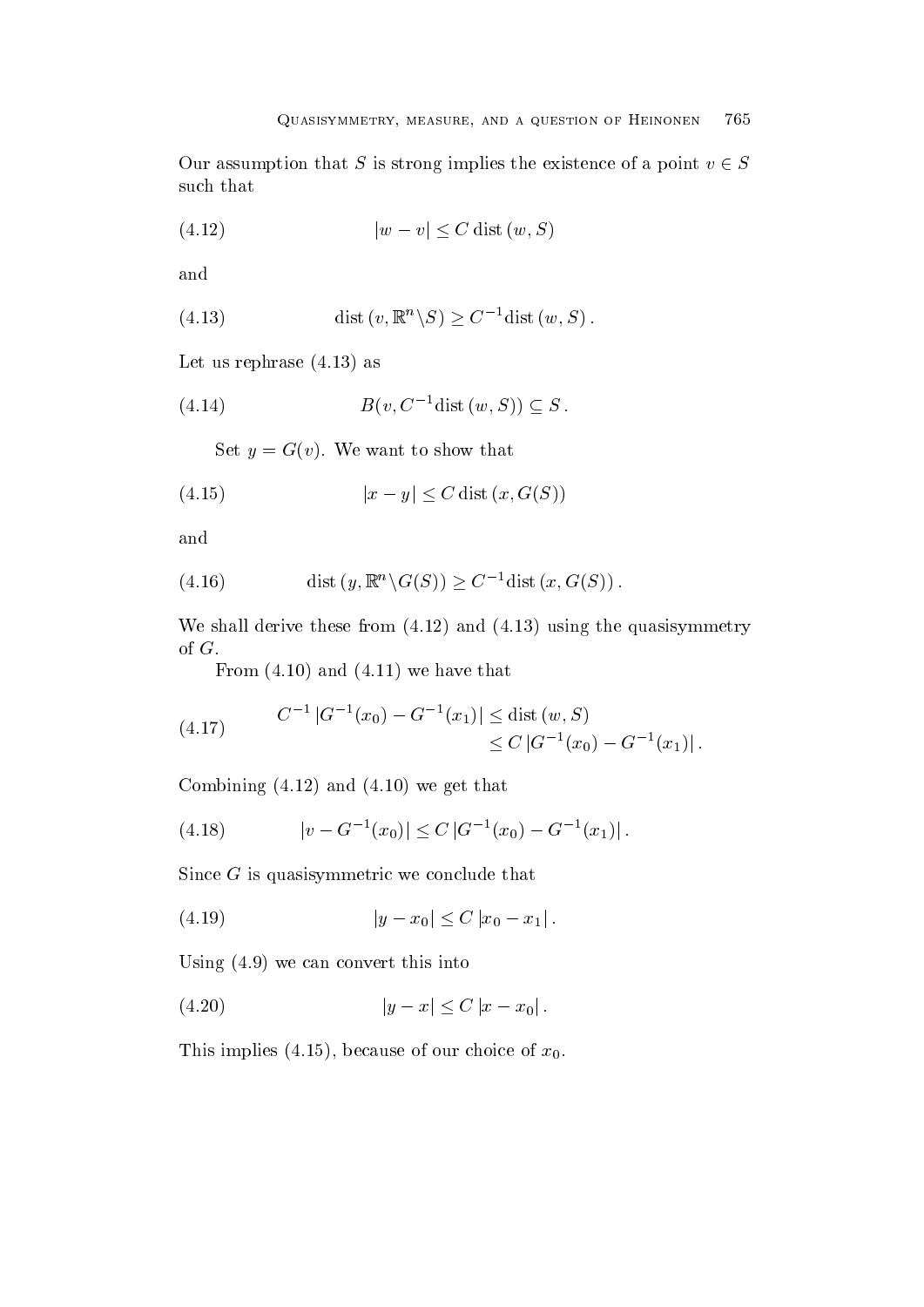$\mathbf{I}$  remains to prove the canonical prove the canonical prove the canonical prove the canonical prove the canonical prove the canonical prove the canonical prove the canonical prove the canonical prove the canonical p

$$
(4.21) \tB(y, C^{-1}dist(x, G(S))) \subseteq G(S).
$$

Of course the point is to use  Let B denote the ball on the left sinde of invariance of invariance of domain we have the set of domain we have that  $B$ an open subset of  $\mathbb{R}^n$  which contains y.

Claim 4.22. dist  $(y, G(B \setminus (B/2))) \geq C^{-1}$ dist  $(x, G(S))$ .

To see this we want to show that

(4.23) dist 
$$
(y, G(B \setminus (B/2))) \ge C^{-1} |x_0 - x_1|
$$
.

To prove this we use the quasisymmetry of G. Let  $z \in B \backslash (B/2)$  be given. Then

$$
(4.24) \ \ C^{-1} |G^{-1}(x_0) - G^{-1}(x_1)| \leq |z - v| \leq C |G^{-1}(x_0) - G^{-1}(x_1)|,
$$

 $\mathbf{r}$  is implied to the contract of the contract of the contract of the contract of the contract of the contract of the contract of the contract of the contract of the contract of the contract of the contract of the co

$$
(4.25) \t\t |z - v| \ge C^{-1} |v - G^{-1}(x_i)|, \t i = 0, 1,
$$

 $\mathcal{U}$  is the state that is not hard to show that is not hard to show that is not hard to show that is not hard to show that is not hard to show that is not hard to show that is not hard to show that is no hard to show

$$
(4.26) \t |G(z) - y| \ge C^{-1} |x_0 - x_1|.
$$

remember that the set of the state of the set of the set of the set of the state of the set of the set of the s diately and  $\alpha$  contracts from the choice of  $\alpha$  and  $\alpha$  and  $\alpha$  and  $\alpha$  and  $\alpha$  and  $\alpha$   $\alpha$ 

Let us now use the claim to derive (4.21). Let  $p \in \mathbb{R}^n \backslash G(B)$  be chosen so that  $|p - y|$  is as small as possible. We can do this because  $G(B)$  is an open subset of  $\mathbb{R}^n$  , and we also get that  $|p-y|>0.$  Set  $p_t=0$  $y \neq i$  ( $p - y$ ) for  $0 \leq i \leq 1$ , so that each  $p_t$  hes in  $G(D)$ . For t summerting close to 1 we must have that  $p_t \in G(B \setminus (B/2))$ ; for if this were not the case the pure in contradiction to provide the contradiction to our choice of pure in  $\rho$ (lying outside  $G(B)$ ). Thus  $p_t \in G(B \setminus (B/2))$  for t sufficiently close to 1, and we conclude from Claim 4.22 that  $|p - y| \geq C^{-1}$ dist  $(x, G(S))$  $T$   $\sim$   $T$   $\sim$   $T$   $\sim$   $T$   $\sim$   $T$   $\sim$   $T$   $\sim$   $T$   $\sim$   $T$   $\sim$   $T$   $\sim$   $T$   $\sim$   $T$   $\sim$   $T$   $\sim$   $T$   $\sim$   $T$   $\sim$   $T$   $\sim$   $T$   $\sim$   $T$   $\sim$   $T$   $\sim$   $T$   $\sim$   $T$   $\sim$   $T$   $\sim$   $T$   $\sim$   $T$   $\sim$   $T$   $\sim$   $T$ 

Thus we have proved that GS  $\sim$  is a strong set  $\sim$  strong set and Proposition  $1.15$  follows.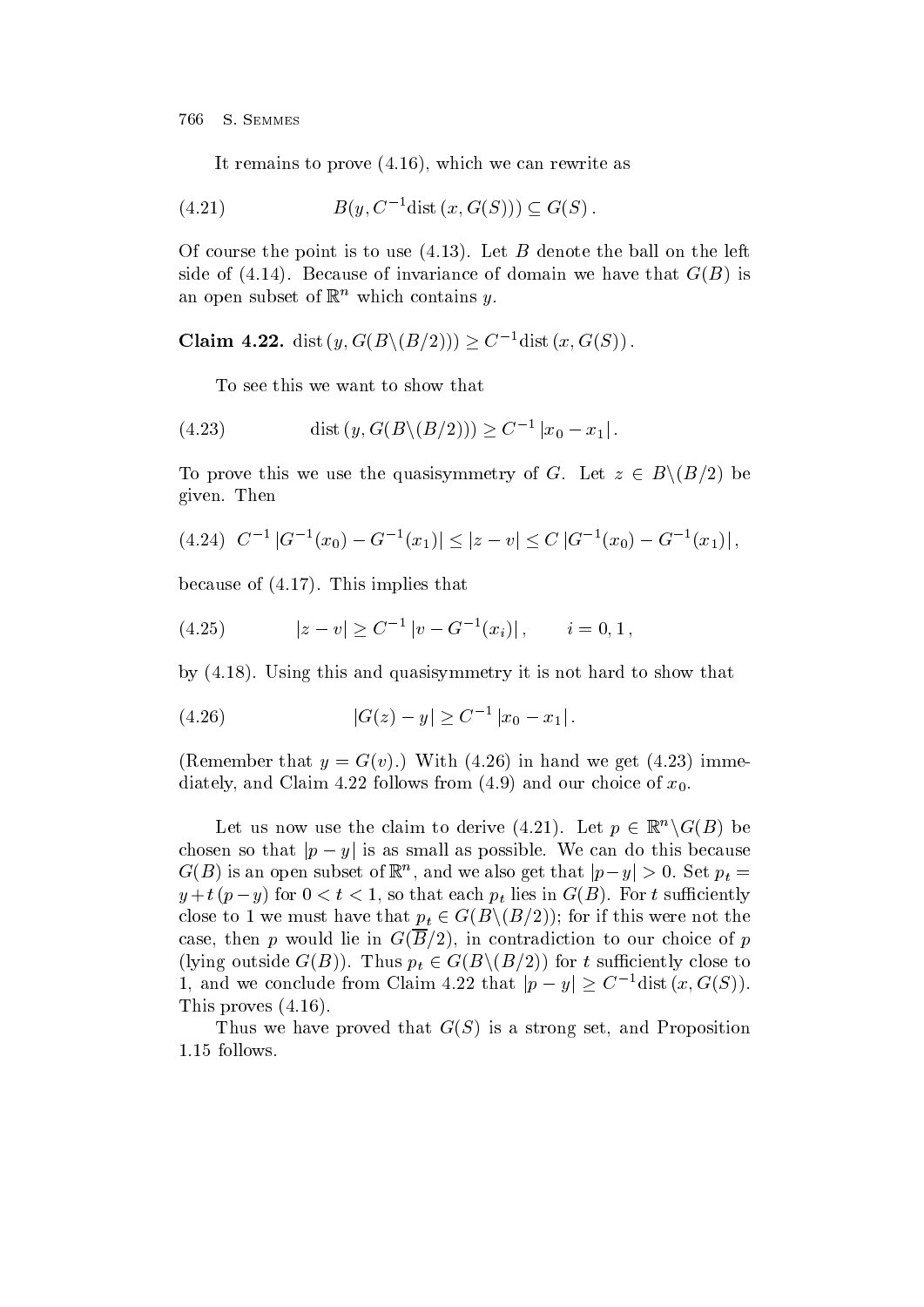#### - The proof of Proposition - The proof of Proposition - The proof of Proposition - The proof of Proposition -

Let  $S$  be a strong subset of  $\mathbb R$  , and let us try to prove (1.17). It

(5.1) 
$$
|S \cap B(p, k r)| \geq k^{-1} |B(p, r) \setminus S|
$$

for all  $p \in S$  and  $r > 0$ .

Let  $p \in S$  and  $r > 0$  be given, and let us apply Lemma 2.1 with  $E = S$  and  $H = B(p,r) \backslash S$ . Lemma 2.1 produces a subset I of H with the properties listed there is the properties listed that the properties listed that the second there is no set

(5.2) 
$$
|B(p,r)\backslash S| \leq C \sum_{x\in I} (\text{dist}(x, S))^n.
$$

Given  $x \in I$  choose  $\tau(x) \in S$  so that

(5.3) 
$$
|x - \tau(x)| \le C \operatorname{dist}(x, S)
$$

and

(5.4) dist 
$$
(\tau(x), \mathbb{R}^n \setminus S) \ge C^{-1}
$$
dist  $(x, S)$ .

We can do this because  $S$  is strong. Note that these inequalities imply that

$$
(5.5) \t C-1 dist (x, S) \leq dist (\tau(x), \mathbb{R}^n \setminus S) \leq C dist (x, S).
$$

Given  $x \in I$ , set

(5.6) 
$$
\beta(x) = B(\tau(x), \text{dist}(\tau(x), \mathbb{R}^n \setminus S)/2).
$$

 $\blacksquare$  . The from  $\blacksquare$  that the that the that the that the that the that the that the that the that the that the that the three that the three three three three three three three three three three three three three thre

(5.7) 
$$
|B(p,r)\backslash S| \leq C \sum_{x\in I} |\beta(x)|.
$$

We want to use the use this to prove the top the second term of the second term of the second term of the second term of the second term of the second term of the second term of the second term of the second term of the se

**Lemma 5.8.** For each  $x \in I$  there are at most a bounded number of  $z \in I$  such that  $\beta(x)$  intersects  $\beta(z)$ .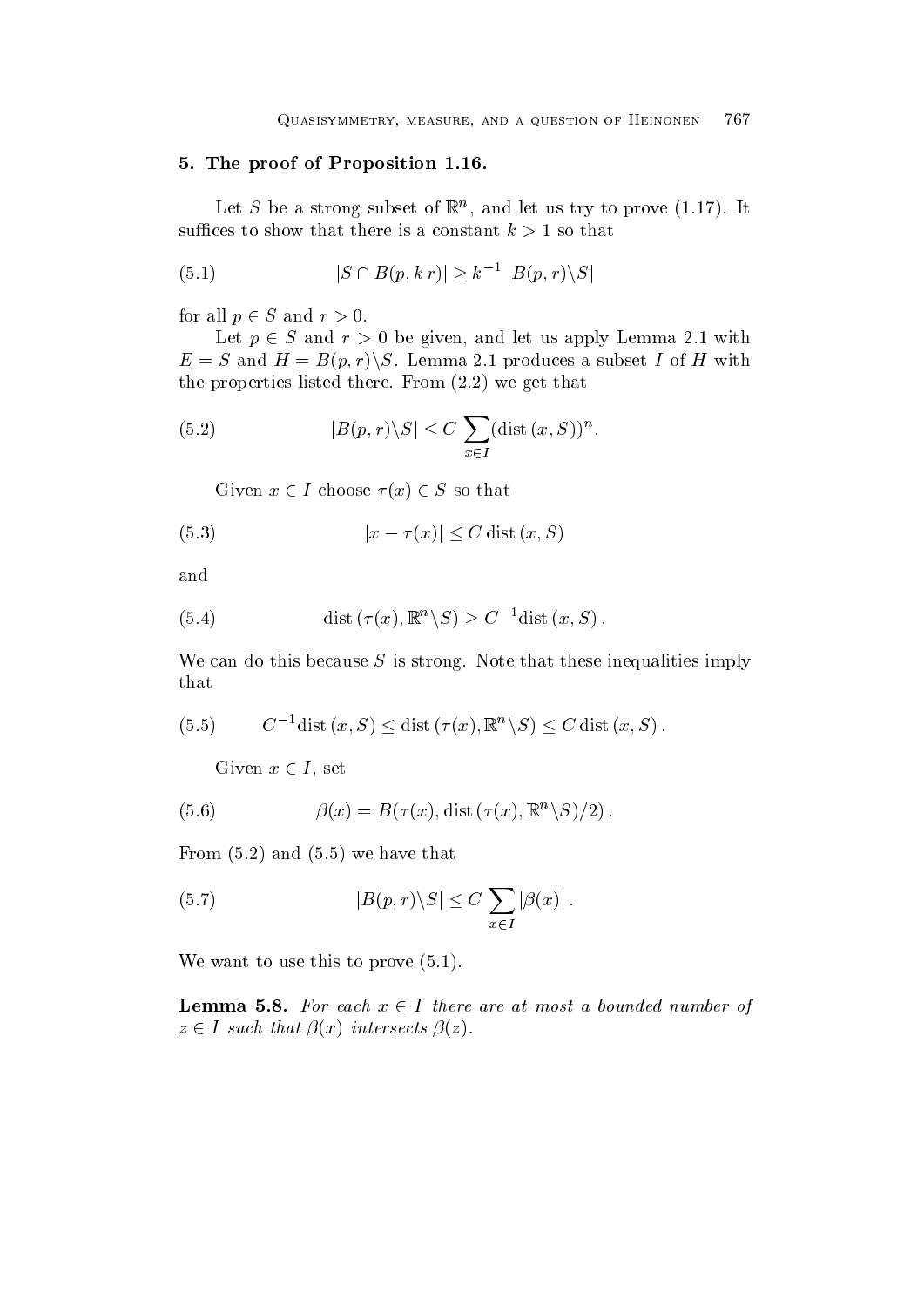Suppose that  $x, z \in I$  satisfy  $\beta(x) \cap \beta(z) \neq \emptyset$ . Then

(5.9) 
$$
|\tau(x) - \tau(z)| < \frac{1}{2} \left( \text{dist} \left( \tau(x), \mathbb{R}^n \backslash S \right) + \text{dist} \left( \tau(z), \mathbb{R}^n \backslash S \right) \right).
$$

This implies that

(5.10) 
$$
\frac{1}{3}
$$
 dist  $(\tau(x), \mathbb{R}^n \setminus S) \le$  dist  $(\tau(z), \mathbb{R}^n \setminus S) \le 3$  dist  $(\tau(x), \mathbb{R}^n \setminus S)$ .

 $\mathbf{u} = \mathbf{u}$ 

(5.11) 
$$
C^{-1}
$$
dist  $(x, S) \le$ dist  $(z, S) \le C$ dist  $(x, S)$ .

We also get that

$$
(5.12) \t\t |x-z| \le C \operatorname{dist}(x, S),
$$

 $\mathbf{b}$  , and  $\mathbf{b}$  , and  $\mathbf{b}$  , and  $\mathbf{b}$  , and  $\mathbf{b}$  , and  $\mathbf{b}$ 

Let  $I(x)$  denote the set of  $z \in I$  such that  $\beta(x) \cap \beta(z) \neq \emptyset$ . From  $\mathbf{v}$  , we obtain that the contract of the contract of the contract of the contract of the contract of the contract of the contract of the contract of the contract of the contract of the contract of the contract of the

(5.13) 
$$
|y - z| \ge C^{-1}
$$
dist  $(x, S)$  when  $y, z \in I(x), y \ne z$ .

It is easy to see that I am have only a bounded number of the I am have only a bounded number of the I am have elements using the lemma of the lemma of the lemma of the lemma of the lemma of the lemma of the lemma of the l

Lemma permits us to convert the convert of the convert of the convert of the convert of the convert of the co

(5.14) 
$$
|B(p,r)\backslash S| \le C \left|\bigcup_{x \in I} \beta(x)\right|.
$$
 Let us check that

(5.15) 
$$
\bigcup_{x \in I} \beta(x) \subseteq B(p, Cr) \cap S.
$$

We have  $\beta(x) \subseteq S$  from the definition (5.6). We also know that its radius is bounded by C dist  $(x, S)$ , and this is at most  $C |x - p| \le C r$ for  $x \in I$ . The inclusion (5.15) follows easily from these observations, and the fact that  $I \subseteq B(p,r)$  by definitions.

with the complete the complete the complete  $\alpha$  and  $\alpha$  and  $\alpha$  and  $\alpha$  and  $\alpha$  and  $\alpha$  and  $\alpha$ proof of Proposition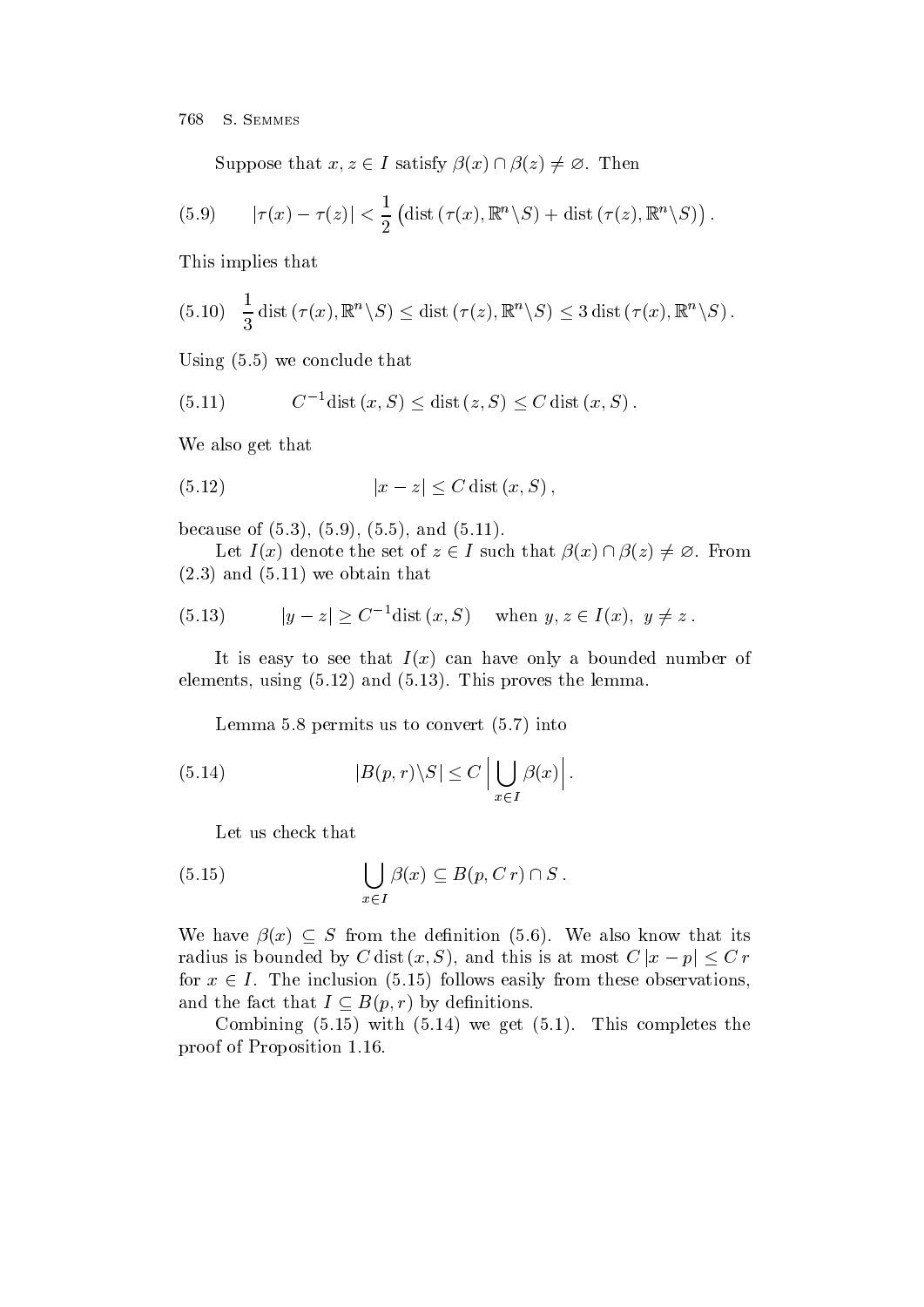#### - The proof of Proposition - The proof of Proposition - The proof of Proposition - The proof of Proposition -

The proof of Proposition 1.22 is a straightforward consequence of the previous results and the definitions, but let us be slightly careful. Let S be a strong subset of  $\mathbb{R}^n$  and let  $G : S \to \mathbb{R}^n$  be quasisymmetric, as in the proposition. Define the measure  $\nu$  on  $\mathbb{R}^n$  by  $\nu(A) = |A \cap G(S)|$ . ivote that  $G(S)$  is a strong subset of  $\mathbb R$  , because of Proposition 1.15. Thus

(6.1) 
$$
C^{-1} r^n \le \nu(B(x, r)) \le C r^n
$$

for some constant C and all  $x \in G(S)$ ,  $r > 0$ , by Proposition 1.16. Of course  $\nu$  has support equal to  $G(S)$ .

Define the measure  $\mu$  on  $\mathbb{R}^n$  by  $\mu(A) = |G(A \cap S)|$ , as in the statement of Proposition and Proposition and Proposition and Proposition and Proposition and Proposition and P to S which is obtained by pulling back  $\nu$  using the homeomorphism G.

 $\mathbb{R}^n$  is doubling on S as in Denition  $\mathbb{R}^n$  as in Denition  $\mathbb{R}^n$ using  and the quasisymmetry of G The point is that if we are given  $x \in S$  and  $r > 0$ , then we can find a ball  $B = B(G(x), t)$  such that  $G(B(x,r) \cap S) \supseteq B \cap G(S)$  and  $G(B(x, 2r) \cap S) \subseteq kB \cap G(S)$ , the contract of the contract of the contract of the contract of the contract of where  $k$  is a constant that does not depend on  $x$  or  $r$ .

To see that is a metric doubling measure on  $I$  as in  $I$  as in Denition measure on  $I$  $\mathbf{f}$  is such that the supervisor of  $\mathbf{f}$  is such that the supervisor of  $\mathbf{f}$  is such that the supervisor of  $\mathbf{f}$ 

(6.2) 
$$
C^{-1} |G(x) - G(y)| \le \delta(x, y) \le C |G(x) - G(y)|
$$

for some C and all  $x, y \in S$ , where  $\delta(x, y)$  is as in (1.20). This is sufficient because  $d(x, y) = |G(x) - G(y)|$  is obviously a metric on S. To get these bounds the main point is that

$$
B(G(x), C^{-1} |G(x) - G(y)|) \cap G(S)
$$
  
\n
$$
\subseteq G(B(x, |x - y|) \cap S)
$$
  
\n
$$
\subseteq B(G(x), C |G(x) - G(y)|) \cap G(S).
$$

These inclusions follow from the quasisymmetry of  $G$ . Once we have  $\mathbf{r}$  , and the density from the density from the density from the density from the density of  $\mathbf{r}$  $\blacksquare$ estimates the state  $\blacksquare$ 

This completes the proof of Proposition 1.22.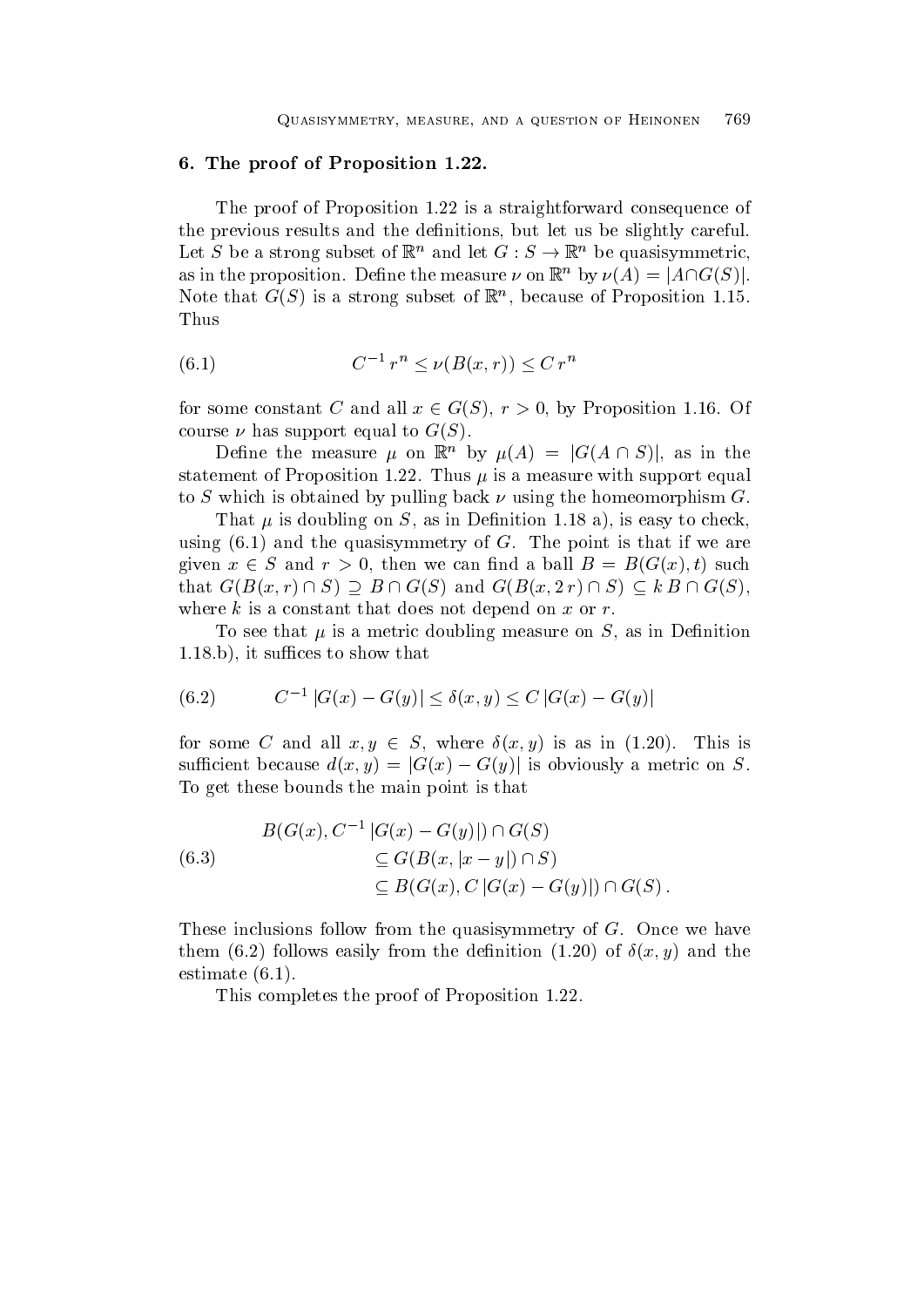#### - The proof of Proposition - The proof of Proposition - The proof of Proposition - The proof of Proposition -

Let  $S$  be a strong subset of  $\mathbb R$  , and let  $\mu$  be a metric doubling measure on S. We want to find a metric doubling measure  $\nu$  on all of  $\mathbb{R}^n$  which equals  $\mu$  on  $\sigma$ .

Let  $\{Q_i\}_{i\in I}$  be a Whitney decomposition of  $\mathbb{R}^n\setminus S$ . Thus the  $Q_i$ 's are closed cubes with disjoint interiors whose union is all of  $\mathbb{R}^n \setminus S$  and which satisfy

(7.1) 
$$
\text{diam } Q_i \leq \text{dist } (Q_i, S) \leq 4 \text{diam } Q_i ,
$$

as in  $[St, Theorem 1, p. 167]$ .

We shall use this Whitney decomposition to define  $\nu$ , we shall define it in a simple way on each  $Q_i$  and then combine the pieces. In order to deneed to the the Qi s we heart to look at the My heart to look at the Heart Company of the My the S and we to use our assumption that  $S$  is a strong set.

For each  $i \in I$  choose  $q_i \in Q_i$  so that

$$
(7.2) \qquad \qquad \text{dist}\left(q_i, S\right) = \text{dist}\left(Q_i, S\right).
$$

Using the fact that S is a strong set we can find a cousin for each  $q_i$ inside  $S$ , namely a point  $p_i$  such that

$$
(7.3) \t\t\t |p_i - q_i| \le C \operatorname{dist}(q_i, S)
$$

and

(7.4) 
$$
\text{dist}(p_i, \mathbb{R}^n \setminus S) \geq C^{-1} \text{dist}(q_i, S) .
$$

These inequalities imply easily that

$$
(7.5) \t C-1 dist (qi, S) \leq dist (pi, \mathbb{R}n \setminus S) \leq C dist (qi, S).
$$

Given  $i \in I$  set

(7.6) 
$$
\beta_i = B(p_i, \text{dist}(p_i, \mathbb{R}^n \backslash S)/2).
$$

Define  $\nu$  by

(7.7) 
$$
\nu(A) = \mu(A \cap S) + \sum_{i \in I} \frac{\mu(\beta_i)}{|Q_i|} |A \cap Q_i|.
$$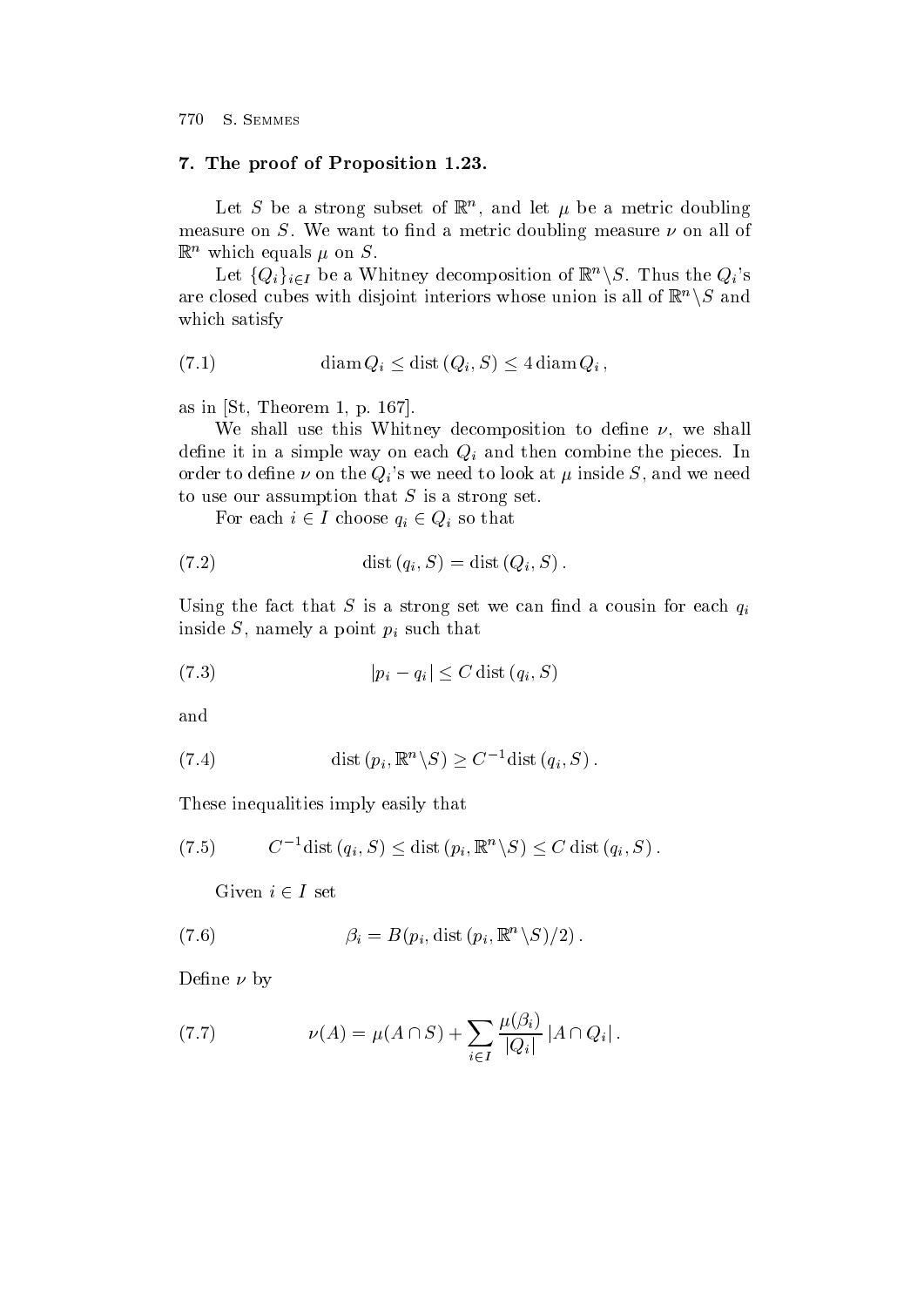We want to show that this is a metric doubling measure on  $\mathbb{R}$  .

It is not hard to see that the right way to denote the right way to denote the right way to denote the right way to denote the right way to denote the right way to denote the right way to denote the right way to denote th are various ways to package this extension but basically there is only one reasonable way to do it, and this is it.)

The proof that  $\nu$  is a metric doubling measure is pretty straightforward, a matter of checking that certain things follow from certain other things. We begin with some small technical observations. The constants C that appear below are allowed to depend only on the di mension n the metric doubling constants for and the strongness constant for S

**Lemma 7.8.** If  $Q_i$  is a Whitney cube and dist  $(x, Q_i) \leq \text{diam}(Q_i)/10$ , then

(7.9) 
$$
\frac{9}{10} \operatorname{diam} Q_i \le \operatorname{dist} (x, S) \le 6 \operatorname{diam} Q_i.
$$

This is an immediate consequence of  $(7.1)$ .

**Lemma 7.10.** If two Whitney cubes  $Q_i$  and  $Q_j$  satisfy dist  $(Q_i, Q_j) \leq$ diam  $\sum_{i=1}^n a_i = a_i$  , and a set of the set of the set of the set of the set of the set of the set of the set of the set of the set of the set of the set of the set of the set of the set of the set of the set of the set o

(7.11) 
$$
\frac{9}{60} \operatorname{diam} Q_i \le \operatorname{diam} Q_j \le 6 \operatorname{diam} Q_i.
$$

This follows from  and Lemma

**Lemma 7.12.** If two Whitney cubes  $Q_i$  and  $Q_j$  satisfy dist  $(Q_i, Q_j) \leq$  $\mathcal{N}$  and  $\mathcal{N}$  and  $\mathcal{N}$  and  $\mathcal{N}$  are then  $\mathcal{N}$ 

(7.13) 
$$
C^{-1} \mu(\beta_i) \leq \mu(\beta_j) \leq C \mu(\beta_i).
$$

If  $Q_i$  and  $Q_j$  are as above, then

$$
(7.14) \t\t\t |p_i - p_j| \le C \operatorname{diam} Q_i ,
$$

 $\mathbf{v}$  and  $\mathbf{v}$  are computed by a structure of both  $\mathbf{v}$  and  $\mathbf{v}$  are computed by a structure of  $\mathbf{v}$ parable to diameter  $\mathbf{v}_i$  , and the concluded that  $\mathbf{v}_i$  is the conclusion of  $\mathbf{v}_i$  $\beta_i$  is contained in some bounded multiple of  $\beta_j$ , and vice-versa. The doubling condition the set of the set of the set of the set of the set of the set of the set of the set of the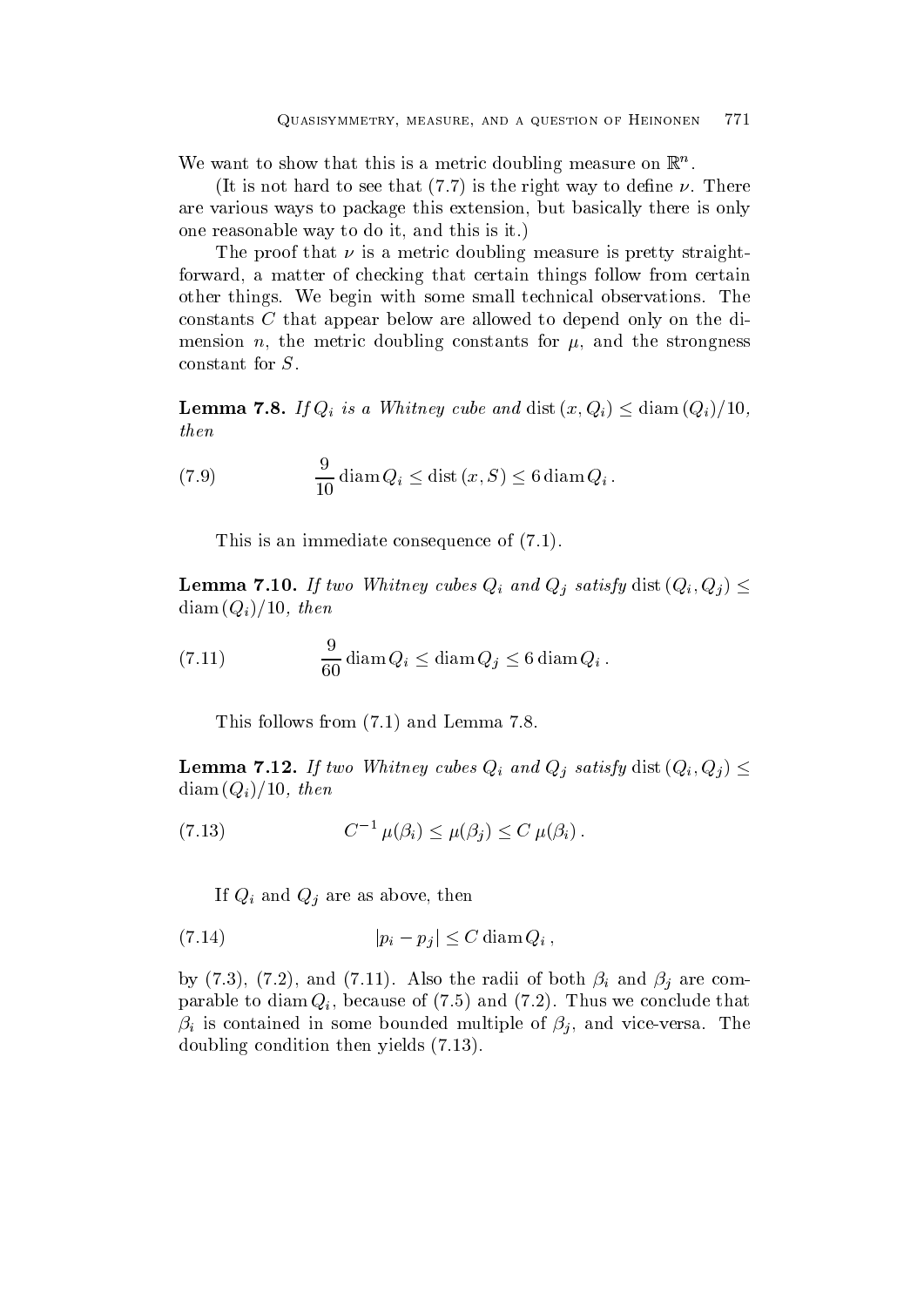**Lemmma 7.15.** For each  $i \in I$  there is only a bounded number of  $j \in I$  such that  $\beta_i$  intersects  $\beta_j$ .

This is very similar to Lemma 5.8. If  $\beta_i \cap \beta_j \neq \emptyset$ , then one can show that the radii of  $\beta_i$  and  $\beta_j$  are the same to within a factor of 3,  $\mathbf{r} = \mathbf{r} \cdot \mathbf{r}$ 

$$
(7.16) \tC-1 \text{diam } Q_i \le \text{diam } Q_j \le C \text{diam } Q_i
$$

for some constant C. Next  $\beta_i \cap \beta_j \neq \emptyset$  implies that  $|p_i - p_j| \leq$  $\sim$  diam  $\sim$  contracts of  $\setminus \cdot$  ,  $\cdot$  ,  $\setminus \cdot$  ,  $\cdot$  ,  $\cdot$  ,  $\sim$  ,  $\cdot$  ,  $\sim$  ,  $\sim$  ,  $\sim$  ,  $\sim$  ,  $\sim$  ,  $\sim$  ,  $\sim$  ,  $\sim$  ,  $\sim$  ,  $\sim$  ,  $\sim$  ,  $\sim$  ,  $\sim$  ,  $\sim$  ,  $\sim$  ,  $\sim$  ,  $\sim$  ,  $\sim$  ,  $\sim$  ,  $\sim$ 

 dist Qi Qj <sup>C</sup> diam Qi

If we fix i, then there can be only a bounded number of j's for which and are valid because the contract interiors interiors in the contract interiors interiors interiors interiors Lemma 7.15 follows from this.

**Lemma 7.18.**  $\mu(B(x,r)) \leq \nu(B(x,r)) \leq C \mu(B(x,r))$  whenever  $x \in S$ and  $r > 0$ .

Let  $x \in S$  and  $r > 0$  be given. The first inequality is trivial. For

(7.19) 
$$
\nu(B(x,r)\backslash S) \le k \mu(B(x,kr))
$$

for some constant k since  $\mathbf{f}$  since  $\mathbf{f}$  since  $\mathbf{f}$  since  $\mathbf{f}$ Set  $J = \{i \in I : Q_i \cap B(x, r) \neq \emptyset\}$ . Then

(7.20) 
$$
\nu(B(x,r)\backslash S) \leq \sum_{i\in J}\mu(\beta_i),
$$

 $\alpha$  , the denotes the permit  $\beta$  and  $\beta$  are the density of  $\alpha$  and  $\beta$  into  $\beta$  into  $\beta$ 

(7.21) 
$$
\nu(B(x,r)\backslash S) \leq C \,\mu(\bigcup_{i\in J}\beta_i)\,.
$$

Thus we are reduced to proving that

(7.22) 
$$
\bigcup_{i \in J} \beta_i \subseteq S \cap B(x, Cr).
$$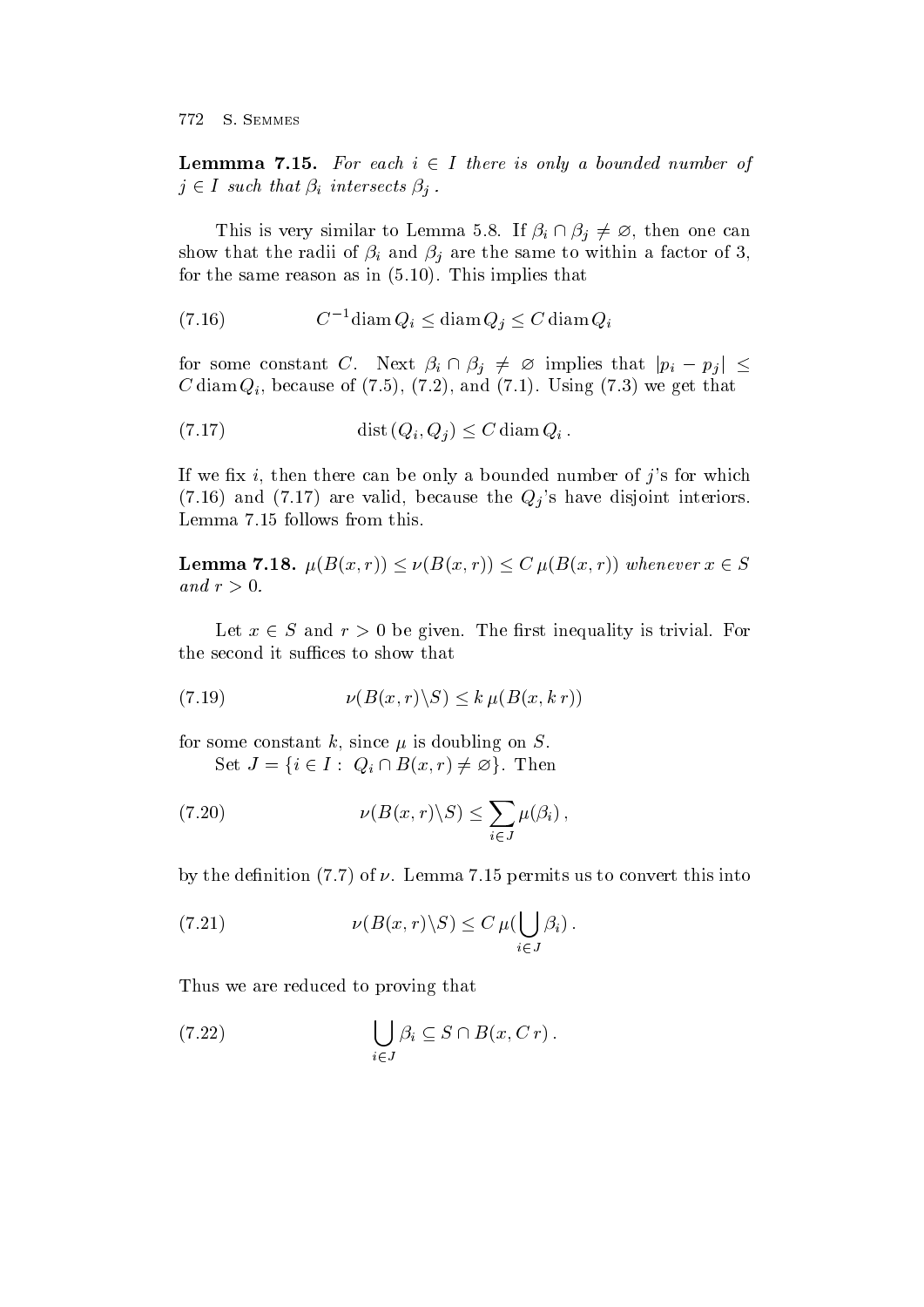Of course the  $\beta_i$ 's are all contained in S, by their definition, and so it is just a question of showing that  $\beta_i \subseteq B(x, C r)$  for all  $i \in J$ . If  $i \in J$ , then dist  $(Q_i, S) \leq \text{dist}(Q_i, x) \leq r$ . Hence  $\text{diam } Q_i \leq r$ , by (7.1), and so  $|p_i - x| \leq C r$ , by (7.3) and (7.2). We also get that the radius of  $\beta_i$ is bounded by C r, by (7.5) and (7.2). Therefore  $\beta_i \subseteq B(x, Cr)$ , and  $f: I \longrightarrow I$  follows from  $f: I \longrightarrow I$  follows from  $f: I \longrightarrow I$ the proof of Lemma  $7.18$  is complete.

**Lemma 1.25.**  $\nu$  is a aouvang measure on  $\mathbb{R}^n$ .

Let  $x \in \mathbb{R}^n$  and  $r > 0$  be given. We want to prove that

(7.24) 
$$
\nu(B(x, 2r)) \le C \nu(B(x, r)).
$$

If  $x \in S$ , then this follows from Lemma 7.18 and the doubling condition for  $\mu$ . Thus we may assume that  $x \in \mathbb{R}^n \setminus S$ .

Suppose that  $r \geq 2$  dist  $(x, S)$ . Pick a point  $z \in S$  such that  $|x |z| = \text{dist}(x, S)$ . Then

(7.25) 
$$
\nu(B(x,r)) \geq \nu(B(z,r/2)).
$$

Since  $z \in S$  we can use the preceding case to conclude that

$$
(7.26) \t\t \nu(B(z, r/2)) \ge C^{-1} \nu(B(z, 3r))
$$

Clearly  $B(z, 3r) \supseteq B(x, 2r)$ , and so we get  $(7.24)$  in this case.

Now suppose that  $r \leq 10^{-3}$ dist  $(x, S)$ . Fix a Whitney cube  $Q_i$  such that  $x \in Q_i$ . Then dist  $(x, S) \leq 6 \text{ diam } Q_i$ , by Lemma 7.8, and therefore every element z of  $B(x, 2r)$  satisfies dist  $(z, Q_i) \leq 2r \leq \text{diam}(Q_i)/50$ . This means that if  $j \in I$  and  $Q_j$  intersects  $B(x, 2r)$ , then  $C^{-1}\mu(\beta_i) \leq$  $\mu(\beta_i) \leq C \mu(\beta_i)$ , by Lemma 7.12. For this set of j's -let us call it Jwe also have that  $|Q_i|$  is comparable to  $|Q_i|$ , because of Lemma 7.10.  $\mathcal{C}$  and so we get  $\mathcal{C}$  intersect  $\mathcal{C}$  intersect  $\mathcal{C}$  intersect  $\mathcal{C}$ 

$$
\nu(B(x, 2r)) = \sum_{j \in J} \frac{\mu(\beta_j)}{|Q_j|} |B(x, 2r) \cap Q_j|
$$
  

$$
\leq C \sum_{j \in J} \frac{\mu(\beta_i)}{|Q_i|} |B(x, 2r) \cap Q_j|
$$
  

$$
= C \frac{\mu(\beta_i)}{|Q_i|} |B(x, 2r)|
$$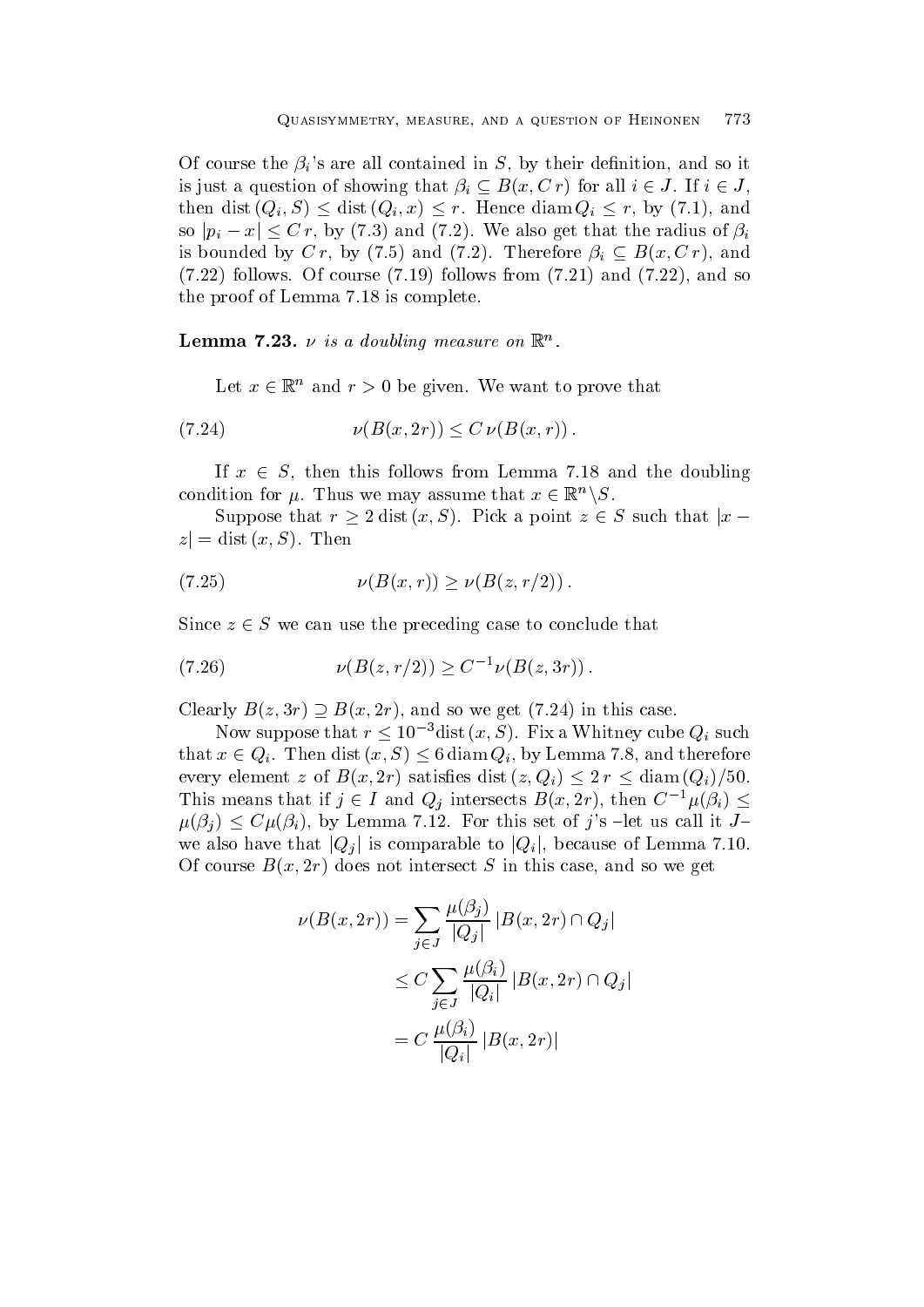$$
\leq C \frac{\mu(\beta_i)}{|Q_i|} |B(x, r)|
$$
  
\n
$$
= C \sum_{j \in J} \frac{\mu(\beta_i)}{|Q_i|} |B(x, r) \cap Q_j|
$$
  
\n
$$
\leq C \sum_{j \in J} \frac{\mu(\beta_j)}{|Q_j|} |B(x, r) \cap Q_j|
$$
  
\n
$$
= \nu(B(x, r)).
$$

(In brief,  $\nu$  is comparable in size to  $\mu(\beta_i)/|Q_i|$  times Lebesgue measure on Bax results in the proof of Lemma and the proof of Lemma . It is a second of  $\mathbb{R}^n$  $\mathbf{V}$  . Thus we have the these circumstances as well as well as well as well as well as well as well as well as well as well as well as well as well as well as well as well as well as well as well as well as well as we

We are left with the case where 10  $\alpha$  also  $(x, \beta) \leq r \leq 2$  dist  $(x, \beta)$ . Again choose  $i \in I$  so that  $x \in Q_i$ , and observe that

(7.28) 
$$
\nu(B(x,r)) \geq \frac{\mu(\beta_i)}{|Q_i|} |B(x,r) \cap Q_i| \geq C^{-1} \mu(\beta_i).
$$

This uses Lemma 7.8 too. In this case there is a constant  $k > 1$  such that

$$
(7.29) \t\t k \beta_i \supseteq B(x, 2r).
$$

Indeed, the radius of  $\beta_i$  is comparable to diam  $Q_i$ , and hence to r, by Lemma 7.8, and the distance from x to  $\beta_i$  is bounded by C diam  $Q_i \leq$ c r by the international contracts for the international contracts from the contracts of the international contracts of the contracts of the international contracts of the contracts of the contracts of the contracts of the facts The doubling condition for together with Lemma  implies that

$$
(7.30) \qquad \mu(\beta_i) \ge C^{-1} \mu(k \beta_i) \ge C^{-1} \nu(k \beta_i) \ge C^{-1} \nu(B(x, 2r)).
$$

thus we get a finite combined when the combined of the combined of the combined of the combined of the combined

This completes the proof of Lemma 7.23.

Remark - For the proof of Lemma we did not need to know that is a metric doubling measure on S is a measure of  $\sim$  is a metric  $\sim$  is a set  $\sim$ strong set and is doubling on S and if we dene as above then is a doubling measure on  $\mathbb{R}^n$ .

It remains to prove that  $\nu$  is a metric doubling measure. Let  $\delta_{\mu}(x, y)$  be defined for  $x, y \in S$  as in (1.20), and let  $\delta_{\nu}(x, y)$  be defined for all  $x, y \in \mathbb{R}^n$  in the analogous manner. Our assumption that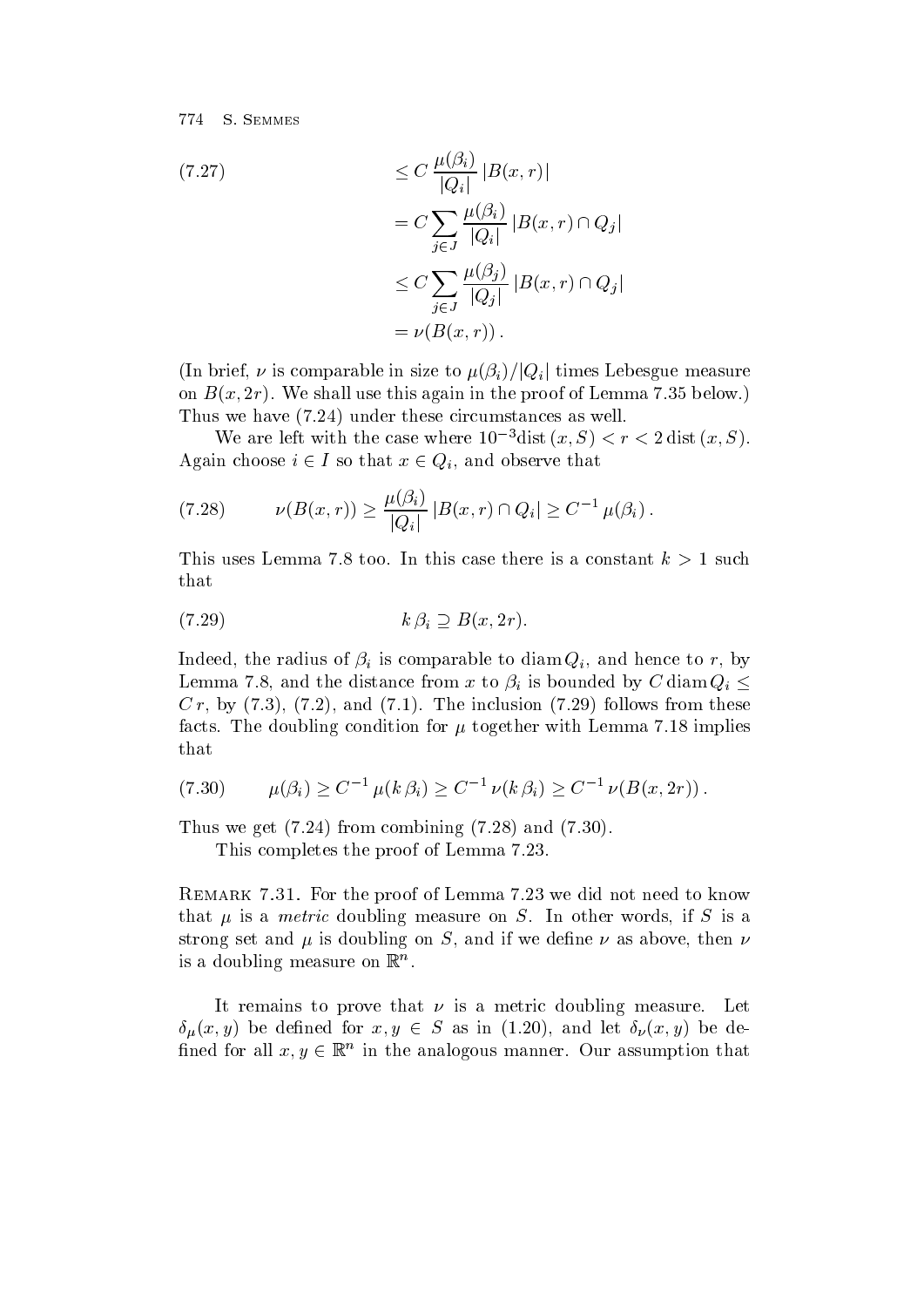$\mu$  be a metric doubling measure on  $\kappa$  means that there is a metric  $\mu$  y  $\mu$  y  $\mu$   $\sim$ 

(7.32) 
$$
C^{-1} d_{\mu}(x, y) \leq \delta_{\mu}(x, y) \leq C d_{\mu}(x, y),
$$

for all  $x, y \in S$ .

There is a simple compatibility property and  $\mu$  and  $\mu$  and  $\mu$  and  $\mu$   $\mu$  and  $\mu$  $\mathcal{V}$  is given by the following by the following by the following by the following by the following by  $\mathcal{V}$ 

**Lemma 7.33.**  $\delta_u(x, y) \leq \delta_v(x, y) \leq C \, \delta_u(x, y)$  for all  $x, y \in S$ .

This is an easy consequence of Lemma 7.18 and the definitions.

We shall prove that  $\nu$  is a metric doubling measure using the following criterion.

 $\mathcal{L}_{\mathcal{A}}$  -formulation to show that is a metric doubling measure doubling measure doubling measurement on  $\mathbb{R}^n$  it suffices to show that there is a constant  $\mathcal{C}_0$  so that

(7.35) 
$$
\delta_{\nu}(x_1, x_k) \leq C_0 \sum_{i=1}^{k-1} \delta_{\nu}(x_i, x_{i+1}),
$$

for any finite sequence  $\{x_i\}_{i=1}^k$  of points in  $\mathbb{R}^n$ ,  $k\geq 2$ . (Of course  $C_0$ is not permitted to depend on  $k$ .)

 $T$  is lemma is lemma in Section , we have the taking distribution of  $T$  is proved by taking distribution of  $T$ infimum of  $\sum_{i=1}^{k-1} \delta_{\nu}(x_i, x_{i+1})$  over all finite sequence  $\{x_i\}_{i=1}^k$  of points in  $\mathbb{R}^n$ ,  $k \geq 2$ , which connect x to y. The inequality (1.21) follows then from and dx y is a metric because the triangle inequality is built into its definition.

Note that the su-cient condition of the lemma is also necessary

The proof that is not distinct but neither that is not distinct but neither the cult but neither the cult but n is it so lovely. We begin with some minor technical observations.

 $\mathbb{R}^n \setminus \{ \mathcal{U} \}$  is a constant  $\mathcal{U} = \{ \mathcal{U} \}$  is a constant C in the constant C in the constant C in the constant C in the constant C in the constant C in the constant C in the constant C in the constant C in so that

$$
(7.37) \t\t \delta_{\nu}(x,z) \leq C \left( \delta_{\nu}(x,y) + \delta_{\nu}(y,z) \right),
$$

for all  $x, y, z \in \mathbb{R}^n$ .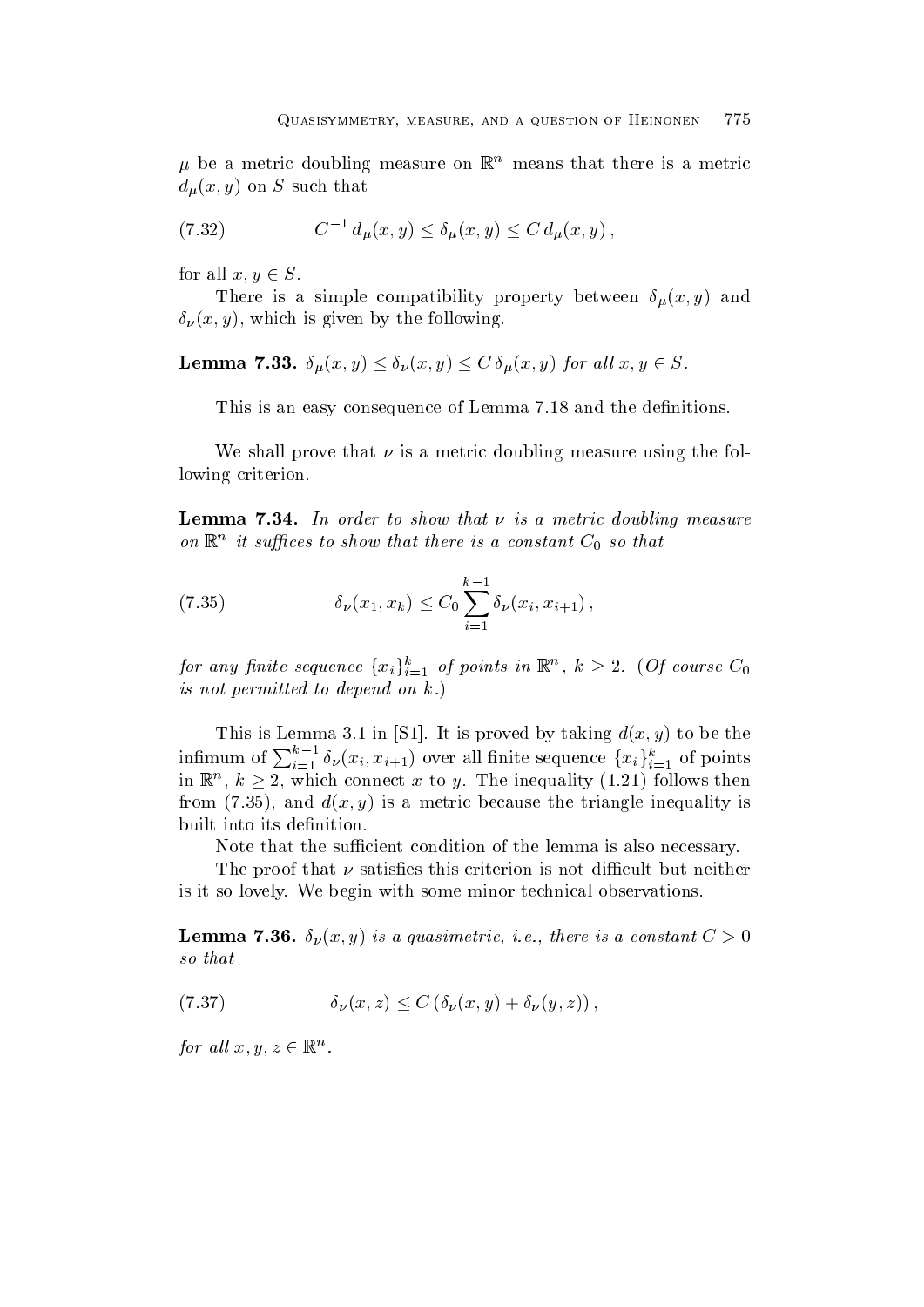This is a straightforward consequence of the doubling property for  $\nu$ .

**Lemma 7.38.** Define  $B(p)$  for  $p \in \mathbb{R}^n$  by  $B(p) = B(p, 10^{-4} \text{dist}(p, S)).$  $(Thus B(p) = \{p\} when p \in S.)$  Then there is a number  $\lambda = \lambda(p)$  and a constant C such that

(7.39) 
$$
C^{-1}\lambda |x-y| \leq \delta_{\nu}(x,y) \leq C\lambda |x-y|,
$$

for all  $x, y \in B(p)$ .

Indeed, let p be given as above, and assume that  $p \notin S$ , since otherwise the lemma is trivial. Choose  $i \in I$  so that  $p \in Q_i$ . The same sort of argument as used in the paragraph containing of argument as used in the paragraph containing of a structure

(7.40) 
$$
C^{-1} \frac{\mu(\beta_i)}{|Q_i|} |A| \le \nu(A) \le C \frac{\mu(\beta_i)}{|Q_i|} |A|
$$

when  $A \subseteq 10B(p)$ . Once we have this we get (7.39) from the definition of  $\delta_{\nu}(x, y)$ , with  $\lambda = (\mu(\beta_i)/|Q_i|)^{1/n}$ . This proves Lemma 7.38.

In Lemma 7.38 we do not have any control over the number  $\lambda$ , but where  $\mathbb{Z}$  is comparable to a multiple to a multiple to a multiple to a multiple to a multiple to a multiple to a multiple to a multiple to a multiple to a multiple to a multiple to a multiple to a multiple to a multi of the Euclidean metric on  $\mathbb{R}$  we have the information that we need that we need that we need that we need All we really need to know is that it is comparable to some metric there

Let us now start to prove that  $\nu$  is a metric doubling measure. Let a finite sequence  $\{x_i\}_{i=1}^k$  of points in  $\mathbb{R}^n$  be given, as in Lemma 7.34, and discussed and let us the prove that is a set of the set of the set of the set of the set of the set of the

**Lemma 7.41.** We can find a subsequence  $\{y_i\}_{i=1}^j$  of  $\{x_i\}_{i=1}^k$  (i.e., the  $\mathcal{W}$ is are taken from the ordering is and the ordering is a repetition of  $\mathcal{W}$ preserved the following properties properties.

$$
(7.42) \t\t y_1 = x_1 , \t y_j = x_k ,
$$

(7.43) *there exists* 
$$
1 \le l \le j
$$
 *such that*  $y_{i+1} \notin B(y_i)$   
*when*  $1 \le i < l$  *and*  $y_i \in B(y_l)$  *when*  $i \ge l$ ,

(7.44) 
$$
\sum_{i=1}^{j-1} \delta_{\nu}(y_i, y_{i+1}) \leq C \sum_{i=1}^{k-1} \delta_{\nu}(x_i, x_{i+1}).
$$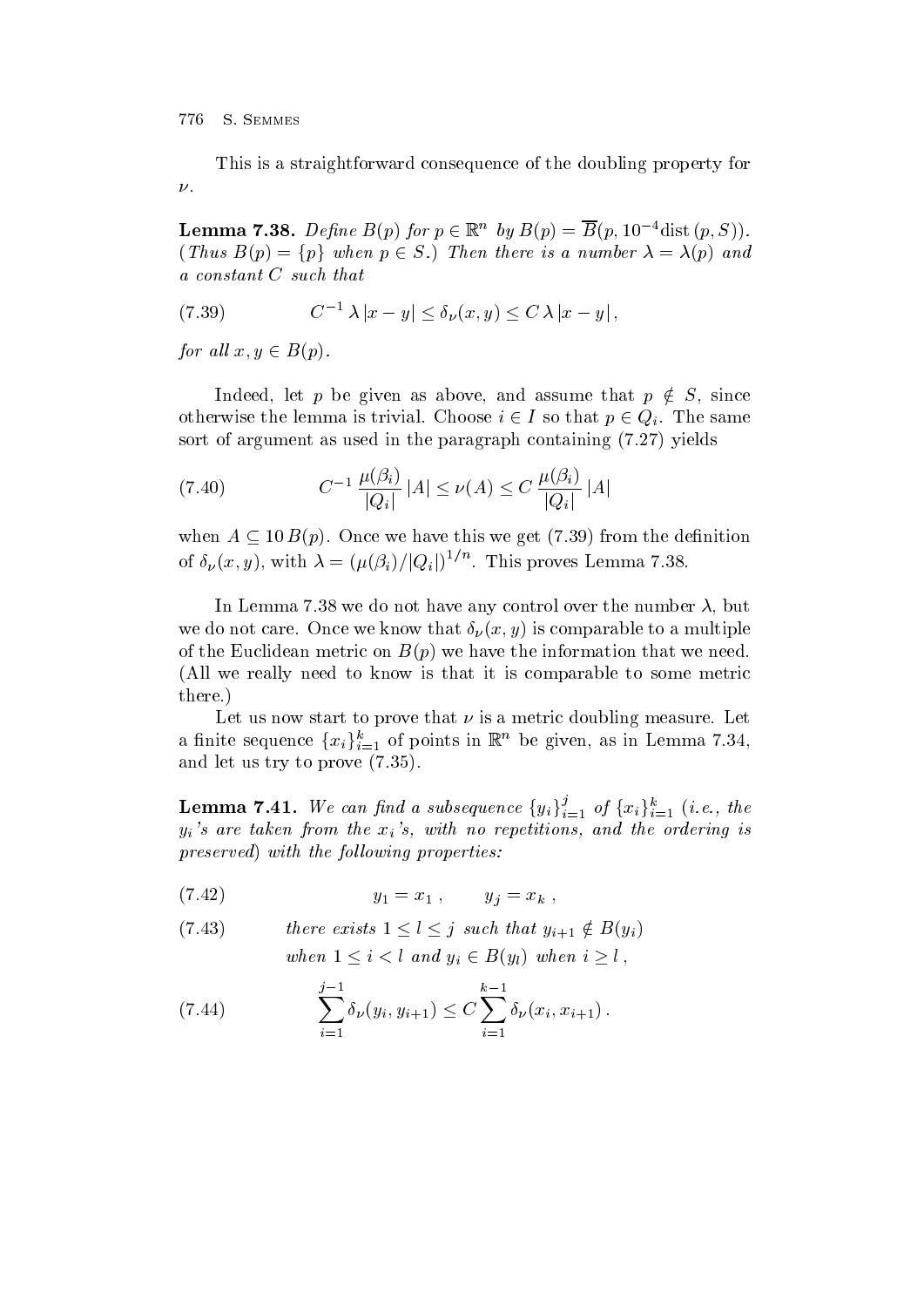This is pretty easy to prove. Let us first choose some integers  $\alpha(m)$  as follows. Set  $\alpha(1) = 1$ . If  $x_i \in B(x_1)$  for all  $i > 1$  then we stop, otherwise we choose  $\alpha(2)$  to be the smallest  $i > 1$  such that  $x_i \notin B(x_1)$ . If  m have been chosen already then we proceed as follows If  $x_i \in B(x_{\alpha(m)})$  for all  $i > \alpha(m)$  then we stop. Otherwise we choose  $\alpha(m+1)$  to be the smallest integer  $i > \alpha(m)$  such that  $x_i \notin B(x_{\alpha(m)})$ Of course we are always restricting ourselves to  $i \leq k$  here.

Let ldenote the largest value of m for which m is dened Set  $y_i = x_{\alpha(i)}$  when  $1 \leq i \leq l$  and set  $y_{l+i} = x_{\alpha(l)+i}$  for as long as this make sense. More precisely, we do nothing for the second definition if  $\alpha(l) = k$ , and otherwise we use it for  $1 \leq i \leq k - \alpha(l)$ . This defines our subsequence  $\{y_i\}_{i=1}^j$ , with  $j = l + k - \alpha(l)$ .

It is not holds by construction  $\mathbf{I}$  is not hard to construction We also by construction We also by construction  $\mathbf{I}$ have the construction of the construction of the construction of the construction of the construction of the co

Let us check It su-ces to show that

(7.45) 
$$
\delta_{\nu}(y_i, y_{i+1}) \leq C \sum_{m=\alpha(i)}^{\alpha(i+1)-1} \delta_{\nu}(x_m, x_{m+1})
$$

when  $i < l$ . Keep in mind that  $y_i = x_{\alpha(i)}$  and  $y_{i+1} = x_{\alpha(i+1)}$  here. We is a strivial assume that is trivial assume that is trivial assume that is trivial assume that is trivial assume that  $\mathbf{r}$ By construction we have that  $x_m \in B(x_{\alpha(i)})$  when  $\alpha(i) \leq m < \alpha(m+1)$ . From Lemma 7.38 we conclude that

(7.46) 
$$
\delta_{\nu}(x_{\alpha(i)}, x_{\alpha(i+1)-1}) \leq C \sum_{m=\alpha(i)}^{\alpha(i+1)-2} \delta_{\nu}(x_m, x_{m+1}).
$$

That is, Lemma 7.38 permits us to get back to the triangle inequality for the Euclidean metric in this case. On the other hand we have that

(7.47) 
$$
\delta_{\nu}(x_{\alpha(i)}, x_{\alpha(i+1)}) \leq C \left( \delta_{\nu}(x_{\alpha(i)}, x_{\alpha(i+1)-1}) + \delta_{\nu}(x_{\alpha(i+1)-1}, x_{\alpha(i+1)}) \right)
$$

 $\alpha$  , and the estimate  $\alpha$  the estimate  $\alpha$  is the estimate  $\beta$  , the estimate  $\beta$ follows from

Of course it is very important here that these constants C do not depend on k or l or the  $x_i$ 's, etc.

This completes the proof of Lemma 7.41.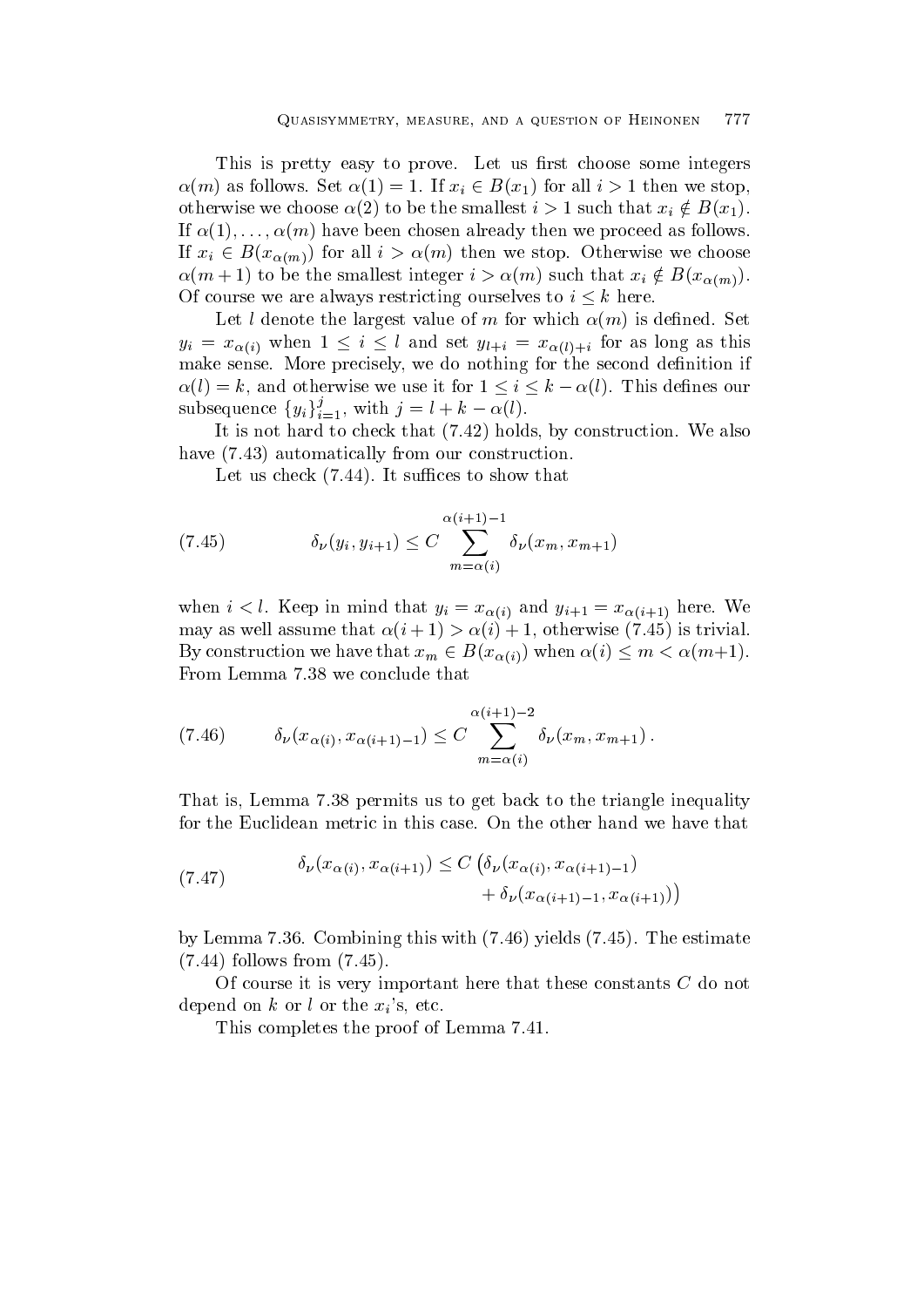We let  $\{y_i\}_{i=1}^j$  and l be as in Lemma 7.41 from now on. In order to prove the proven in the supersymmetric  $\mathbf{r}$  is supported to show that  $\mathbf{r}$ 

(7.48) 
$$
\delta_{\nu}(y_1, y_j) \leq C \sum_{i=1}^{j-1} \delta_{\nu}(y_i, y_{i+1}).
$$

This assertion follows from  $\mathbf{r}$  assertion follows from  $\mathbf{r}$ 

Lemma -- In order to prove we may assume that l - and  $it$  suffices to show that

(7.50) 
$$
\delta_{\nu}(y_1, y_l) \leq C \sum_{i=1}^{l-1} \delta_{\nu}(y_i, y_{i+1}).
$$

The point here is that we have replaced the junction of the junction  $\mathcal{M}$  in the junction of the junction  $\mathcal{M}$ particular we may as well assume that  $l < j$ , otherwise there is nothing to do

To prove the lemma we observe that

(7.51) 
$$
\delta_{\nu}(y_i, y_j) \leq C \sum_{i=l}^{j-1} \delta_{\nu}(y_i, y_{i+1}).
$$

Indeed, we have that  $y_i \in B(y_i)$  when  $i \geq l$ , because of (7.43), and so follows from Lemma once we have  $\mathbb{R}^n$  . The concentration of  $\mathbb{R}^n$ is a unit when l and that  $\mathbf{I}$  and that  $\mathbf{I}$  we have when l  $\mathbf{I}$  we have that  $\mathbf{I}$ had a because of Lemma . This proves Lemma . The contract of Lemma . The contract of Lemma . The contract of L

Thus we assume from now on that  $l > 1$ , and we want to prove  $\cdots$   $\cdots$ 

Choose  $z_i \in S$ ,  $1 \leq i \leq l$ , so that

$$
(7.52) \t\t |z_i - y_i| = \text{dist}(y_i, S)
$$

for each *i*. Thus  $z_i = y_i$  when  $y_i \in S$ .

**Lemma 7.53.**  $\delta_{\nu}(z_i, y_i) + \delta_{\nu}(z_{i+1}, y_{i+1}) \leq C \delta_{\nu}(y_i, y_{i+1})$  for  $1 \leq i < l$ .

Indeed, we know from (7.43) that  $y_{i+1} \notin B(y_i)$ , whence  $|y_{i+1} - y_i| \ge$  $10^{-4}$  dist  $(y_i, S)$ . This implies that  $|y_{i+1} - y_i| \ge 10^{-5}$  dist  $(y_{i+1}, S)$ , as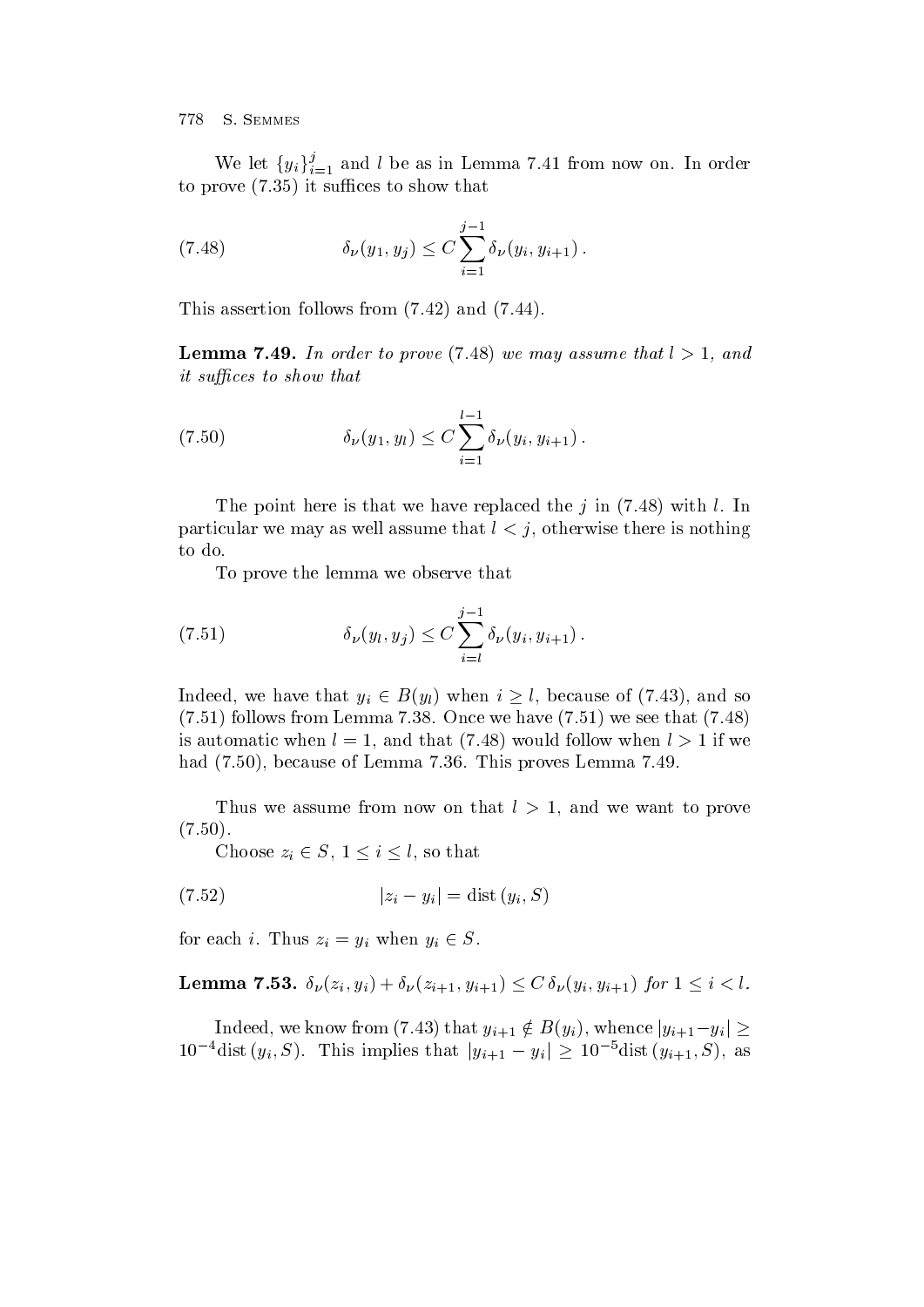one can check. (If  $|y_{i+1} - y_i| < 10^{-5}$ dist  $(y_{i+1}, S)$ , then dist  $(y_i, S) \leq$  $\mathcal{M}$ to derive Lemma from the doubling  $\mathcal{U} \setminus \{1, \mathcal{U}\}$ property for  $\nu$ .

**Lemma 7.54.** 
$$
\delta_{\nu}(z_1, z_l) \leq C \sum_{i=1}^{l-1} \delta_{\nu}(y_i, y_{i+1}).
$$

Indeed, Lemma 7.53 implies that

$$
(7.55) \qquad \sum_{i=1}^{l-1} \delta_{\nu}(z_i, z_{i+1}) \leq C \sum_{i=1}^{l-1} \delta_{\nu}(y_i, y_{i+1}).
$$

 $H^*$  is a metric doubling measurement of  $\mathbb{R}^n$ Because the  $z_i$ 's lie in S we have that  $\delta_\mu(z_i, z_{i+1}) \leq \delta_\nu(z_i, z_{i+1})$  for each  $i$ , as in Lemma 7.33. Thus

(7.56) 
$$
\sum_{i=1}^{l-1} \delta_{\mu}(z_i, z_{i+1}) \leq \sum_{i=1}^{l-1} \delta_{\nu}(z_i, z_{i+1}).
$$

The metric doubling condition for  $\mathbb{R}^n$  ,  $\mathbb{R}^n$  ,  $\mathbb{R}^n$  ,  $\mathbb{R}^n$  ,  $\mathbb{R}^n$  ,  $\mathbb{R}^n$  ,  $\mathbb{R}^n$  ,  $\mathbb{R}^n$  ,  $\mathbb{R}^n$  ,  $\mathbb{R}^n$  ,  $\mathbb{R}^n$  ,  $\mathbb{R}^n$  ,  $\mathbb{R}^n$  ,  $\mathbb{R}^n$  ,  $\mathbb{$ 

(7.57) 
$$
\delta_{\mu}(z_1, z_l) \leq C \sum_{i=1}^{l-1} \delta_{\mu}(z_i, z_{i+1}).
$$

Combining these inequalities we get

(7.58) 
$$
\delta_{\mu}(z_1, z_l) \leq C \sum_{i=1}^{l-1} \delta_{\nu}(y_i, y_{i+1}).
$$

This implies Lemma 7.54, because of Lemma 7.33.

**Lemma 7.59.** 
$$
\delta_{\nu}(y_1, y_l) \leq C \sum_{i=1}^{l-1} \delta_{\nu}(y_i, y_{i+1}).
$$

This follows from Lemmas  $7.54$ ,  $7.53$ , and  $7.36$ .

Lemma asserts the validity of Lemma implies that holds and we saw already that is true that the same of the same same same saw all that the same same same same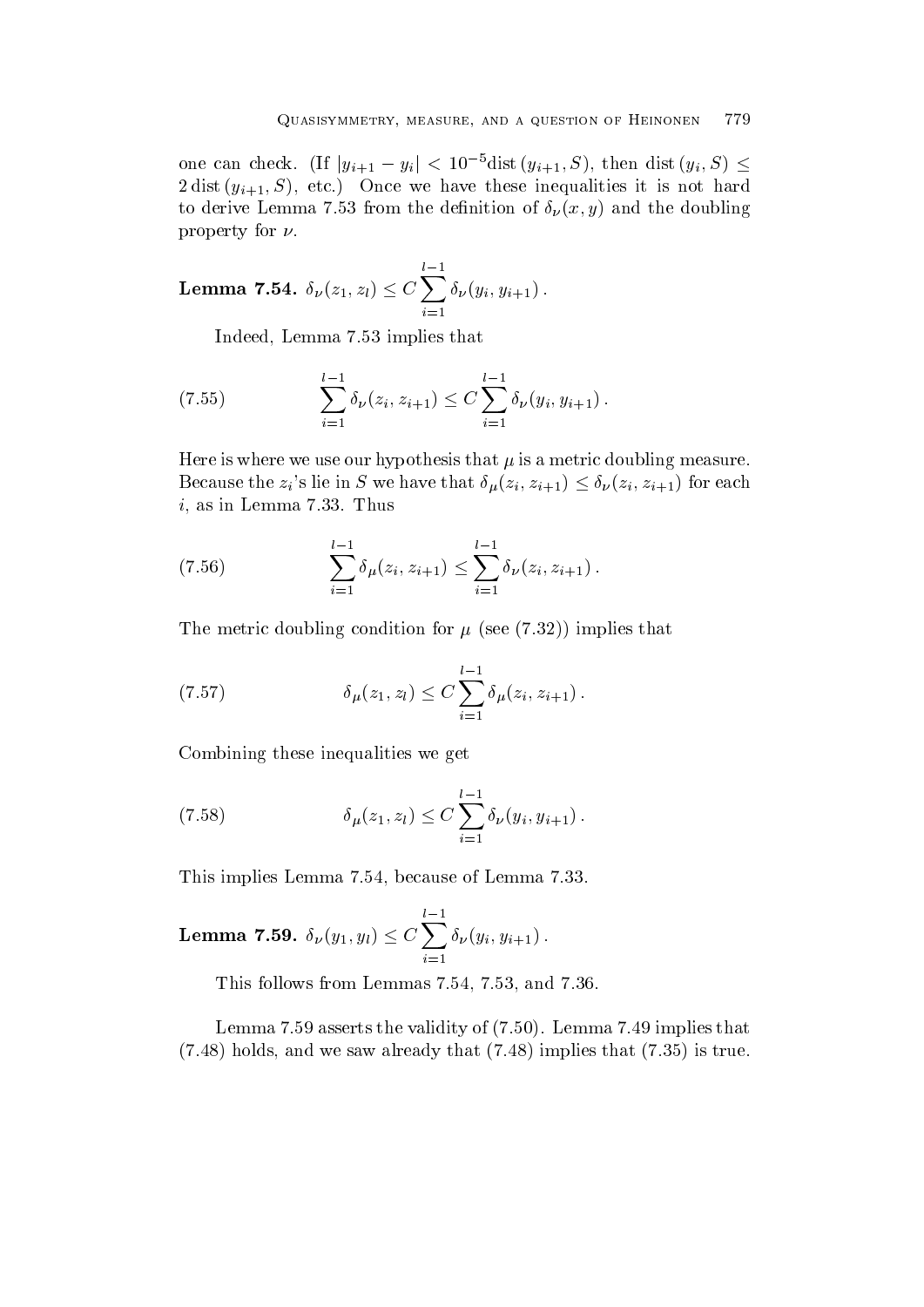Thus we have proved that  $\nu$  satisfies the criterion for being a metric doubling measure in Lemma

This completes the proof of Proposition 1.23.

Acknowledgements- I am grateful to Guy David Juha Heinonen Jussi Väisälä, and the referee for some helpful discussions about this matter

## References-

- [BA] Beurling, A. and Ahlfors, L., The boundary correspondence under quasiconformal mappings Acta Math- - - -
- [DS] David, G., Semmes, S., Strong  $A_{\infty}$ -weights, Sobolev inequalities, and quasiconformal mappings in Analysis and Partial Differential Equations. Edited by C. Sadosky, Lecture Notes in Pure and Applied Mathematics 122, Marcel Dekker 1990.
- $|G|$  Gehring, F. W., The  $L^r$  integrability of the partial derivatives of a  $\blacksquare$  . The conformal map is a set of  $\blacksquare$  . Acta Mathematical Mathematical Mathematical Mathematical Mathematical Mathematical Mathematical Mathematical Mathematical Mathematical Mathematical Mathematical Mathematical
- Is all representations of the Semi-Line and strong and strong and strong and strong and strong and strong and <u>s cor – enno a coc es – en enno – per er pes – es – e</u>
- S- Semmes S On the nonexistence of bilipschitz parameterizations and  $\alpha$  is revistad matrix  $\alpha$  about  $\alpha$  about  $\alpha$  about  $\alpha$  about  $\alpha$  about  $\alpha$  about  $\alpha$  about  $\alpha$  about  $\alpha$  about  $\alpha$  about  $\alpha$  about  $\alpha$  about  $\alpha$  about  $\alpha$  about  $\alpha$  about  $\alpha$  about  $\alpha$  about  $\alpha$  about \_\_ , \_ . . . , . . . . \_ \_ . .
- [St] Stein, E. M., Singular Integrals and Differentiability Properties of Functions. Princeton Univ. Press, 1970.
- TV Tukia P Vaisala J Quasisymmetric embeddings of metric spaces achin continued a since A I May the Continued to the first series and the series of the series and the series
- [V1] Väisälä, J., Lectures on n-dimensional quasiconformal mappings. Lecture Notes in Math. 229, Springer-Verlag, 1971.
- V- Vaisala J Quasisymmetric embeddings in Euclidean spaces Trans-Amer- Math- Soc- - -
- V Vaisala
J
Porous sets and quasisymmetric maps Trans- Amer- Math-Soc- -